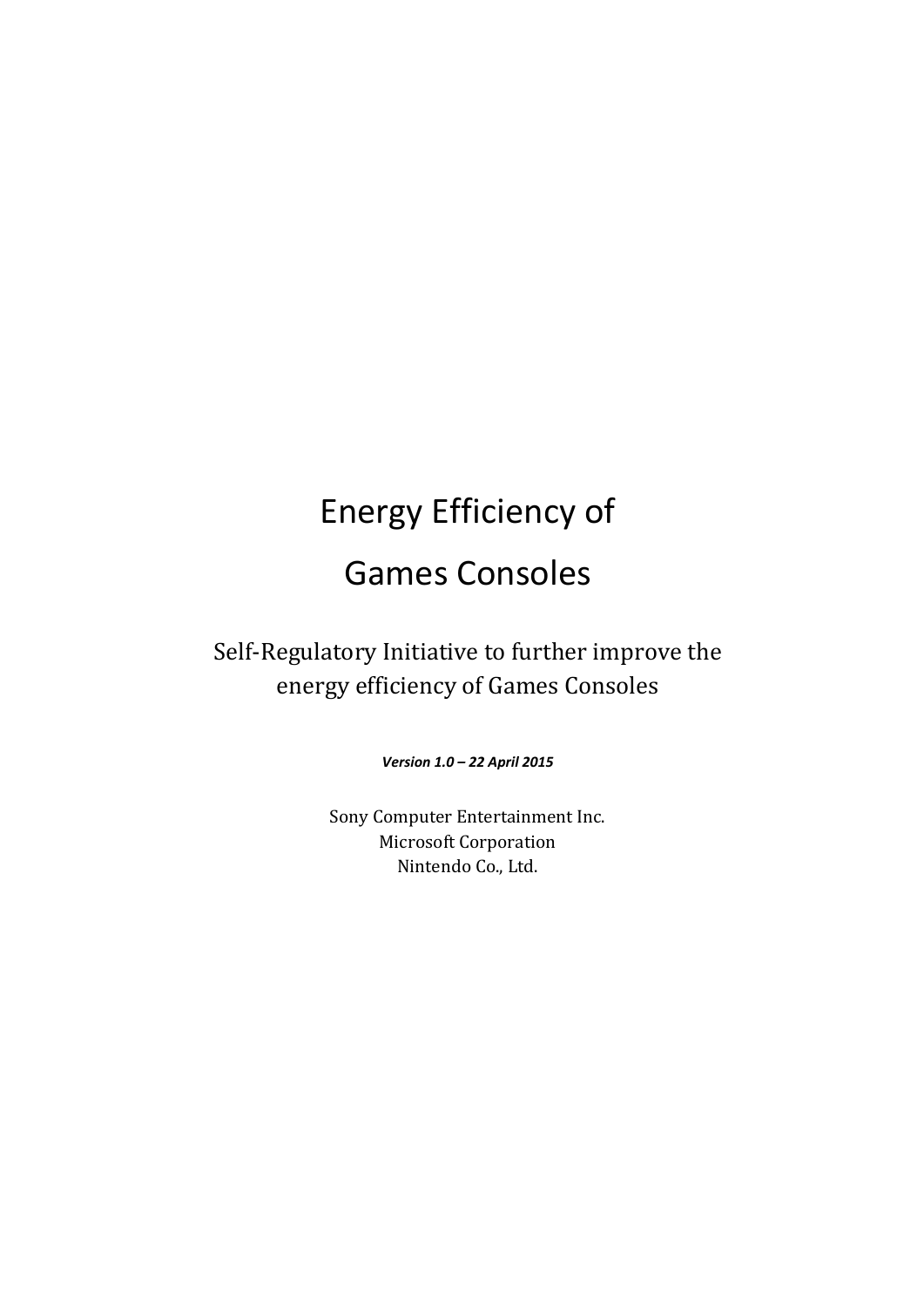# **Table of Contents**

| 1            |     | Introduction: Scope of the Self-Regulatory Initiative  4                 |  |
|--------------|-----|--------------------------------------------------------------------------|--|
|              | 1.1 | Mapping the Structure of the Games Consoles Self-regulation with the     |  |
|              |     |                                                                          |  |
| $\mathbf{2}$ |     |                                                                          |  |
|              | 2.1 |                                                                          |  |
|              | 2.2 |                                                                          |  |
|              | 2.3 |                                                                          |  |
| 3            |     |                                                                          |  |
|              | 3.1 |                                                                          |  |
|              | 3.2 |                                                                          |  |
|              | 3.3 |                                                                          |  |
|              | 3.4 |                                                                          |  |
| 4            |     |                                                                          |  |
|              | 4.1 |                                                                          |  |
|              | 4.2 |                                                                          |  |
|              | 4.3 |                                                                          |  |
|              | 4.4 |                                                                          |  |
| 5            |     | Reporting on Compliance with the Self-Regulatory Initiative 15           |  |
|              | 5.1 |                                                                          |  |
|              | 5.2 |                                                                          |  |
|              | 5.3 |                                                                          |  |
|              | 5.4 |                                                                          |  |
| 6            |     |                                                                          |  |
| 7            |     |                                                                          |  |
|              | 7.1 |                                                                          |  |
|              | 7.2 |                                                                          |  |
| 8            |     | Voluntary Withdrawal or Dissolution of the Self-Regulatory Initiative 19 |  |
|              |     |                                                                          |  |
|              | 1.  |                                                                          |  |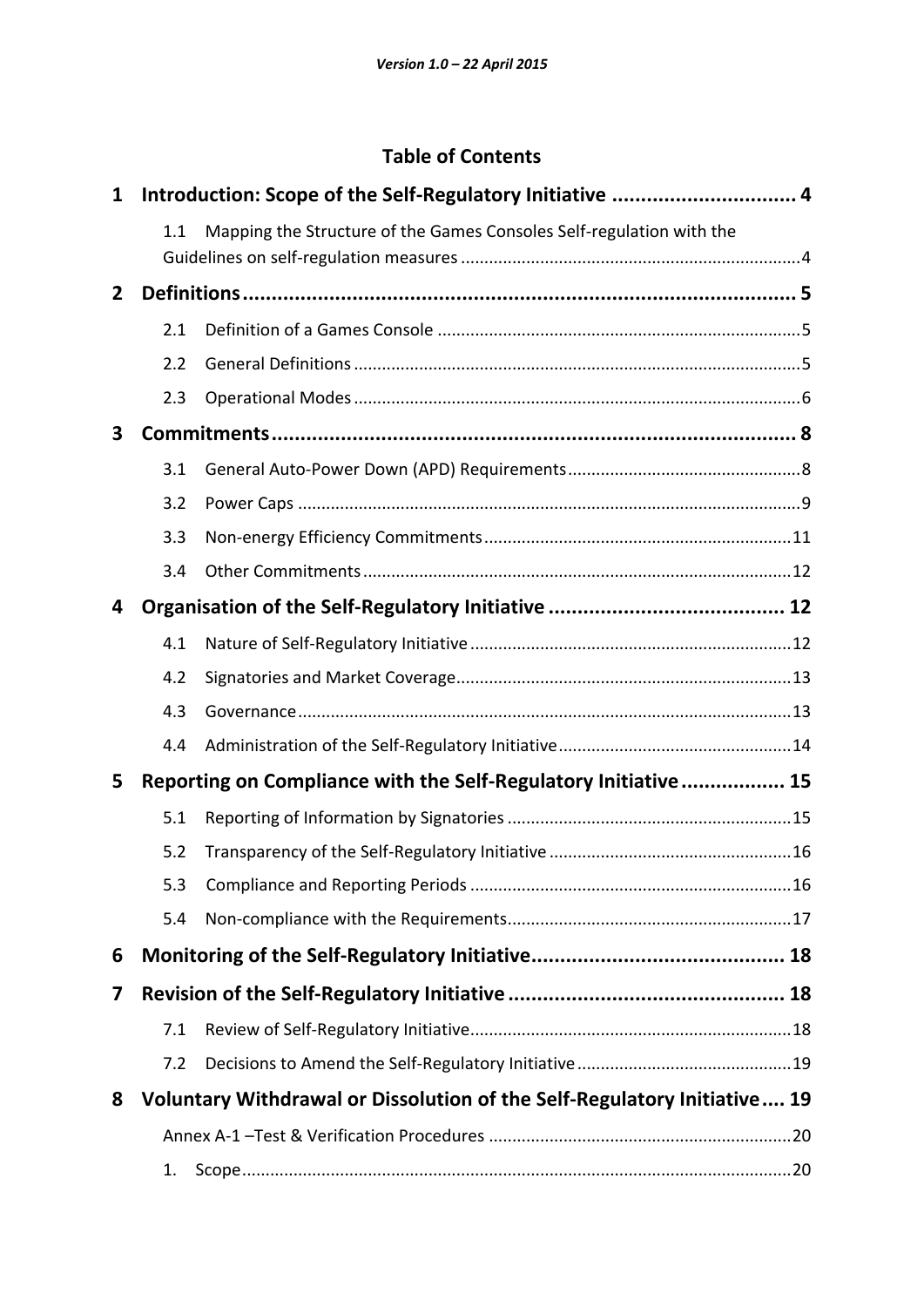| 2.                                                                         |  |
|----------------------------------------------------------------------------|--|
|                                                                            |  |
|                                                                            |  |
|                                                                            |  |
| 3.                                                                         |  |
| Energy Consumption Measurement and Auto-Power Down Verification Test<br>4. |  |
|                                                                            |  |
|                                                                            |  |
|                                                                            |  |
|                                                                            |  |
| 4.5 Off/Standby/Networked Standby after pressing the Off button 23         |  |
| 4.6 Off/Standby/Networked Standby when switched Off from controller23      |  |
|                                                                            |  |
|                                                                            |  |
|                                                                            |  |
|                                                                            |  |
| Annex A-2: Verification of non-energy requirements and energy efficiency   |  |
|                                                                            |  |
| Annex C - Method of Data Collection and Processing by Independent          |  |
|                                                                            |  |
|                                                                            |  |
| Annex E - Compliance with the Self-Regulation Criteria (Annex VIII)  41    |  |
|                                                                            |  |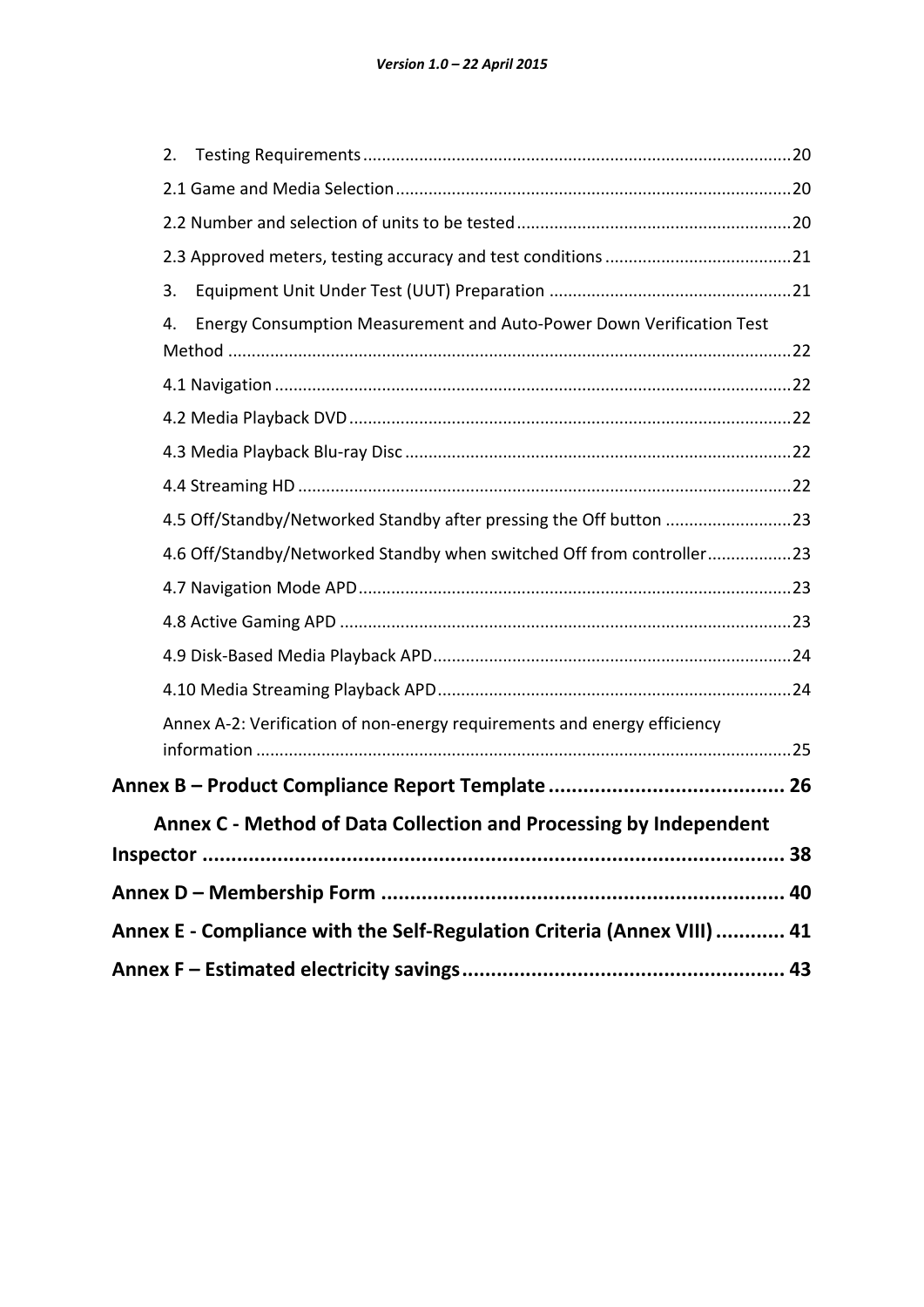# **1 Introduction: Scope of the Self-Regulatory Initiative**

This Self-Regulatory Initiative (SRI) establishes a voluntary agreement, under the terms of EU Directive 2009/125/EC on Energy Related Products, for improved energy and resource efficiency, and end of life treatment and recycling of Games Consoles, which use more than 20 watts in Active Game mode. Game software is not included in the scope of this proposal.

The objective of this SRI is to reduce the environmental impacts of games consoles over their life-cycle and the achievement of energy savings through better design. Information on how this SRI meets the principles and criteria laid out in Annex VIII of EU Directive 2009/125/EC and its associated guidelines are provided in Annex E.

This document is intended to supplement, but does not replace, applicable laws, directives and implementing measures currently in effect. Manufacturers are responsible for complying with the regulations and other legal requirements that apply to their products.

Compliance with this document shall be demonstrated through the tests described in Annex A. Unless otherwise specified, the tests shall be conducted with retail software written specifically for the Games Console under test and certified by the Console manufacturer.

This SRI is limited to Games Console placed on the EU market by the Signatories of the SRI.

# 1.1 Mapping the Structure of the Games Consoles Self-regulation with the Guidelines on self-regulation measures

| Guidelines on the self-regulation measures<br>concluded by industry under the Ecodesign<br><b>Directive 2009/125/EC</b> | Self-Regulatory Initiative to further improve<br>the energy efficiency of Games Consoles |
|-------------------------------------------------------------------------------------------------------------------------|------------------------------------------------------------------------------------------|
| <b>5.1 Introduction</b>                                                                                                 | 1. Introduction: scope of the SRI                                                        |
| 5.2 Objectives                                                                                                          | 1. Introduction: scope of the SRI                                                        |
| 5.3 Signatories & market coverage                                                                                       | 4.2 Signatories & market coverage                                                        |
| 5.4 Scope                                                                                                               | 1. Introduction: scope of the SRI                                                        |
| 5.5 Requirements                                                                                                        | 3. Commitments                                                                           |
| 5.6 Independent Inspector                                                                                               | 4.4 Administration of the SRI                                                            |
|                                                                                                                         | 5. Reporting on compliance                                                               |
|                                                                                                                         | Annex C. Method of data collection by                                                    |
|                                                                                                                         | Independent Inspector                                                                    |
| 5.7 Compliance verification                                                                                             | 5.3 Compliance and reporting periods                                                     |
| 5.8 Compliance reporting                                                                                                | 5. Reporting on compliance with the SRI                                                  |
|                                                                                                                         | Annex B. Product Compliance Report                                                       |
|                                                                                                                         | Template                                                                                 |
| 5.9 Monitoring the effectiveness of the SR                                                                              | 6. Monitoring the SRI                                                                    |
| measure                                                                                                                 |                                                                                          |
| 5.10 Access to background data                                                                                          | Annex C. Method of data collection and                                                   |
|                                                                                                                         | processing by Independent Inspector                                                      |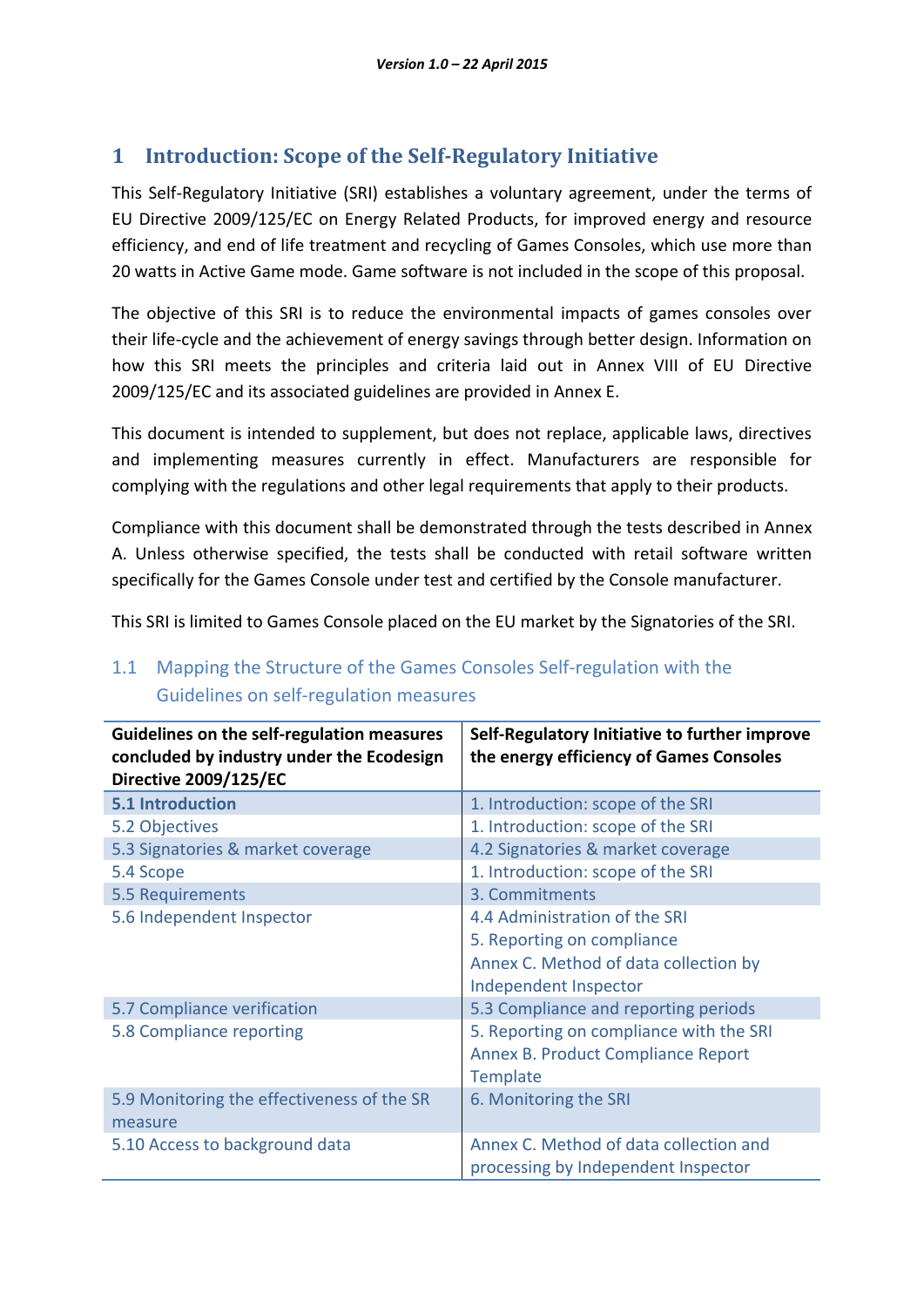| 5.11 Management of the SR measure           | 4.3 Governance                                |
|---------------------------------------------|-----------------------------------------------|
|                                             | 4.4 Administration of the SRI                 |
| 5.12 Transparency                           | 5.2 Transparency of the SRI                   |
| 5.13 Voluntary withdrawal of a signatory    | 8. Voluntary withdrawal or dissolution of the |
|                                             | <b>SRI</b>                                    |
| 5.14 Exclusion of a non-compliant signatory | 5.4 Non-compliance with the requirements      |
| 5.15 Revision of the SR measure             | 7. Revision of the SRI                        |
| 5.16 Withdrawal of the recognition by the   | 8. Voluntary withdrawal or dissolution of the |
| Commission                                  | <b>SRI</b>                                    |
| 5.17 Cooperation with other SR measures     | 3.d Commitments                               |
| 5.18 Technical annexes                      | Annex A. Test procedure for all modes for     |
|                                             | games consoles                                |
|                                             | Annex F. Estimated electricity savings        |

# **2 Definitions**

# 2.1 Definition of a Games Console

A Games Console is a computing device whose primary function is to play video games. Games Consoles share many of the hardware architecture features and components found in general personal computers (e.g. central processing unit(s), system memory, video architecture, optical drives and/or hard drives or other forms of internal memory). Games Consoles covered by this SRI are those that:

- Utilise either dedicated handheld or other interactive controllers designed to enable game playing (rather than the mouse and keyboard used by personal computers); and
- Are equipped with audio visual outputs for use with external televisions as the primary display; and
- Use dedicated Console operating systems (rather than using a conventional PC operating system); and
- May include other secondary features such as optical disk player, digital video and picture viewing, digital music playback, etc.; and
- Are mains powered devices that use more than 20 watts in Active Game mode with either internal or dedicated external power supply units.

# 2.2 General Definitions

A. High Definition Console: Game Consoles capable of rendering High Definition (HD) video output with resolutions greater or equal to 720p (1280 pixels x 720 lines) or 1080i (1920 pixels x 1080 lines) or 1080p (1920 x 1080 lines) via HDMI, but excluding Ultra High Definition Game Consoles as defined below.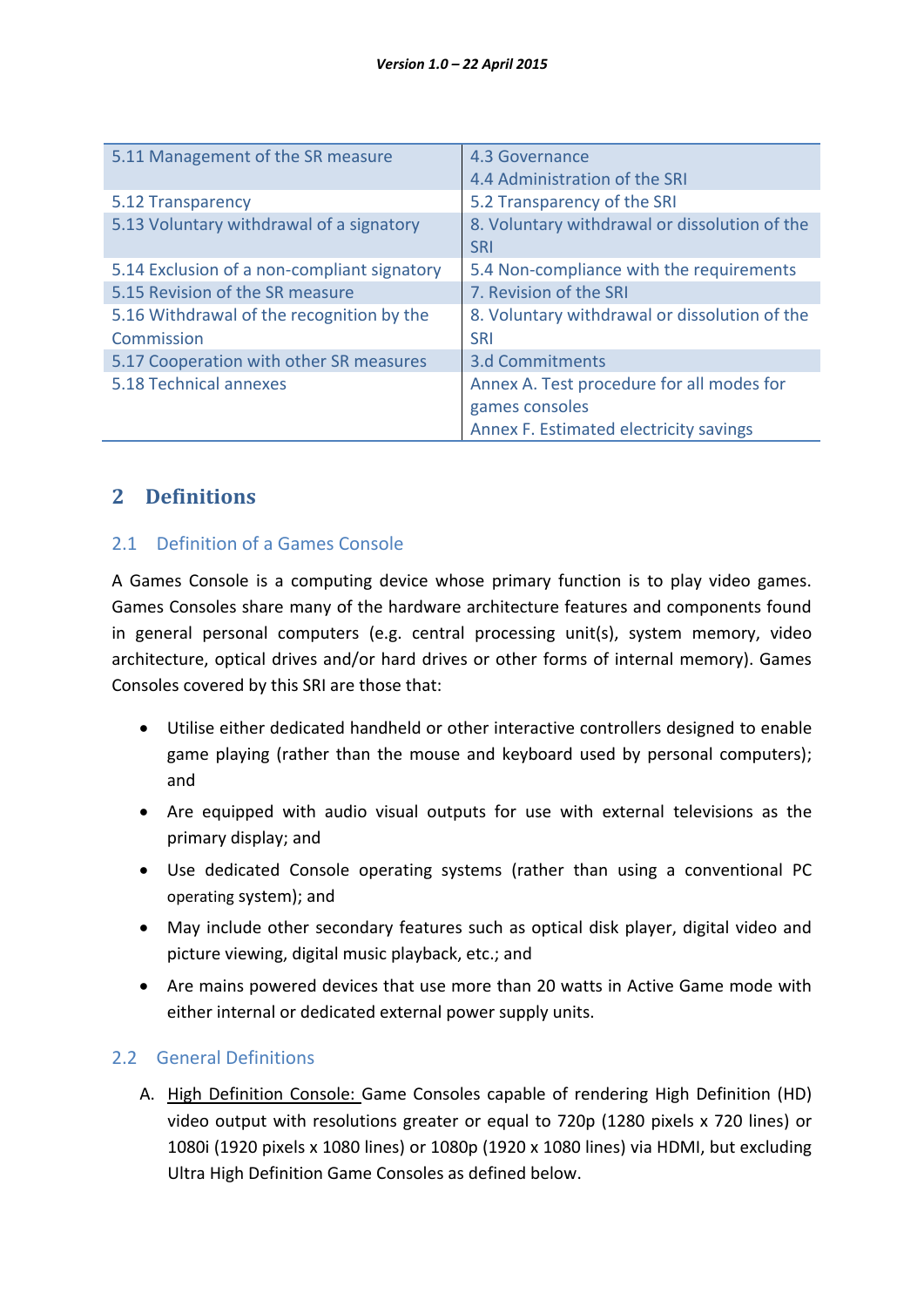- B. Standard Definition Console: Support for video output with resolutions of less than 720p (1280 pixels x 720 lines) or 1080i (1920 pixels x 1080).
- C. Gesture and Speech Recognition Natural User Interface (NUI): Functionality which allows the user to interact with the Games Console without the need for a game pad, external controller or other external device. This is accomplished by sensing and recognition of physical gestures and/or voice commands.
- D. Ultra High Definition Console: Game Consoles having potential of rendering video output with resolutions greater or equal to 4Kx2K (3840 pixels x 2160) in addition to capability defined for High Definition Console.

# 2.3 Operational Modes

The principal operational modes applicable to Games Consoles are defined below. It is understood that not all Games Consoles operate in all defined modes, and some Games Consoles may operate in modes that are not defined. In the future, Games Consoles may operate in new modes that are currently not defined.

- A. Active Gaming: Mode in which the Games Console is actively performing its primary function of game playing.
- B. Media Playback: Mode in which the decoding and playing of video files and codecs up to HD content, on the Games Console's own optical disk and streaming media players, using the following formats:

AVI

- File extensions: .avi, .divx
- Containers: AVI
- Video profiles:MPEG-2, MPEG-4 Part 2 (Simple Profile and Advanced Simple Profile)
- Video bit rate: 5 Mbps with resolutions of 1280 × 720 at 30 fps
- Audio profiles: Dolby® Digital (2 channel and 5.1 channel), MP3
- Audio max bit rate: No restrictions

H.264/ MPEG-4 part 10

- File extensions: .mp4, .m4v, mp4v, .mov, .avi
- Containers: MPEG-4, QuickTime
- Video profiles: Baseline, main and high (up to level 4.1)
- Video bit rate: 10 Mbps with resolutions of  $1920 \times 1080$  at 30 fps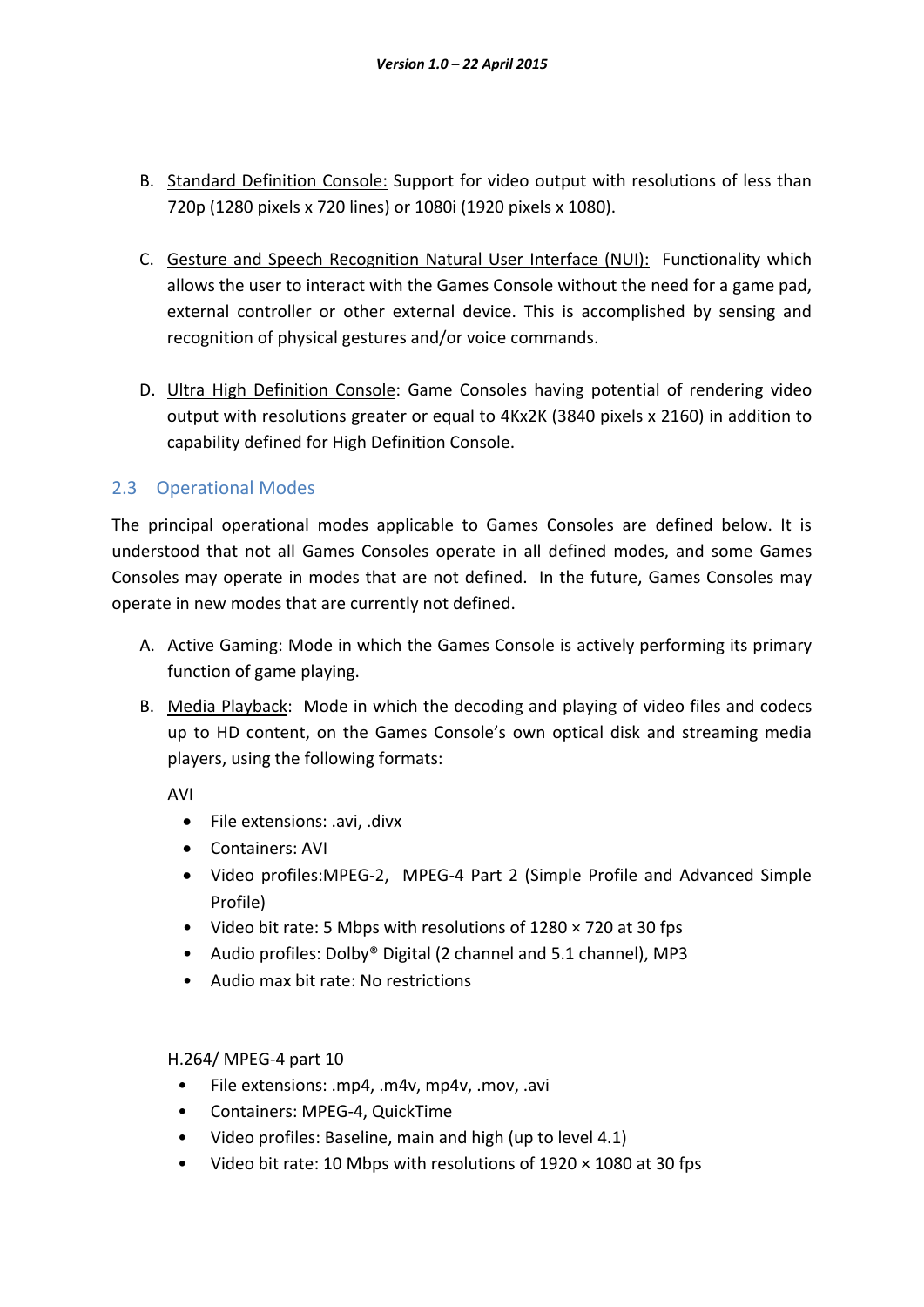- Audio profiles: AAC, 2-channel, Low Complexity
- Audio max bit rate: No restrictions

### MPEG-4 Part 2

- File extensions: .mp4, .m4v, .mp4v, .mov, .avi
- Containers: MPEG-4, QuickTime
- Video profiles: MPEG-4 Part 2 (Simple Profile and Advanced Simple Profile)
- Video bit rate: 5 Mbps with resolutions of 1280 × 720 at 30 fps
- Audio profiles: AAC, 2-channel, Low Complexity
- Audio max bit rate: No restrictions

## SPPTE 421M, WMV (VC-1), MPEG MVC

- File extensions: WMV
- Containers: ASF
- Video profiles: WMV7 (WMV1), WMV8 (WMV2), WMV9 (WMV3), VC-1 (WVC1 or WMVA) in simple, main and advanced up to level 3
- Video bit rate: 15 Mbps with resolutions of 1920 × 1080 at 30 fps
- Audio profiles: WMA7/8, WMA9 Pro (stereo and 5.1), WMA Lossless
- Audio max bit rate: No restrictions
- C. Navigation: Mode in which no other mode is engaged and the Games Console is displaying a menu of functions (the "Home Menu") from which the user may select.
- D. Networked Standby: As defined in EU Regulation (EU) No 801/2013, means a condition in which the equipment is able to resume a function by way of a remotely initiated trigger from a network connection.
- E. Standby: As defined in EU Regulation (EU) No 1275/2008 (Annex II), a mode in which the Games Console is connected to the mains power source, depends on energy input from the mains power source to work as intended and provides only reactivation function, or reactivation function and only an indication of enabled reactivation function, and/or information or status displays. These functions may persist for an indefinite time.

The Games Console may enter a Standby mode from any other mode after:

- i. The Games Console receives a notification from the user to enter the standby mode, or
- ii. The Games Console initiates an automatic power down ("auto-power down" or "APD") to the Standby mode.

The Games Console may exit the Standby mode in order to carry out any maintenance activity. After the maintenance activity is complete, the Games Console shall return to the previous Standby mode.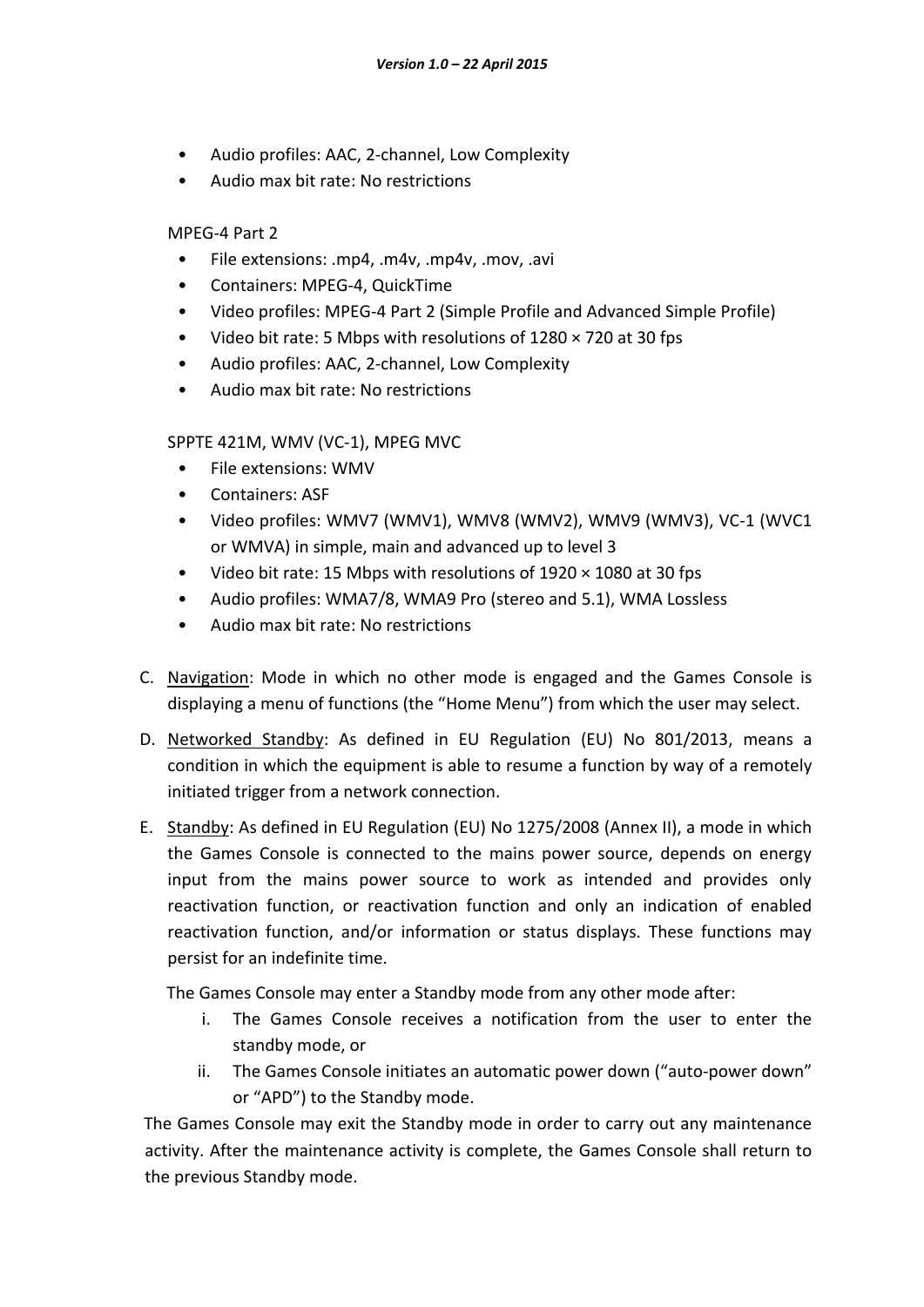# **3 Commitments**

Signatories agree to use reasonable endeavours to comply with the SRI commitments, set out in this Section 3, and to:

- a. Abide by the general principles of Games Consoles design set out in Section 3.3 (Other Commitments);
- b. Reduce the power consumption of Games Consoles to the minimum necessary to meet their operational specification while not limiting the industry's ability to improve functionality and to innovate;
- c. Ensure that the maximum power consumption targets set out in Section 3.2 (Power Caps) are not exceeded. In particular:
	- i. The requirements of this SRI, detailed in Section 3, shall apply to at least 90% of games console units placed on the market and/or put into service by each signatory;
	- ii. Should a Signatory comply with any subsequent power consumption targets of the SRI as set out in Section 3.2 (Power Caps) before the entry into force of those targets, then that Signatory is entitled to make that achievement public; and
- d. Foster open communication and active engagement with the European Commission, Member States and other relevant stakeholders regarding the energy efficiency of Games Consoles. This includes sharing expertise, experience, information, and best practice with the signatories to other Eco-design self-regulation measures.

# 3.1 General Auto-Power Down (APD) Requirements

Games Consoles subject to this SRI shall have an APD function activated as default prior to placing on the EU market. The APD function shall power the Games Console down to a low power state according to the parameters outlined below:

- For operational modes other than Media Playback, the period of inactivity required to trigger APD shall be set at 1 hour or less from the time of the last user input when powering down to regulatory standby or networked standby mode;
- In Media Playback mode, APD shall be triggered within 4 hours of starting any audio or video media playback or within 1 hour or less of user inactivity after termination of video media content;
- The periods of inactivity before a Games Console powers down to a low power state have been chosen through consultation with stakeholders in order to avoid disrupting the user experience, which could lead to the feature being disabled. The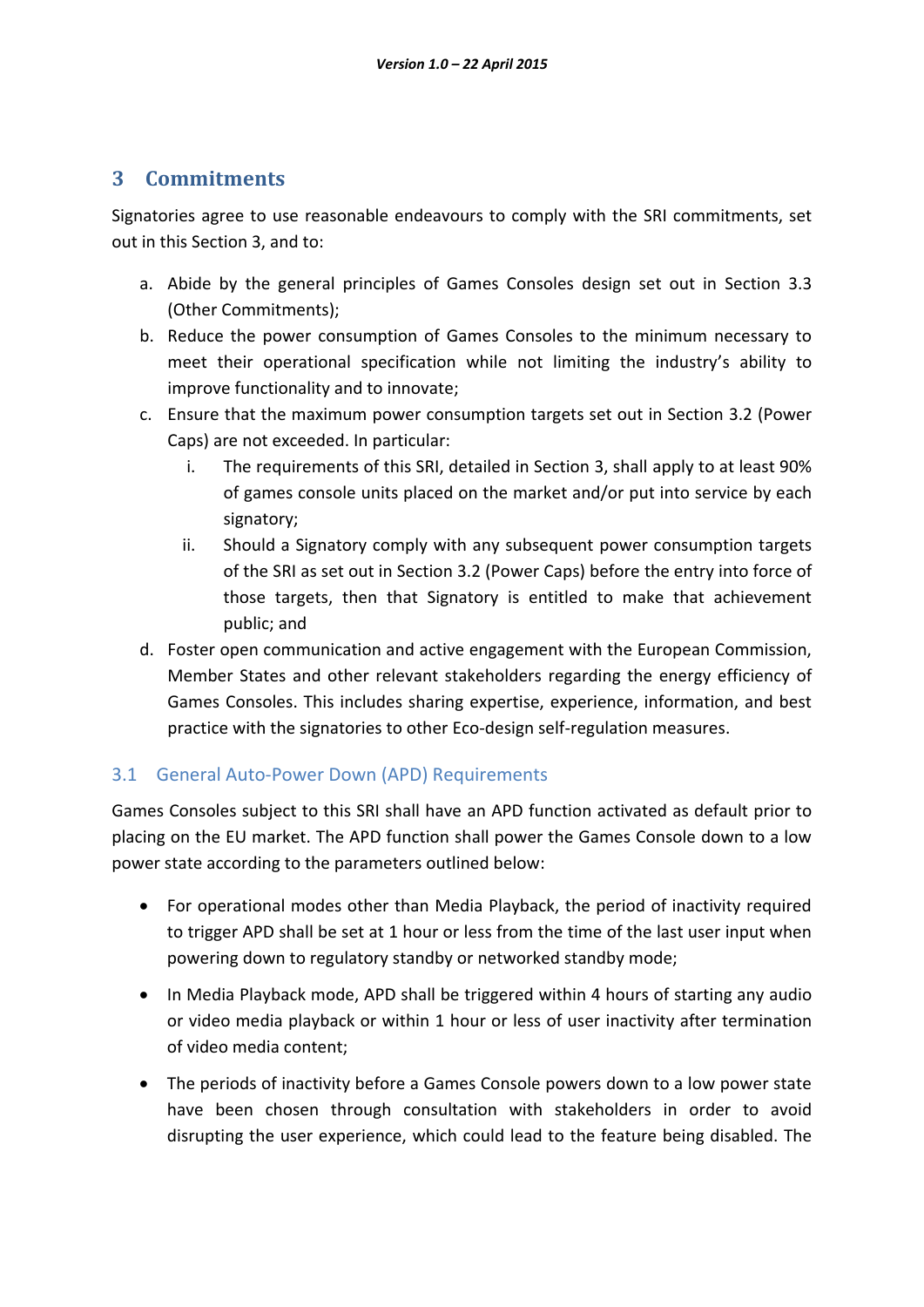APD requirements are also consistent with those already in force for other product groups under Eco-design, such as TVs.

- The user may have the option to:
	- Disable APD for all modes.
	- Change the time settings for the APD function from within the system settings menu options, e.g. for retail display purposes or for heavy game users;
- In limited circumstances, users may be prompted to suspend APD temporarily to allow certain types of games or software applications to run without user input, e.g. simulation games and video streaming which run without user input for periods longer than 1 hour. Once selected, the APD suspension may remain enabled for replay of such game or media content upon restart of the Games Console;
- APD may be suspended temporarily to allow for the uninterrupted performance of any system update, system maintenance, software installation or content download/upload and shall not occur during the display of an error message to users in the event of a system error;
- After an automatic wake event, Games Consoles shall power down automatically within 5 minutes after performing required system maintenance and downloads, or other functions that may require an automatic wake-up;
- Peripherals included by the Signatory with the Games Console and using the Games Console as a direct power source shall also power down automatically and shall be included in APD power measurements and requirements;
- Games Console operating systems shall communicate an auto-power down event through an Application Programmable Interface (API) or other means;
- Some software published for current or previous-generation Games Consoles may not necessarily be compatible with the APD functions described in this SRI. Games Console manufacturers shall use reasonable efforts to work with the video game software industry to incorporate these APD functions when publishing software for Games Consoles covered by this SRI; and
- Individual Games Console manufacturers may introduce new and innovative approaches to APD as and when the same or better energy savings are possible along with improved consumer experiences. This SRI will be updated at regular intervals, as required, to reflect any such significant innovations.

## 3.2 Power Caps

The SRI uses modal power caps to further enhance energy efficiency of Games Consoles. These modal power caps are applicable to the Media Playback and Navigation modes. In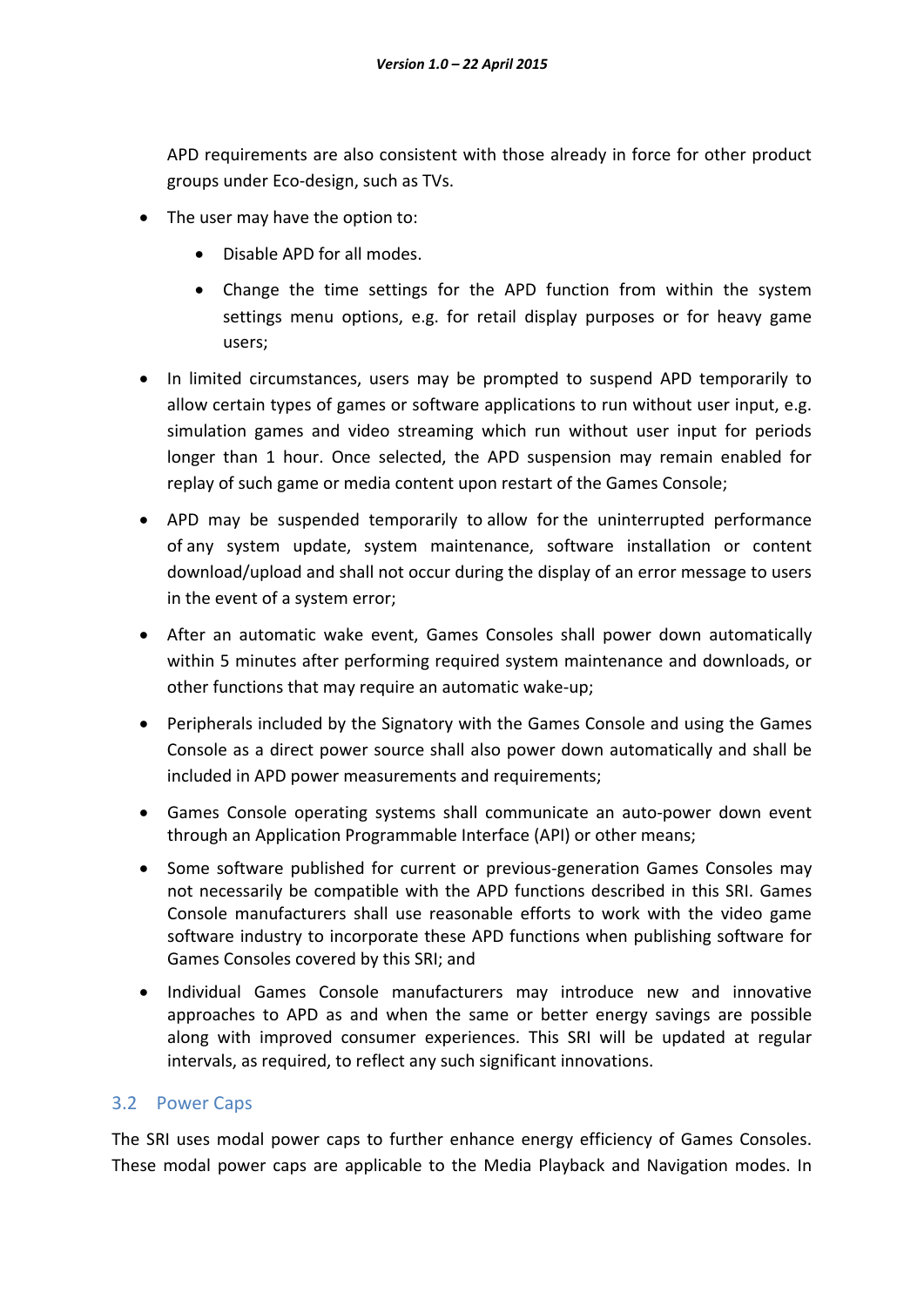cases where additional functionality, as defined in this document, is provided by a Games Console, the corresponding function-specific power cap shall be added as noted in the Additional Functionality Table (see below). The power caps defined in this SRI are based on adoption of best available technologies embodying substantial energy savings (such as system on a chip, power scaling, and efficient power supplies). These requirements are based upon a number of studies as explained in Annex F. To date there is no final Energy Star specification published on Games Consoles.

Power cap requirements for both High Definition and Ultra High Definition Games Consoles are set out below.

#### **Power Cap Requirements for Games Consoles**

#### **Navigation Mode**

|                                 | High    | Definition | Consoles | Ultra-High Definition |    | Consoles |
|---------------------------------|---------|------------|----------|-----------------------|----|----------|
|                                 | (Watts) |            |          | (Watts)               |    |          |
| Tier 1                          |         | 90         |          |                       | 90 |          |
| Effective from 1st January 2014 |         |            |          |                       |    |          |
| Tier 2                          |         |            |          |                       |    |          |
| Effective from 1st January 2016 |         |            |          |                       |    |          |
| Tier 3                          |         | 70         |          |                       | 70 |          |
| Effective from 1st January 2017 |         |            |          |                       |    |          |
| Tier 4                          |         |            |          |                       |    |          |
| Effective from 1st January 2019 |         |            |          |                       |    |          |

#### **Media Playback Mode**

|                                 | High    | Definition | Consoles | Ultra-High Definition |    | Consoles |
|---------------------------------|---------|------------|----------|-----------------------|----|----------|
|                                 | (Watts) |            |          | (Watts)               |    |          |
| Tier 1                          |         | 90         |          |                       |    |          |
| Effective from 1st January 2014 |         |            |          |                       |    |          |
| Tier 2                          |         |            |          |                       | 90 |          |
| Effective from 1st January 2016 |         |            |          |                       |    |          |
| Tier 3                          |         | 70         |          |                       |    |          |
| Effective from 1st January 2017 |         |            |          |                       |    |          |
| Tier 4                          |         |            |          |                       | 70 |          |
| Effective from 1st January 2019 |         |            |          |                       |    |          |

#### **Additional Power Cap allowances for Games Consoles using a Natural User Interface**

|                                 | High<br>(Watts) | Definition | Consoles   Ultra-High Definition<br>(Watts) |                          | Consoles |
|---------------------------------|-----------------|------------|---------------------------------------------|--------------------------|----------|
| Tier 1                          |                 | +20        |                                             | $\overline{\phantom{0}}$ |          |
| Effective from 1st January 2014 |                 |            |                                             |                          |          |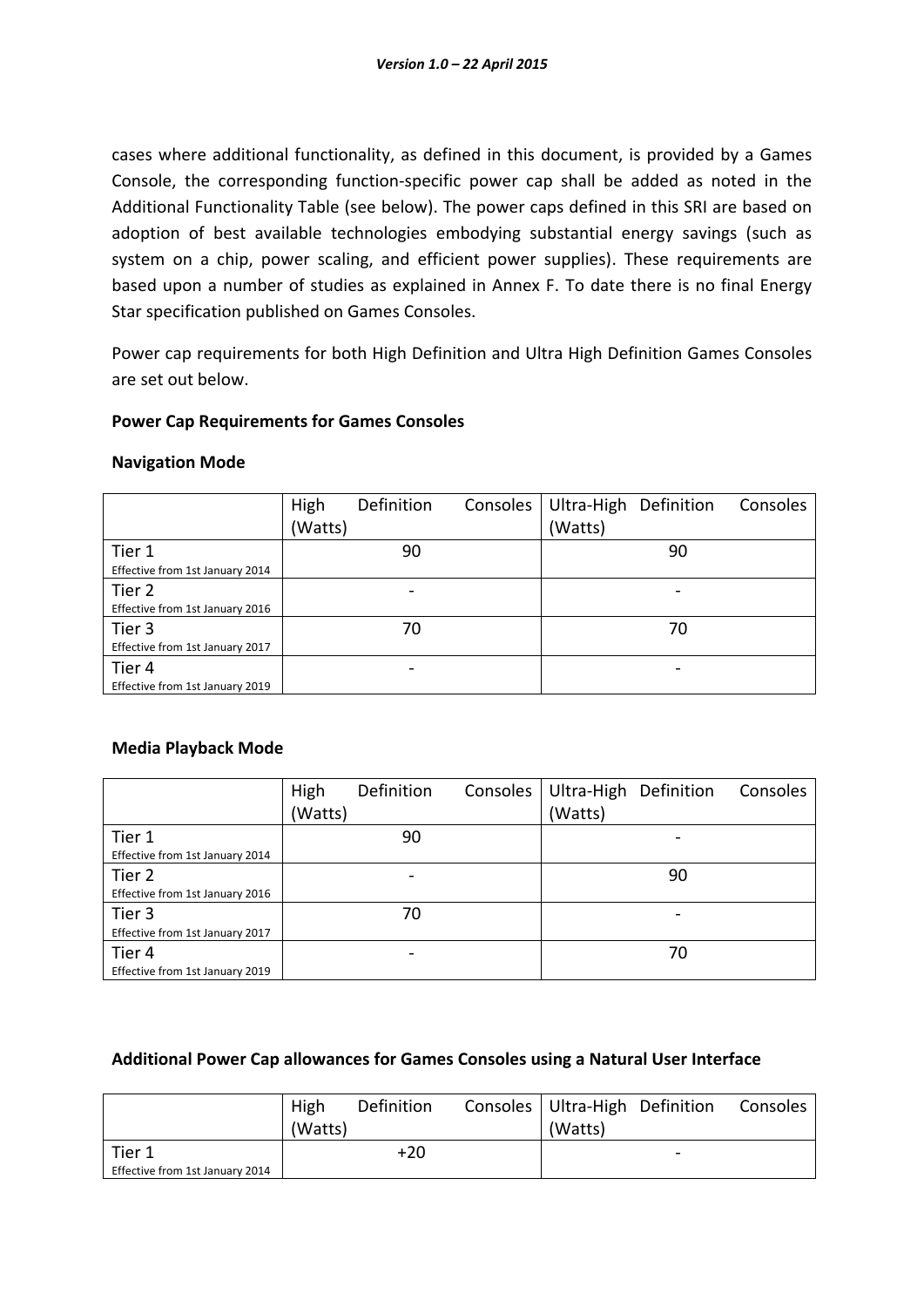| Tier 2                          | $\overline{\phantom{a}}$ | $+20$                    |
|---------------------------------|--------------------------|--------------------------|
| Effective from 1st January 2016 |                          |                          |
| Tier 3                          | $+15$                    | $\overline{\phantom{0}}$ |
| Effective from 1st January 2017 |                          |                          |
| Tier 4                          |                          | $+15$                    |
| Effective from 1st January 2019 |                          |                          |

Amendments to the SRI will be considered so that power consumption of all modes, including gaming, can be reported publically, and the feasibility of including computational performance in console efficiency benchmarks, where applicable and comparable across devices performing gaming, will be reviewed during the 2017 review of the SRI. The Signatories will keep under review the possibility of further reductions in power consumption and will take this into account when the SRI is reviewed, as set forth in Section 7.2.

# 3.3 Non-energy Efficiency Commitments

- As specified in the product compliance reports in Annex B, each Signatory will provide energy efficiency information for consumers within console operating instructions either provided with the console itself, onscreen or hardcopy, or online. Instructions for use provided to consumers with their consoles will be neutrally worded so as not encourage users to disable power-saving features.
- Games Consoles subject to this SRI, and placed on the market within each reporting period, shall also comply with the following resource efficiency and end-of-life design requirements:
	- o A refurbishment or out of warranty repair service for each games console will be made available, and supported by the following requirements:
		- Technical documentation shall be made available to authorised repair centres to enable repair or refurbishment of each games console
		- Spare parts shall be made available to authorised repair or refurbishment centres for each games console
		- To improve both recycling and reuse at end-of-life, maintenance and refurbishment of each games console shall be possible by nondestructive disassembly
		- Consumers will be informed of end-of-life processing, refurbishment, and out-of-warrantee repair options available within the operating instructions of each games console (with instructions either provided with the console itself, onscreen or hardcopy, or online)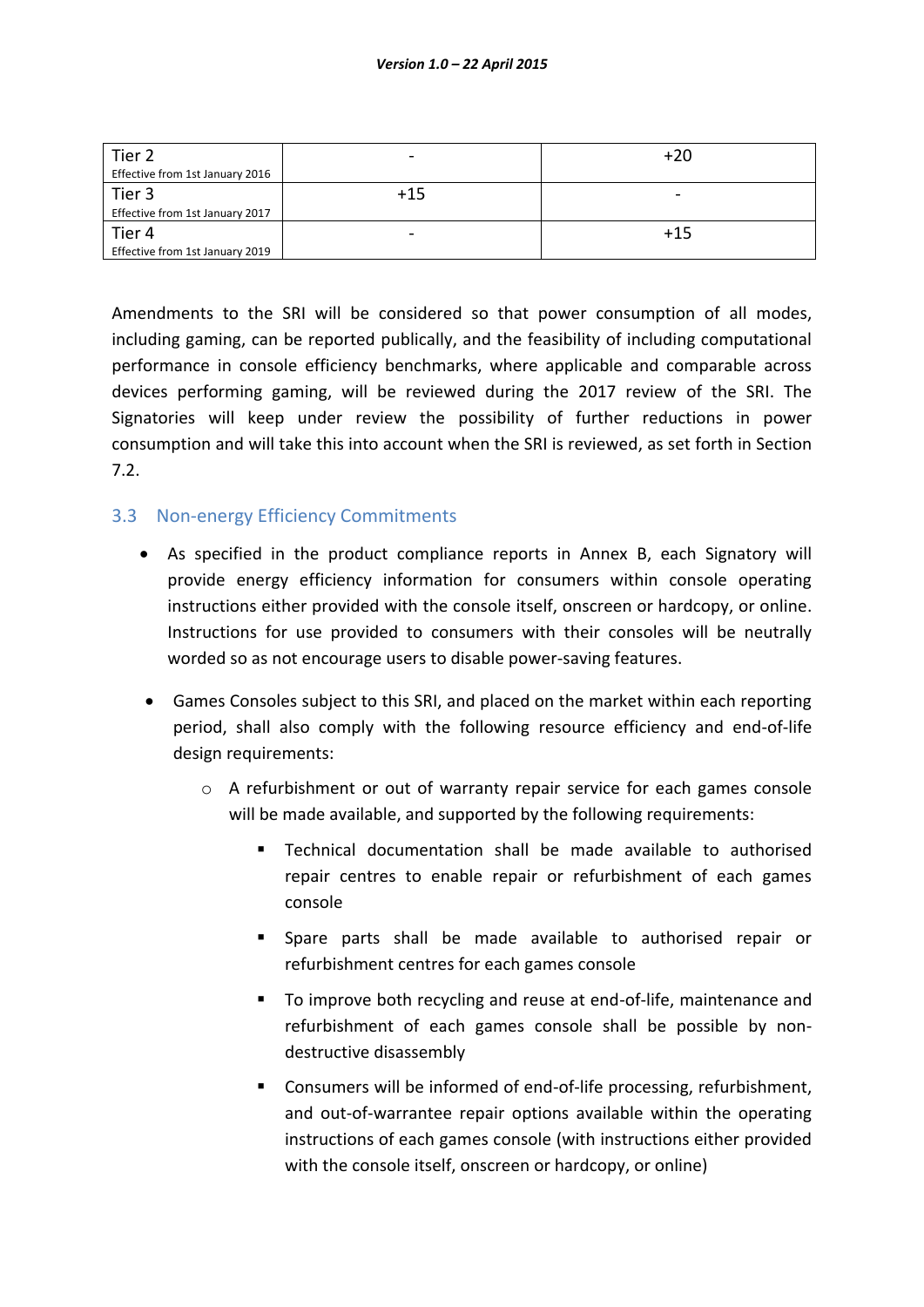- o To improve recycling at end-of-life, console plastics parts >25g will be marked indicating their material composition (using ISO conforming marks), with the following exceptions:
	- $\blacksquare$  The part has <1cm<sup>2</sup> level surface available for marking
	- The performance or function of a part is compromised e.g. buttons with tactile surface, plastic lenses, or display screens.
	- **External transparent parts**
	- Marking is not technically possible due to the specific production method of the plastics used in the part e.g. extrusion moulding.

# 3.4 Other Commitments

- Software downloads to Games Consoles shall not increase the power consumption of the console above the initial power cap for Media Playback and Navigation (according to test procedures as specified in Annex A-1 –[Test & Verification](#page-19-0)  [Procedures\)](#page-19-0).
- Whilst adhering to the general principle of designing products to reduce power consumption, Games Consoles manufacturers and software providers are constantly innovating their products as new service concepts and technologies develop. To avoid stifling such innovation, any unanticipated additional secondary or new functionality which contributes to an incremental increase in power consumption, but which is not listed in this document, should be deactivated during the measurement process. This new functionality shall be considered during the planned review of the SRI in 2017. However, in the event that such deactivation is either inappropriate or unnecessary, then this requirement shall not be compulsory. The test results shall explicitly list any functions that were deactivated during the measurement process.
- Each Signatory shall include further details about the technical specifications and features of each Games Console as well as any related environmental information specified in the product compliance report, which will be made available on the SRI website.
- To publicize and disseminate information about this SRI, a dedicated website will be established within six months of the recognition of the SRI by the Commission, including a facility for visitors to submit questions about the SRI.

# **4 Organisation of the Self-Regulatory Initiative**

# 4.1 Nature of Self-Regulatory Initiative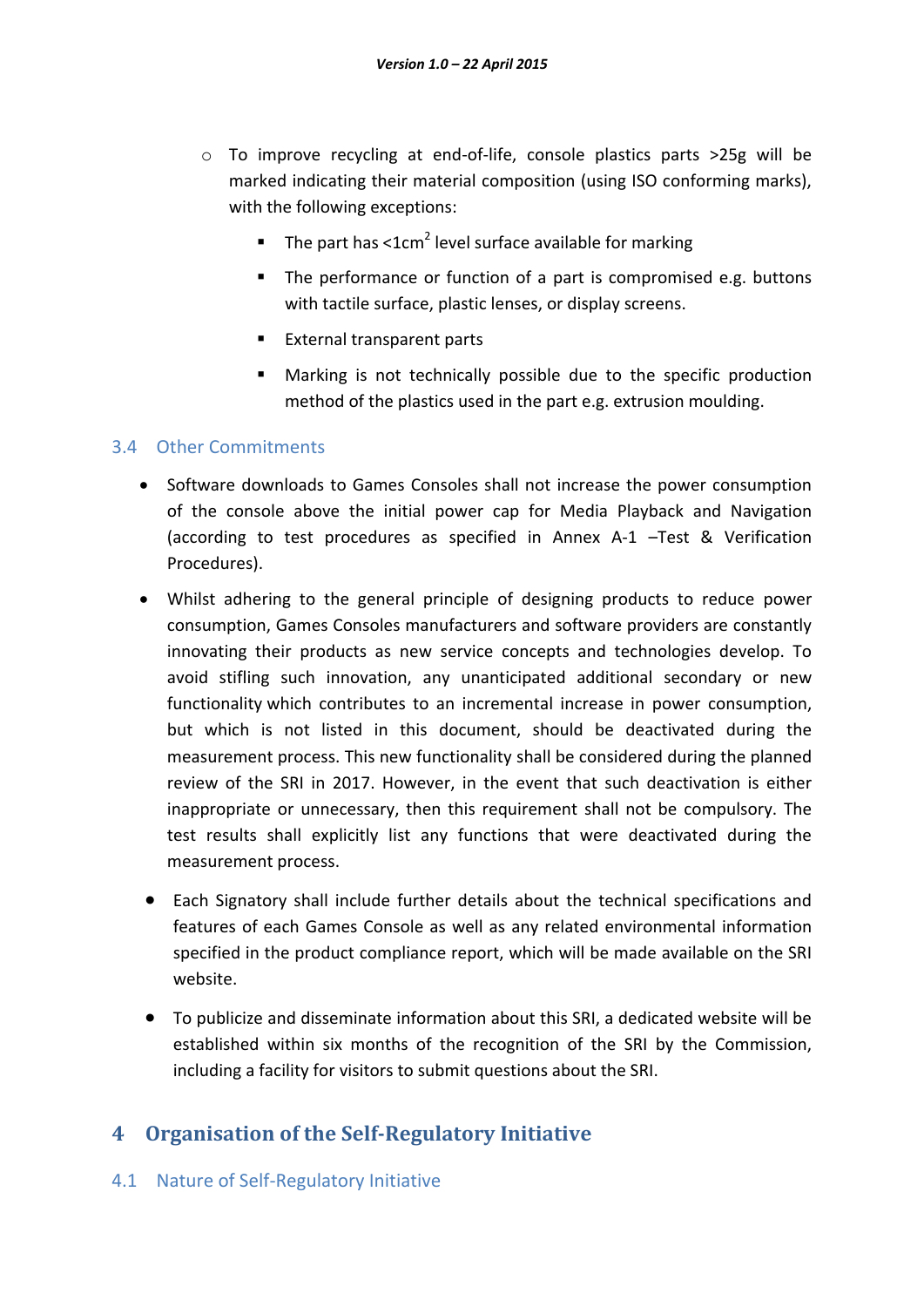This SRI to further improve the energy efficiency of Games Consoles is a self-regulation mechanism<sup>1</sup> offered as a unilateral commitment by the Signatories. As such, this SRI is neither legally binding nor co-regulation<sup>2</sup>.

# 4.2 Signatories and Market Coverage

Any manufacturer of Games Consoles falling within the scope of this agreement may join the SRI as a Signatory. Each Signatory joins this SRI on its own behalf. In aggregate, the Signatories to this SRI account for more than 80% of the unit sales of Games Consoles in the EU for the relevant Reporting Period. Signatories will provide data from independent 3<sup>rd</sup> party to prove market coverage within 45 days following a change in Signatories and every two years during the operation of the SRI.

This SRI shall not give rise to any commercial expectations or liabilities between the Signatories in respect of the fulfilment of their individual commitments. Each Signatory shall share the costs necessary to maintain and administer the SRI.

All Signatories shall be treated equally. There shall be no special arrangements for individual Signatories.

# 4.3 Governance

-

The SRI is governed by the Steering Committee. The Steering Committee shall be comprised of Signatories, a representative of the European Commission and a Chairperson. The purpose of the Steering Committee is to facilitate the Signatories' compliance with the requirements of this SRI with the aim to further improve the energy efficiency of Games Consoles that are placed on the EU market.

Each Signatory shall be represented in the Steering Committee by an appointed Representative, who may be accompanied and supported by additional experts.

The Steering Committee shall be responsible for:

- a. The overall direction of the SRI;
- b. The targets, co-ordination, priority setting and management of the SRI, including monitoring and reporting;
- c. Reviewing progress under the SRI and making any amendments that may be required;

<sup>&</sup>lt;sup>1</sup> DIRECTIVE 2009/125/EC OF THE EUROPEAN PARLIAMENT AND OF THE COUNCIL of 21 October 2009 establishing a framework for the setting of eco-design requirements for energy-related products

<sup>2</sup> COM(2002) 278 final, COMMUNICATION FROM THE COMMISSION of 5 June 2002 Action plan "Simplifying and improving the regulatory environment"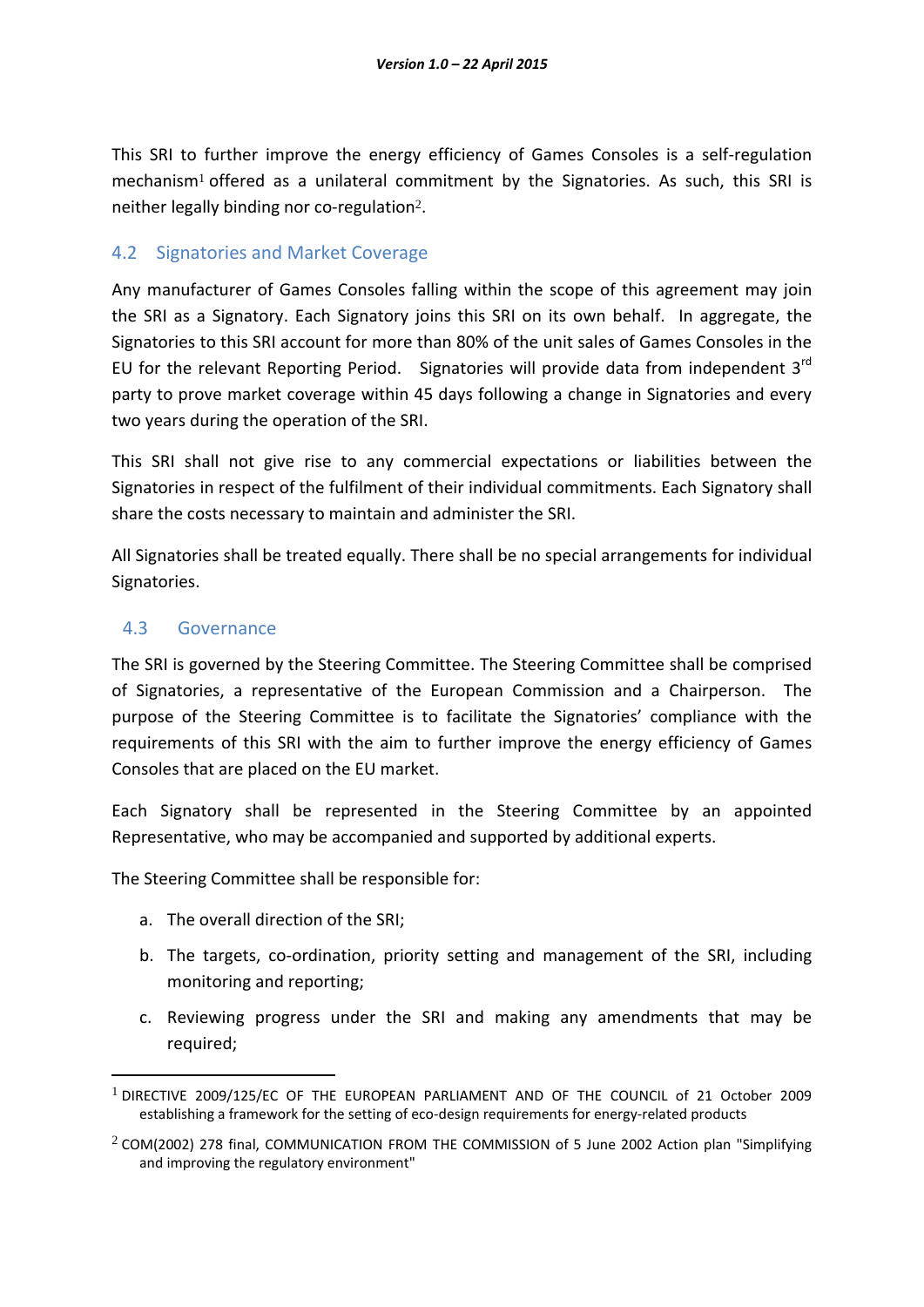- d. Electing a Chair, from amongst the Signatories, who shall hold office for two years and who may be re-elected once;
- e. Establishing a budget and apportioning accordingly the costs among the Signatories. The costs of the SRI Administrator are to be shared equally per Signatory, whereas the costs of the Independent Inspector will be paid per Product Compliance Report submitted by each Signatory (see Section 4.4);
- f. Establishing rules of procedure, including voting rules and recording minutes;
- g. Appointing an Administrator and Independent Inspector;
- h. Setting up a SRI website

The Chair of the Steering Committee shall be elected by the Full Members and shall act as an ex-officio individual without voting rights. The Chair shall have no executive or representative function unless this is delegated by vote of the Steering Committee.

The Chair of the Steering Committee is responsible for convening physical and teleconference meetings of the Steering Committee at regular intervals. Any member of the Steering Committee may request the Chair to convene a meeting. There shall be at least two meetings every Reporting Period, at least one of which shall be a physical meeting. Physical meetings should be held in Brussels unless the Steering Committee decides otherwise. The Chair, the representative of the European Commission and delegate to record the meeting minutes shall be present physically.

The Steering Committee shall develop and adopt further rules of procedure and it may decide to delegate powers, where it deems it to be necessary, to specific individuals or to sub-committees, subject to the agreement of all Signatories.

Other relevant stakeholders shall be provided information about the meetings of the Steering Committee via the SRI website. They may participate as observers, without voting rights, and may be invited to comment. These stakeholders may include representatives of the EU Member States, environmental and consumer Non-Governmental Organisations (NGOs) as well as any other person or entity the Steering Committee considers to be a legitimate stakeholder.

*All decisions of the Steering Committee must be taken by consensus (at least 90% of all members). However, if despite reasonable efforts, no consensus can be reached then a decision can be taken by a two-thirds majority.*

## 4.4 Administration of the Self-Regulatory Initiative

The Steering Committee may choose to appoint a third party Administrator to assist with shared activities such as organising meetings and minutes, maintaining the SRI website,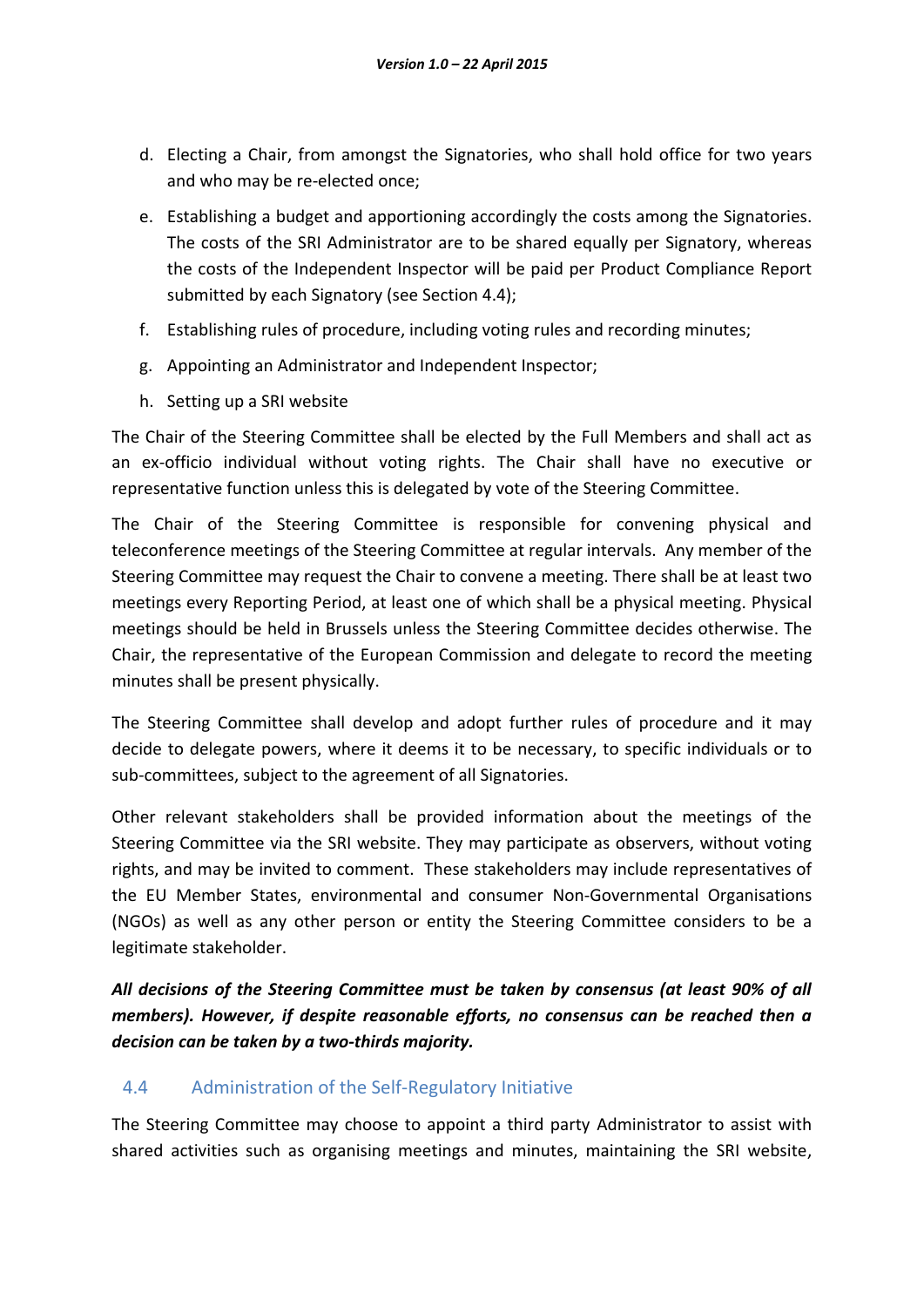responding to questions on the SRI, and other tasks that may be agreed from time to time by the Steering Committee.

The Steering Committee shall, in addition, carry out the process of procuring an Independent Inspector to verify that each Signatory complies with the SRI requirements, and to prepare an Annual SRI Compliance Report. Signatories shall agree on and select one or more candidates to serve as the Independent Inspector. The European Commission shall be consulted on the selection of the Independent Inspector and will ratify the final choice. The final and ratified choice of Independent Inspector shall be made public via the SRI website within 30 days of its appointment. The Independent Inspector will be an independent third party who is tasked with, and responsible for, the collection and processing of information supplied by Signatories and determining each Signatory's compliance with the SRI. The Independent Inspector shall be free of any conflicts of interest.

The Steering Committee shall engage the services of the Administrator and Independent Inspector upon terms and conditions that shall require undertakings of confidentiality from the Administrator and Independent Inspector, and which shall also set out any requirements or applicable mechanisms for a process of appeal, should this be necessary.

Signatories shall complete a Product Compliance Report (see Annex B) for each of their Games Consoles covered by the SRI. Based on the Product Compliance Reports, the Independent Inspector shall prepare an Annual Compliance Report to be submitted to the Steering Committee within 4 months following the end of each Reporting Period. The publication of the Annual Compliance Report will be the responsibility of the Independent Inspector.

# **5 Reporting on Compliance with the Self-Regulatory Initiative**

# 5.1 Reporting of Information by Signatories

Each Signatory shall complete and provide a Product Compliance Report, together with any supporting technical documentation and data establishing its individual sales in the EU to the Independent Inspector for use in preparing the Annual Compliance Reports and statement as set out in this document. This shall be carried out for each Games Console covered by the SRI it places on the EU market in the format defined by Annex B and in compliance with the relevant provisions of Annex A (Test Procedure for All Modes for Game Consoles). In addition, each Signatory shall report to the Independent Inspector the percentage of units placed on the EU market that fall within the scope of this SRI but which fail to comply.

Once finalised, the Independent Inspector will submit a copy of the Annual Compliance Report to the Steering Committee. After these comments are received and accepted by the Steering Committee, the Annual Compliance Report shall be published on the SRI website.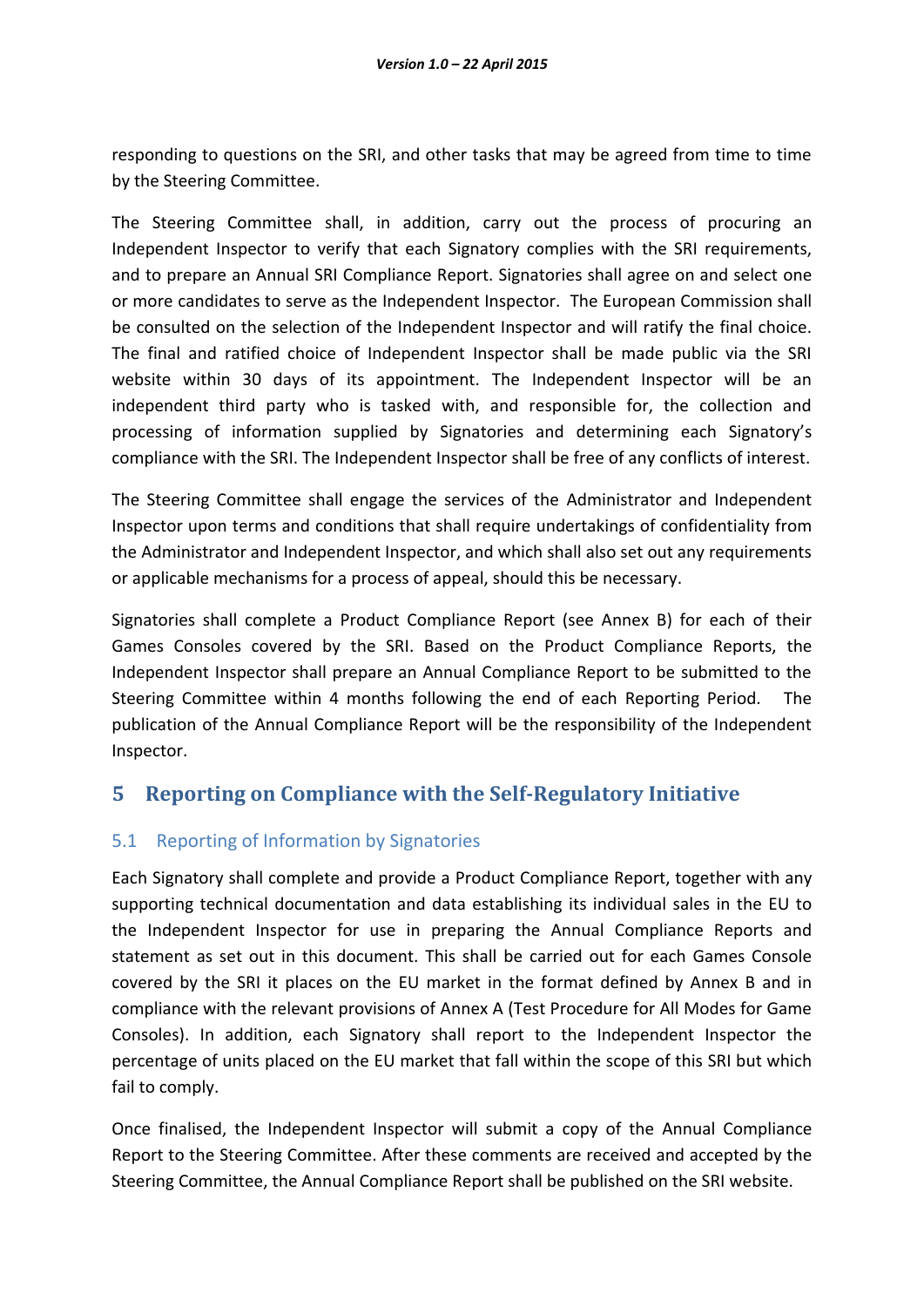Since the Signatories regard each other as market competitors, they have a legitimate interest in keeping commercially sensitive information confidential. To satisfy the reporting requirements under this SRI, Signatories are not required to disclose information relating to the energy consumption of their Games Consoles to the extent that such information is commercially sensitive. The information to be provided by the Signatories necessary to comply with their reporting obligations under the SRI, however, is not generally considered commercially sensitive. Signatory reporting shall be proportionate to the need for transparency so that commercially sensitive information may be disclosed provided that adequate, contractual protections to safeguard the confidentiality of such information are put into place. Public sources of sales data will be used from independent third parties only, and the Signatories will not exchange their data on sales.

# 5.2 Transparency of the Self-Regulatory Initiative

The Chair must prepare the draft agenda and an invitation to the planned Steering Committee meeting must be sent to all members of the Steering Committee and the Consultation Forum. An announcement of the meeting, including the provisional agenda, shall also be posted on the SRI website at least 30 days in advance of the meeting..

Documents to be presented at the Steering Committee meeting must be circulated to all members of the Steering Committee and Consultation Forum, and posted on the SRI website no later than 7 working days in advance of the meeting.

Minutes must be prepared by the Chair and sent to all members of the Steering Committee and Consultation Forum and posted on the SRI website within 30 days of the Steering Committee meeting. Members and observers must have at least two weeks to submit comments on the minutes before final publication.

## 5.3 Compliance and Reporting Periods

Signatory compliance with the SRI can be assessed by any interested party at any time through the Independent Inspector's Annual Compliance Report. Further information can also be found in the Product Compliance Reports that will be published online by each Signatory for each of their Games Consoles covered by the SRI.

"Reporting Period" means the calendar year running from 1 January to 31 December of 2014 and each subsequent calendar year, corresponding to each Tier as referenced in section 3.2 (Power Caps). Product compliance shall be assessed over that period and recorded in the Product Compliance Report, which shall be submitted to the Independent Inspector no later than 2 months after the end of the relevant Reporting Period.

Starting from 2015, each Signatory shall produce and submit to the Independent Inspector completed Product Compliance Reports and supporting information to demonstrate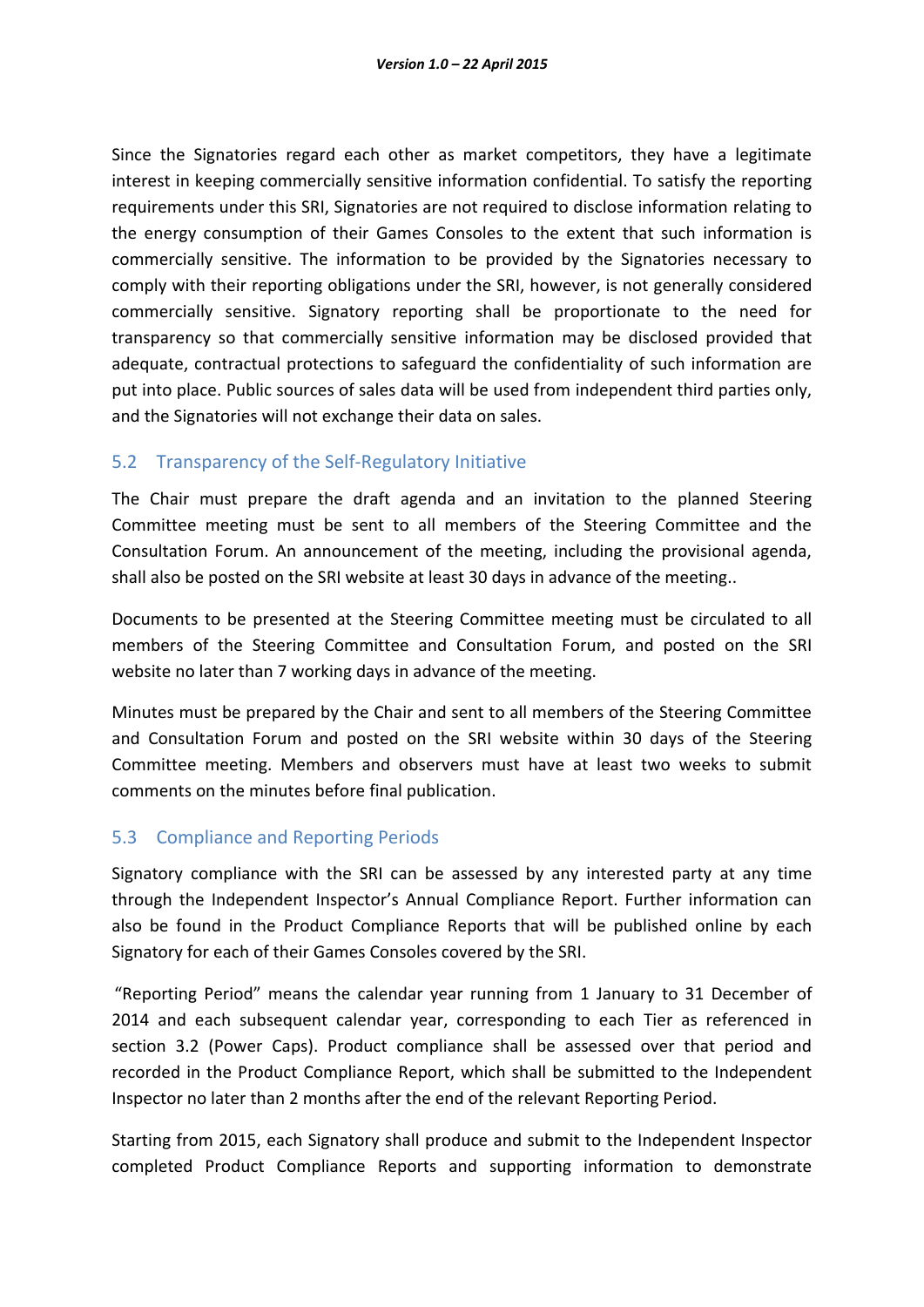compliance of their Games Consoles falling within the scope of the SRI and placed on the EU market over the preceding calendar year.

The deadlines for submission and publication of the Signatories' Product Compliance Reports and the Independent Inspector's Annual Compliance Report are specified in [Table 1:](#page-16-0)

| Requirement                                          | <b>Deadline</b><br>(year following the end of<br><b>Reporting Period)</b> |  |
|------------------------------------------------------|---------------------------------------------------------------------------|--|
| Submission of Product Compliance Reports by          |                                                                           |  |
| Signatories to Independent Inspector                 | 28 February                                                               |  |
| Draft Annual Compliance Report submitted to the      | 31 March                                                                  |  |
| <b>Steering Committee</b>                            |                                                                           |  |
| Comments on draft report                             | 30 April                                                                  |  |
| Online publication of final Annual Compliance Report | 31 May                                                                    |  |
| by Independent Inspector                             |                                                                           |  |
| Online publication of the Product Compliance Reports | 30 June                                                                   |  |

# Table 1: **Deadlines for Compliance Report submission and publication**

<span id="page-16-0"></span>If a new Signatory joins the SRI after the start of a Reporting Period, the new Signatory may choose one of the following reporting timelines:

- First Reporting Period runs from the date of signature until the end of that Reporting Period so that the Reporting Period for this Signatory is less than 12 months in the first year; or
- First Reporting Period commences at the start of the next Reporting Period and the new Signatory postdates its commitment.

# 5.4 Non-compliance with the Requirements

A Signatory shall be considered to be non-compliant with the SRI if either of the following applies:

- The Signatory has not provided a completed Product Compliance Report for any Games Consoles covered by the SRI they placed in the EU market within the previous compliance period by the 28 February deadline;
- The Signatory has provided a completed Product Compliance Report which indicates that more than 10% of the Games Consoles covered by the SRI that it has placed on the EU market during the applicable Reporting Period do not comply with the commitments of the SRI as set out in Section 3.

The Independent Inspector of the SRI Steering Committee shall contact any Signatory who is considered to be non-compliant by 15 April of each Reporting Period to seek to redress the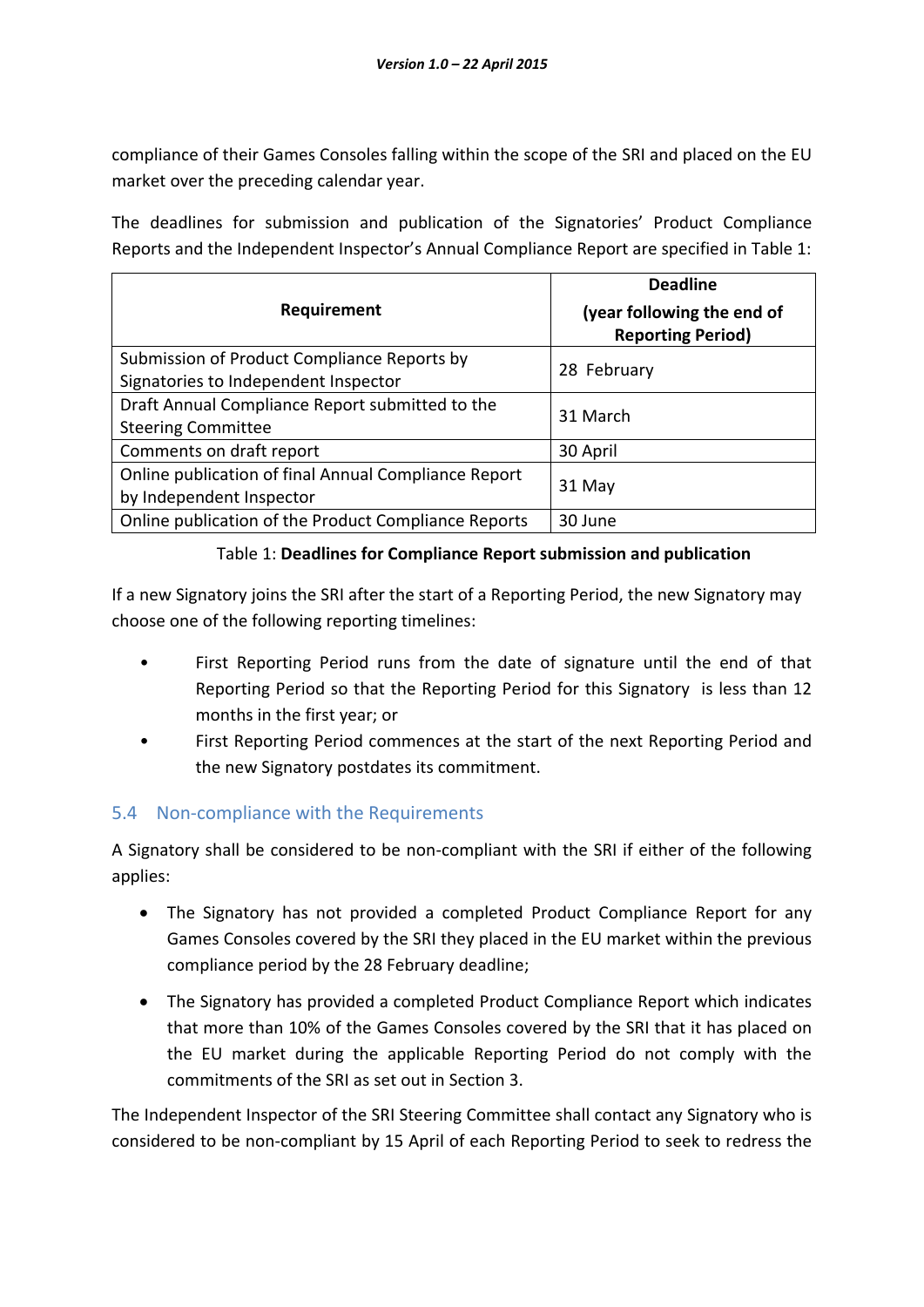cause of the non-compliance. Opportunities should be provided to discuss the circumstances of the case and, if possible, to resolve the cause of non-compliance.

A Signatory who remains non-compliant by 28 February of the following year shall forfeit its status as a Signatory of the SRI. This event shall be recorded in the Steering Committee meeting minutes and shall be made public via the SRI website within seven days of the meeting taking place.

Within 30 days of the exclusion of a non-compliant signatory, remaining signatories must commission a report proving coverage of at least 80% of products placed on the market.

# **6 Monitoring of the Self-Regulatory Initiative**

Compliance of individual Signatories with the SRI can be assessed by any interested party from the Independent Inspector's Annual Compliance Report published online via the SRI website by 31 May of the year following each Reporting Period. The text of the SRI and updated contact details for each Signatory shall be published on the SRI website. Stakeholders, including Member State representatives, industry, environmental NGOs and consumers' associations may send comments about the implementation of the SRI through the website via a dedicated email contact address to the SRI or to the individual Signatories of the SRI.

The Steering Committee shall monitor regularly the overall effectiveness of the SRI and consider whether any revision is required in order to allow it to better achieve its objectives.

More detailed information on the Independent Inspector's method for data collection, processing and analysis is provided in Annex C.

# **7 Revision of the Self-Regulatory Initiative**

# 7.1 Review of Self-Regulatory Initiative

The SRI Steering Committee shall hold at least two meetings every Reporting Period, at least one of which shall be a physical meeting, in order to:

- Evaluate the effectiveness of the SRI in achieving its energy efficiency objectives;
- Evaluate current and future developments that may influence Games Consoles power consumption with a view toward revising the SRI, if warranted; and
- Set future targets, as appropriate, to increase Games Consoles energy savings.

The time and place of each meeting are subject to agreement by all Signatories. The meeting date(s), venue and agenda will be published on the SRI website at least one month before the meeting date. The meeting minutes will be published within one month of the meeting date.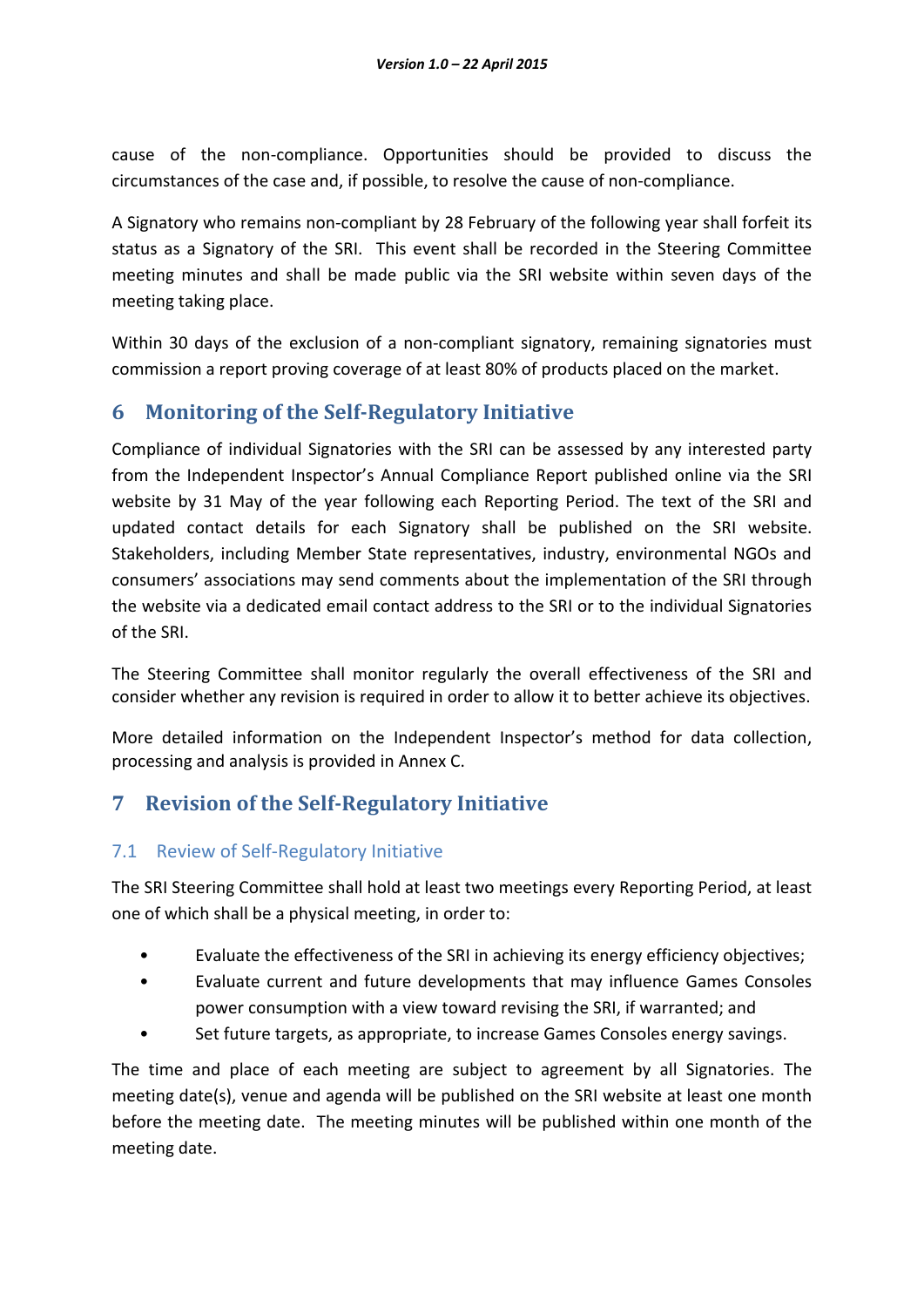# 7.2 Decisions to Amend the Self-Regulatory Initiative

The SRI will be reviewed in 2017 at the latest and every few years thereafter, to assess the essential elements of the SRI and whether a new version needs to be prepared. The SRI Signatories will complete the review, taking into consideration views of relevant stakeholders, and present this together with any proposed amendments to the SRI to the European Commission. The conclusions of the review process, including revision of any essential elements, will also be presented to the Consultation Forum. In particular, if appropriate this review will consider possible requirements beyond Tier 4 in 2019. The SRI can only be amended with full agreement of each SRI Signatory, in consultation with the European Commission. The new version of the SRI, as amended, will be submitted to the European Commission for endorsement.

For example, if an energy using functionality which is not listed in the body of the SRI is added to a Games Console after the SRI effective date, the review may consider appropriate revisions to the SRI to include an appropriate test methodology for this functionality. Data from this testing would be used to determine baseline power consumption caps for future Games Consoles, if appropriate, and the new functionality may be taken into account to establish new power consumption caps in future Tiers.

# **8 Voluntary Withdrawal or Dissolution of the Self-Regulatory Initiative**

- A Signatory may voluntarily terminate its Signatory status by giving thirty days' written notice to the Chair of the Steering Committee.
- The Chair must inform the Steering Committee within seven days of receipt of the written termination notice from the Signatory.
- Information of the withdrawal must be recorded in the minutes of the following Steering Committee meeting and posted on the SRI website.
- A Steering Committee meeting must be convened within 30 days whenever any of the conditions justifying the dissolution of the SRI occur.
- The SRI may be dissolved by a decision of the Steering Committee.
- The Signatories may choose to maintain the SRI regardless of the Commissions' withdrawal of recognition, however, this does not prevent the Commission from adopting ecodesign and energy labelling regulations.
- In the event of dissolution, any residual assets, after payment of all outstanding liabilities, shall be returned to the Signatories of the SRI.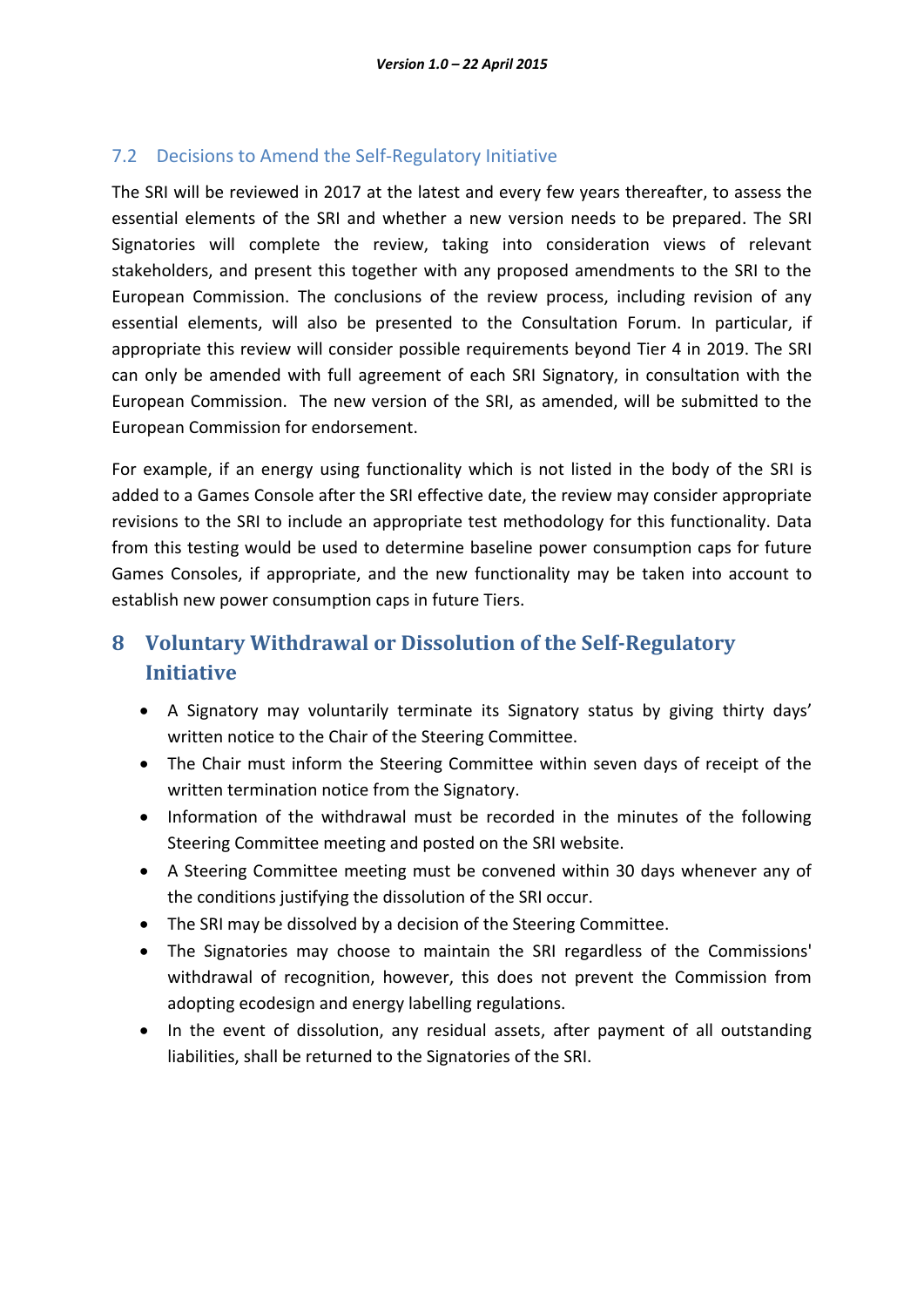# <span id="page-19-0"></span>Annex A-1 –Test & Verification Procedures

## 1. Scope

The purpose of this test method is two-fold:

- Measure Games Console power consumption in the major operating modes and verify compliance with power caps of this SRI; and
- Verify compliance with the auto-power down requirements of this SRI.

This test procedure covers the Games Console major operating modes listed below. It is understood that not all Games Consoles provide all the operational modes listed.

- 1. Active Gaming
- 2. Navigation
- 3. Media Playback
	- i. DVD
	- ii. Blu-ray Disc
	- iii. Streaming HD
- 4. Off/Standby/Networked Standby after Auto-Power Down
- 5. Off/Standby/Networked Standby after pressing the Off button
- 6. Off/Standby/Networked Standby when switched off from controller
- 7. Other modes for research purposes

## 2. Testing Requirements

#### **2.1 Game and Media Selection**

Game title: The tests shall be conducted with retail software written specifically for the Games Console under test, certified by the Games Console manufacturer. Select the top 3 selling game titles for the Games Console under test in the previous Reporting Period. Each manufacturer must also select media from content available for use on their Games Console. The games and media titles used for testing must be listed in the Product Compliance Report, and the same titles must be used for any comparative benchmarks or audit testing.

## **2.2 Number and selection of units to be tested**

Compliance testing shall be performed using a randomly selected unit of the relevant model of Games Console. The model is deemed to have passed if, for each SRI requirement set out in the Product Compliance Report, the test results show that the limit values are not exceeded by more than 10% or 0.1 W, whichever is the greater. If all SRI requirements are passed on this basis, then the model is considered to be compliant and no further testing is required. If this is not the case, then three more randomly selected units should be tested. For each SRI requirement, the model is deemed to have passed if the average of the results of these latter three tests do not exceed the limit values by more than 10% or 0.1 W,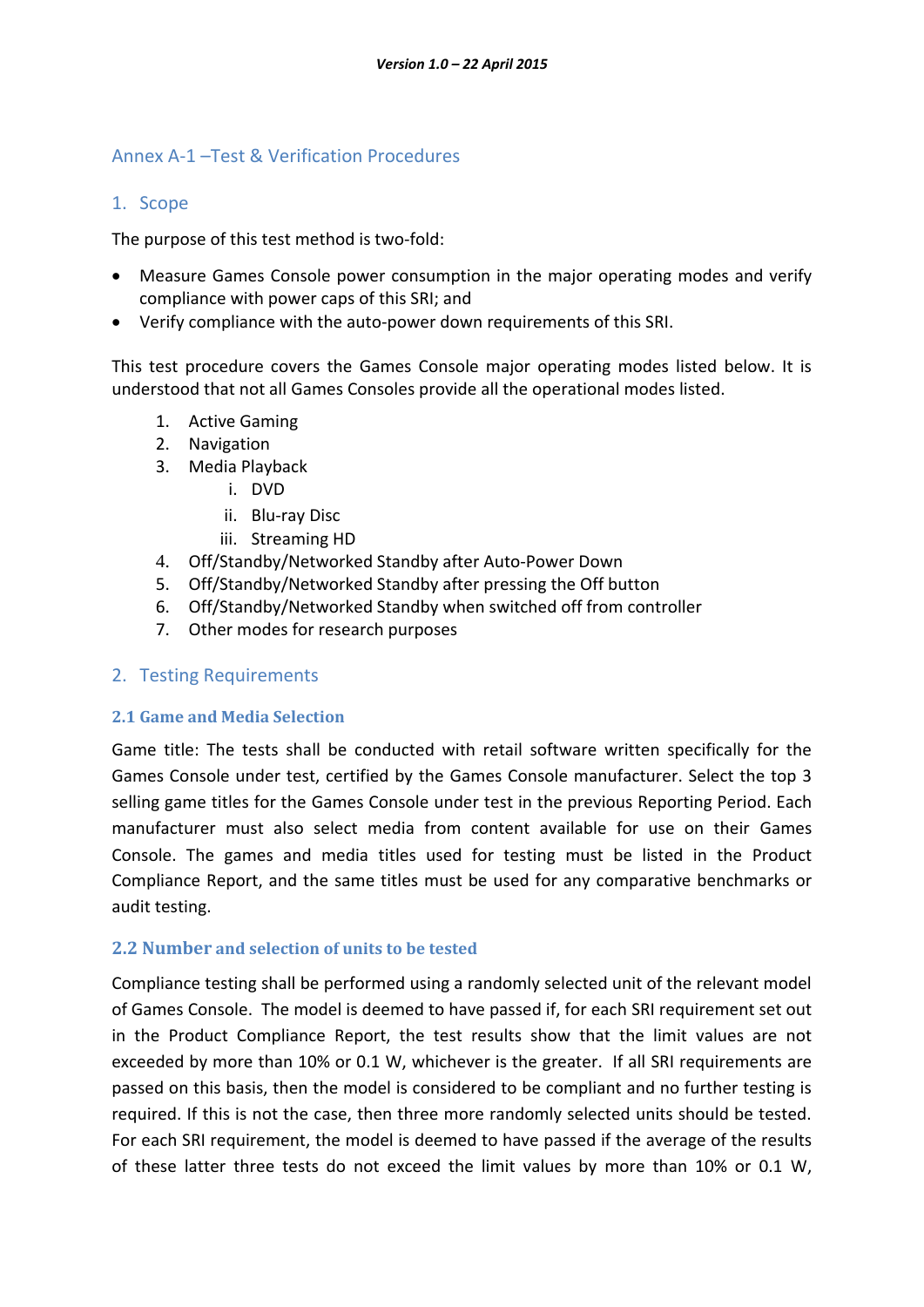whichever is the greater. If all SRI requirements are passed on this basis, then the model is considered to be compliant, otherwise it is considered to be non-compliant.

If the variation in results between sample units of the same model is found to be so large that it is not possible to obtain consistent results by using the compliance testing methodology defined above, any uncertainty shall be resolved by further testing using a statistically significant sample size.

## **2.3 Approved meters, testing accuracy and test conditions**

Refer to IEC 62087 specification on "Methods of measurement for the power consumption of audio, video and related equipment".

# 3. Equipment Unit Under Test (UUT) Preparation

- 1. Record the manufacturer and model name of the UUT on the test sheet.
- 2. Connect to display through HDMI connection if available, or AV connection if the Games Console is not High Definition capable. The digital HD capable input of the display used shall accept the following HD video formats (according to the "HD Ready 1080p" standard specification):
	- $\bullet$  1280x720 @ 50 Hz and 60 Hz progressive (720p)
	- 1920x1080 @ 50 Hz and 60 Hz interlaced (1080i)
	- $\bullet$  1920x1080 @ 24 Hz, 50 Hz and 60 Hz progressive (1080p)
- 3. Power the UUT on.
- 4. Peripherals: Configure all UUT to peripherals connections (e.g., Infra-Red, Bluetooth) as shipped.
- 5. Network connection: For Games Consoles with wireless capability, power to a wireless LAN radio (e.g. IEEE 802.11) should remain on during testing and must maintain a live wireless connection to a wireless router or network access point, which supports the highest and lowest data speeds of the client radio, for the duration of testing. For Games Consoles without wireless capability, the Ethernet connection should be enabled.
- 6. Remove any disk (media or game) from UUT.
- 7. Apart from above settings, ensure that the UUT is configured as shipped including all accessories (and motion sensor bar if available) connected, APD and software configured as shipped with default settings. For wireless controllers and peripherals requiring integral batteries, ensure batteries are fully charged prior to the next step.
- 8. Power the UUT off.
- 9. Connect an approved meter capable of measuring true power to an AC line voltage source set to the appropriate voltage/frequency combination for the test.
- 10. Plug the UUT into the measurement power outlet on the meter. No power strips or UPS units should be connected between the meter and the UUT. For a valid test to take place the meter should remain in place until power data is recorded for all modes.
- 11. Record the AC voltage and frequency.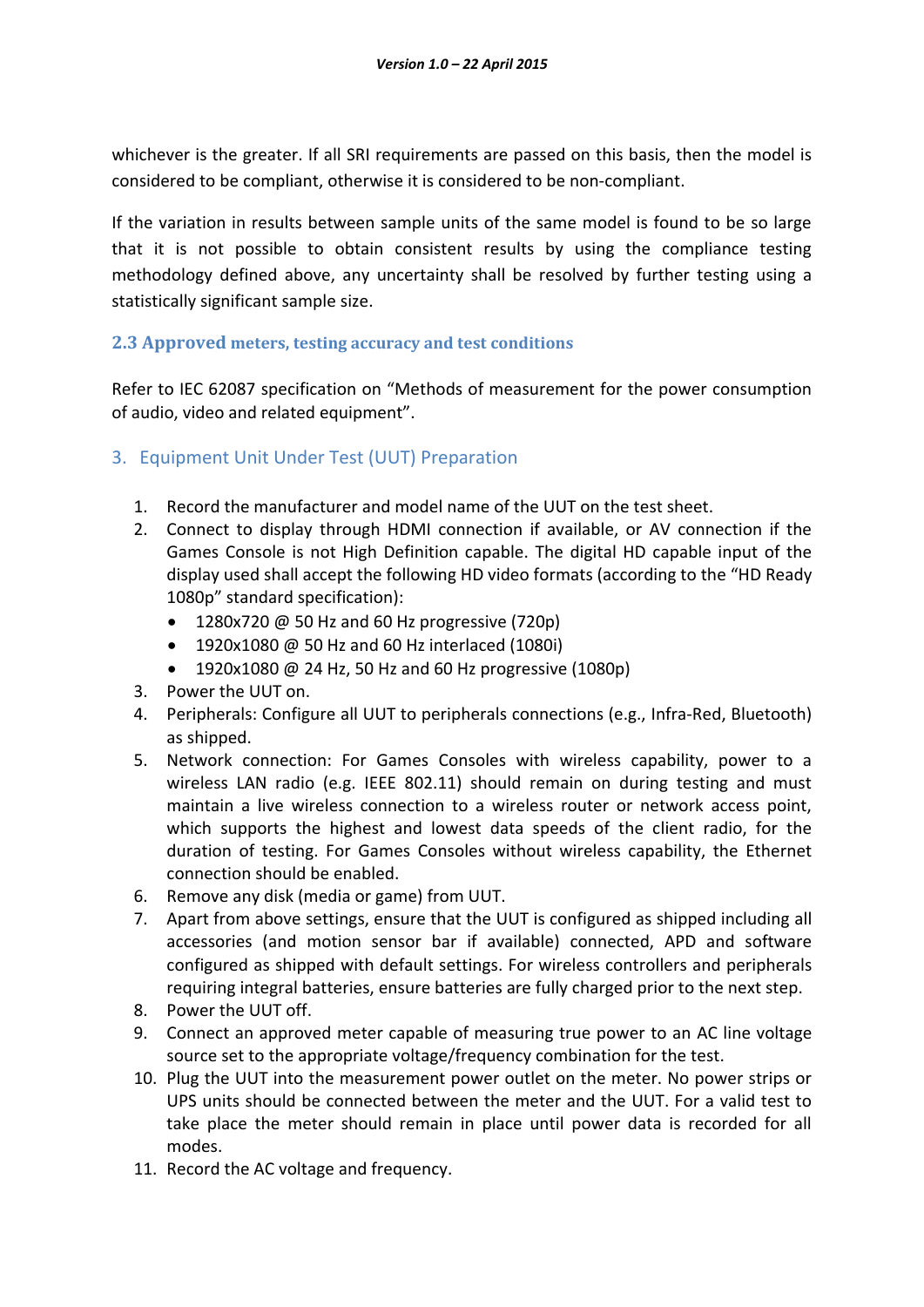## 12. Power the UUT on.

# 4. Energy Consumption Measurement and Auto-Power Down Verification Test Method

The following modes, if provided in the UUT, shall be tested as indicated below:

#### **4.1 Navigation**

- 13. Disable all power management.
- 14. Go back to the Home Menu and wait for 15 minutes.
- 15. Set the meter to begin accumulating true power values at an interval of less than or equal to 1 reading per second. Accumulate power values for a minimum of 5 minutes and record the average (arithmetic mean) value observed during that period.

#### **4.2 Media Playback DVD**

- 16. Insert the test DVD movie.
- 17. Navigate through DVD menu and play the video for 15 minutes.
- 18. Set the meter to begin accumulating true power values at an interval of less than or equal to 1 reading per second. Accumulate power values for the first 5 minutes of the video and record the average (arithmetic mean) value observed during that 5 minute period.
- 19. Eject the DVD.

#### **4.3 Media Playback Blu-ray Disc**

- 20. Insert the test Blu-ray Disc (BD) movie.
- 21. Navigate through BD menu and play the video for 15 minutes.
- 22. Set the meter to begin accumulating true power values at an interval of less than or equal to 1 reading per second. Accumulate power values for the first 5 minutes of the video and record the average (arithmetic mean) value observed during that 5 minute period.
- 23. Eject the BD.

#### **4.4 Streaming HD**

- 24. Enter the Games Console's own online movie service, and access the test movie (same title as for the DVD and Blu-ray test).
- 25. Play the movie for 15 minutes.
- 26. Set the meter to begin accumulating true power values at an interval of less than or equal to 1 reading per second. Accumulate power values for the first 5 minutes of the video and record the average (arithmetic mean) value observed during that 5 minute period.
- 27. Exit video streaming mode, go back to Home Menu.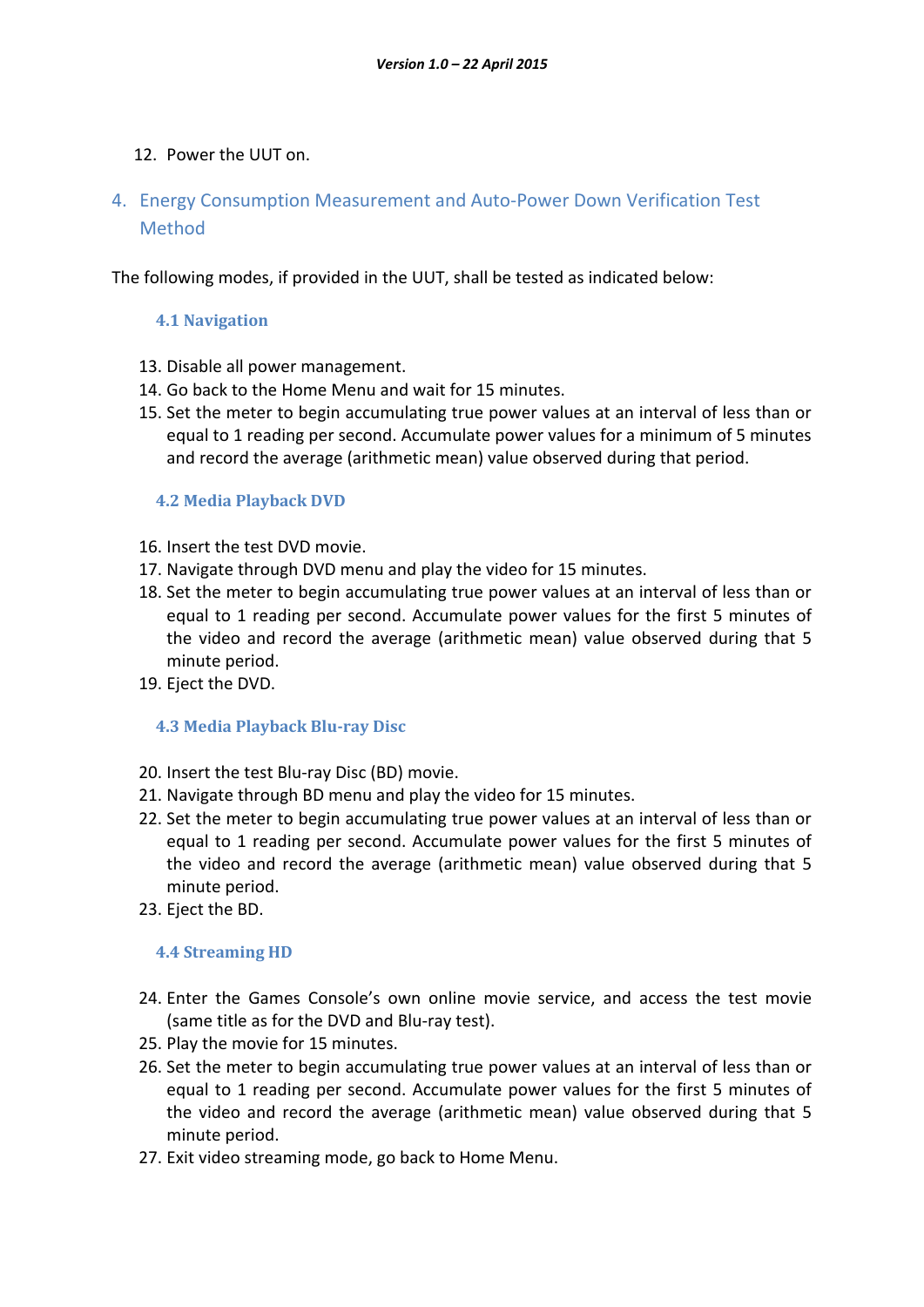**4.5 Off/Standby/Networked Standby after pressing the Off button**

- 28. Press Off button
- 29. Wait for 5 minutes for the Off/Standby mode power to stabilize
- 30. Set the meter to begin accumulating true power values at an interval of less than or equal to 1 reading per second. Accumulate power values for at least 5 minutes and record the average (arithmetic mean) value observed during the measurement period.
- 31. Power the UUT back on.

**4.6 Off/Standby/Networked Standby when switched Off from controller**

- 32. Power UUT Off using controller. If the controller offers several ways to power the UUT Off, use the most commonly used/most intuitive way, and record your choice
- 33. Wait for at least 5 minutes for the Off/Standby mode power to stabilize
- 34. Set the meter to begin accumulating true power values at an interval of less than or equal to 1 reading per second. Accumulate power values for at least 5 minutes and record the average (arithmetic mean) value observed during that 5 minute period.
- 35. Power the UUT back on.

#### **4.7 Navigation Mode APD**

- 36. Enable all power management as default.
- 37. Wait until the operating system has fully loaded, and the Home Menu is displayed and stable. Start the timer.
- 38. Wait for 65 minutes and do not perform any interaction with the Games Console or controller so as not to delay APD.
- 39. Set the meter to begin accumulating true power values at an interval of less than or equal to 1 reading per second. Accumulate power values for at least 5 minutes and record the average (arithmetic mean) value observed during the measurement period.
- 40. Power the UUT back on.

#### **4.8 Active Gaming APD**

- 41. Wait until the operating system has fully loaded, and the Home Menu is displayed and stable.
- 42. Insert disk into Games Console
- 43. Start game, move beyond any introduction section, play game regularly for at least 5 minutes
- 44. Start the timer
- 45. Wait for 65 minutes and do not perform any interaction with the Games Console or controller so as not to delay APD.
- 46. Note the time when the Games Console auto-powers down.
- 47. Set the meter to begin accumulating true power values at an interval of less than or equal to 1 reading per second. Accumulate power values for at least 5 minutes and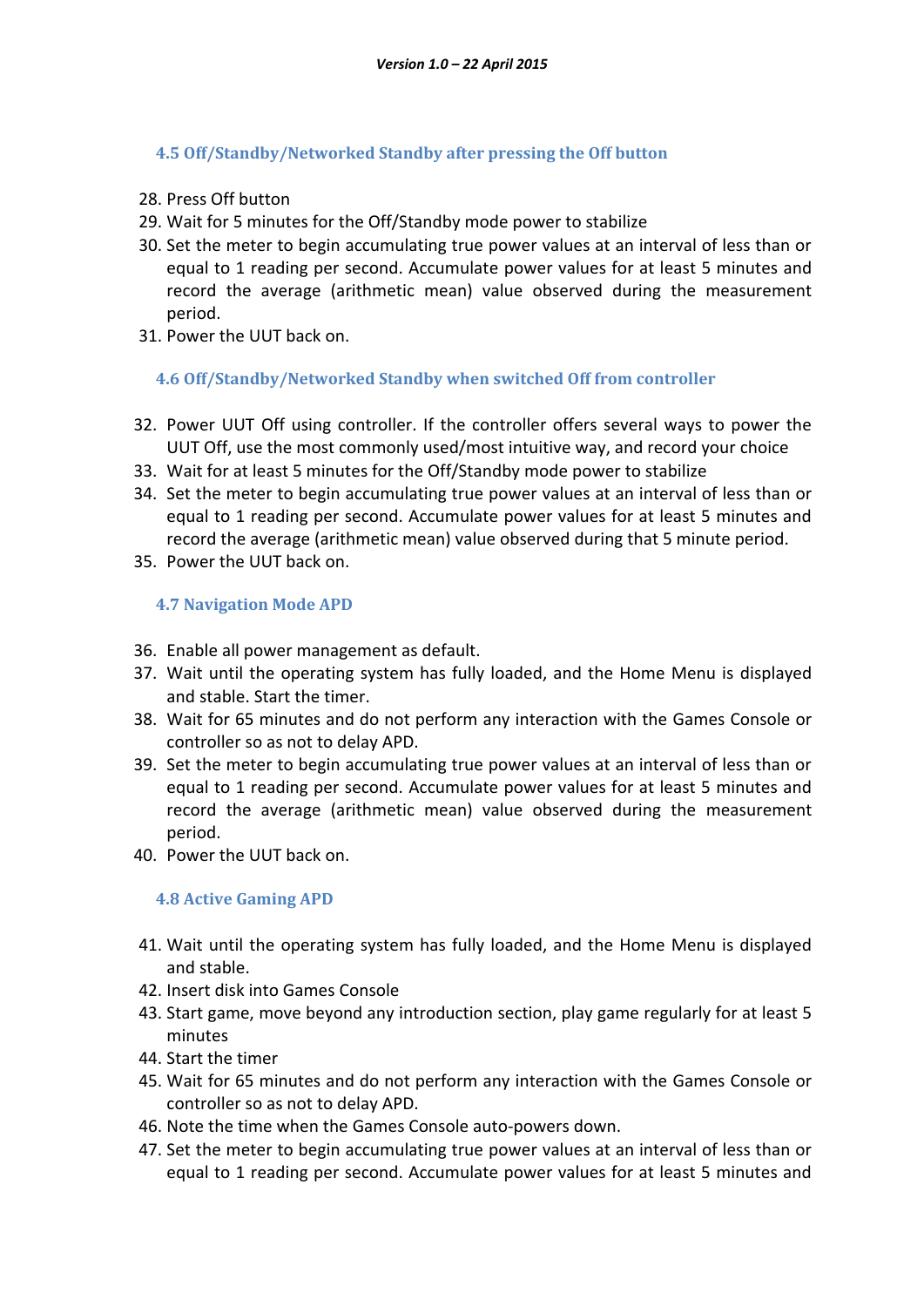record the average (arithmetic mean) value observed during the measurement period.

48. Power the UUT back on by pushing a button/key on the controller or Games Console

#### **4.9 Disk-Based Media Playback APD**

- 49. Wait until the operating system has fully loaded, and the Home Menu is displayed and stable.
- 50. Insert movie test title into Games Console
- 51. Start the movie, move beyond movie menu
- 52. Once movie is playing, start timer
- 53. Wait for 245 minutes and do not perform any interaction with the Games Console or controller so as not to delay APD.
- 54. Note the time when the Games Console auto-powers down.
- 55. Set the meter to begin accumulating true power values at an interval of less than or equal to 1 reading per second. Accumulate power values for at least 5 minutes and record the average (arithmetic mean) value observed during the measurement period.
- 56. Power the UUT back on

#### **4.10 Media Streaming Playback APD**

- 57. Wait until the operating system has fully loaded, and the Home Menu is displayed and stable.
- 58. Locate test movie title on the Games Console's own online movie service
- 59. Start the movie, move beyond movie menu
- 60. Once movie is playing, start timer
- 61. Wait for 245 minutes and do not perform any interaction with the Games Console or controller so as not to delay APD.
- 62. Note the time when the Games Console auto-powers down.
- 63. Set the meter to begin accumulating true power values at an interval of less than or equal to 1 reading per second. Accumulate power values for at least 5 minutes and record the average (arithmetic mean) value observed during the measurement period.
- 64. Power the UUT back on

#### **End of test procedure.**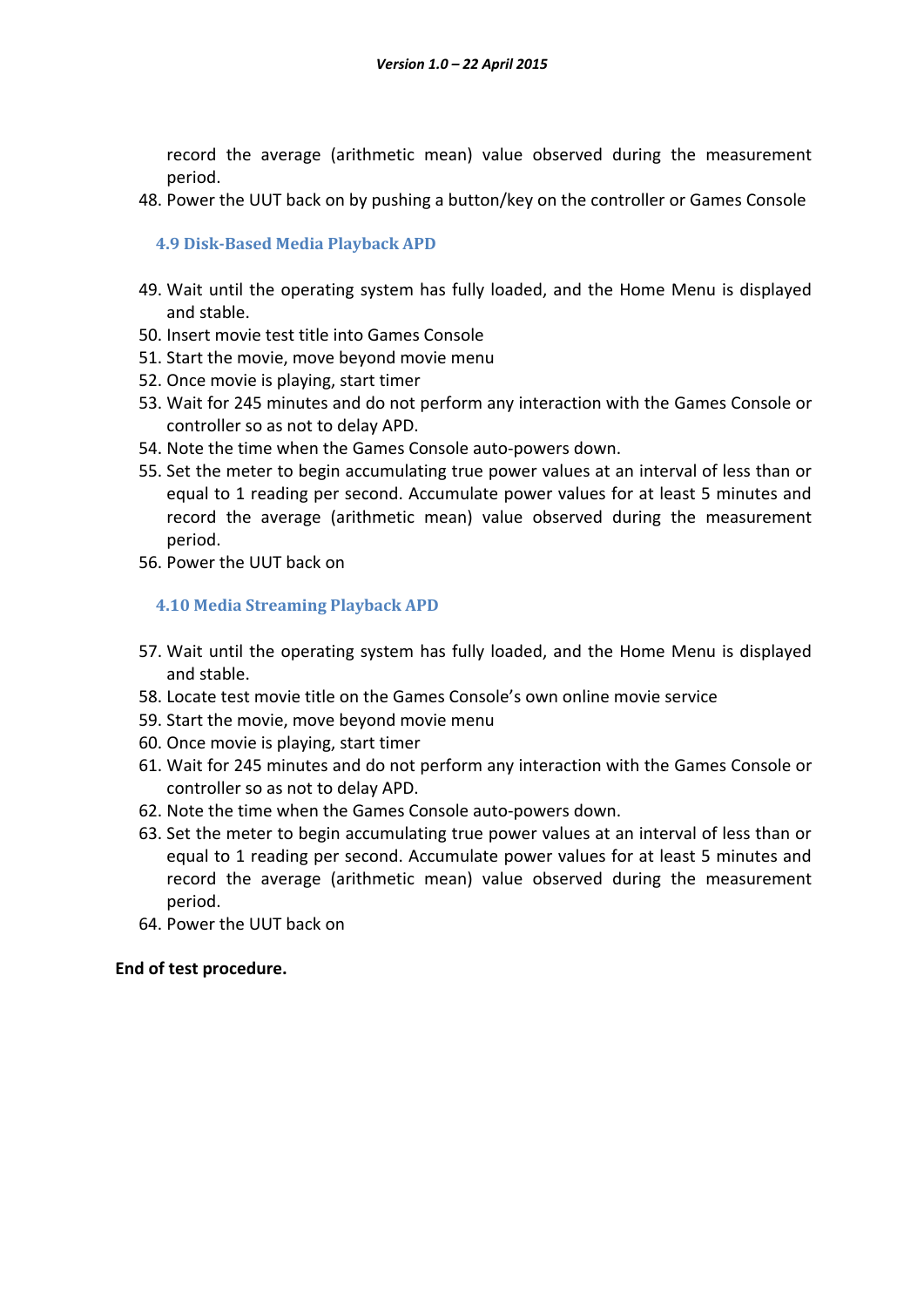# Annex A-2: Verification of non-energy requirements and energy efficiency information

If compliance with requirements in Section 3.3 is questioned, the signatories can provide the following means of verification to confirm compliance for each console.

| Requirement                                            | <b>Means of verification</b>                            |
|--------------------------------------------------------|---------------------------------------------------------|
| A refurbishment or out of warrantee repair service     | Contact information for authorised service centres      |
| will be made available                                 | providing refurbishment and / or out of warrantee       |
|                                                        | services covering countries where console is on sale.   |
| Spare parts shall be made available to authorised      | List of spare parts available to authorised service and |
| repair or refurbishment centres for each games         | / or refurbishment centres.                             |
| console                                                |                                                         |
| Maintenance and refurbishment of each games            | A letter signed by a representative of authorised       |
| console shall be possible by non-destructive           | service centre confirming that maintenance of           |
| disassembly                                            | console is possible by non-destructive disassembly.     |
| Console plastics parts >25g will be marked indicating  | Sample product for inspection of parts                  |
| their material composition (using ISO conforming       |                                                         |
| marks), apart from exceptions listed in Section 3.3    |                                                         |
| As specified in the product compliance reports in      | Copy or link to instructions for use.                   |
| Annex B, each Signatory will provide energy efficiency |                                                         |
| information for consumers within console operating     |                                                         |
| instructions (with instructions either provided with   |                                                         |
| the console itself, onscreen or hard copy, or online). |                                                         |
| Instructions for use provided to consumers with their  |                                                         |
| consoles will be neutrally worded so as not encourage  |                                                         |
| users to disable power-saving features.                |                                                         |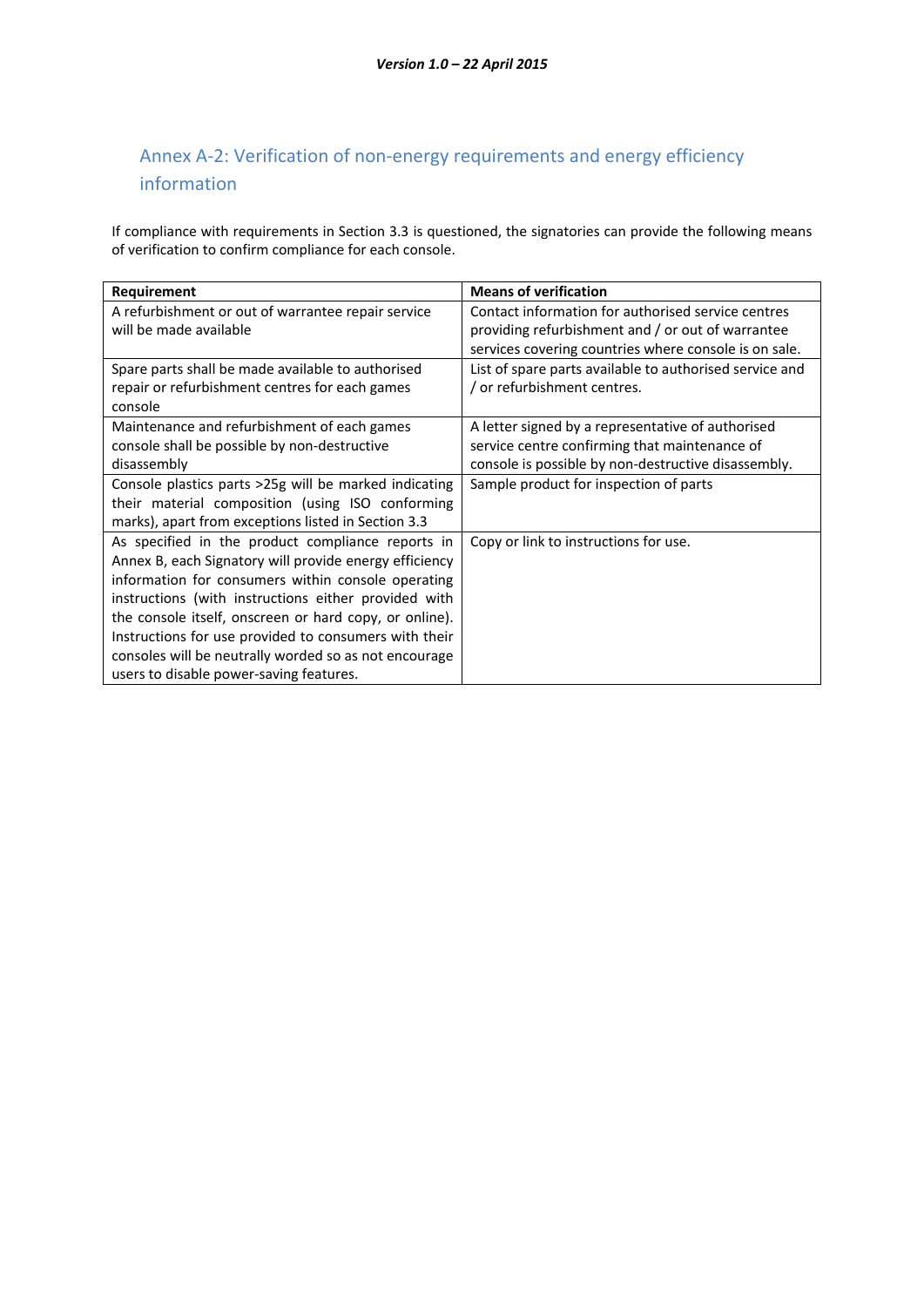# **Annex B – Product Compliance Report Template**

For each Reporting Period, each Signatory shall provide a completed Product Compliance Report along with compliance test results $3$  for each model of Games Console that falls within the scope of this SRI which that Signatory places on the EU market.

The goal of compliance testing is to determine whether the average power consumed in the applicable operational modes for the Games Consoles covered by the SRI comply with the modal power caps set out in Section 3.2 of this SRI.

In order to report the power values, Annex A (Test Procedure for All Modes for Games Consoles) of the SRI shall be followed for the modes applicable to Game Consoles defined in Section 2. The equipment shall be selected according to Annex A, Section 2 (Testing Requirements) and prepared according to Annex A, Section 3 (Equipment Unit Under Test (UUT) Preparation), procedure 1 to 12.

-

 $3$  See template in following pages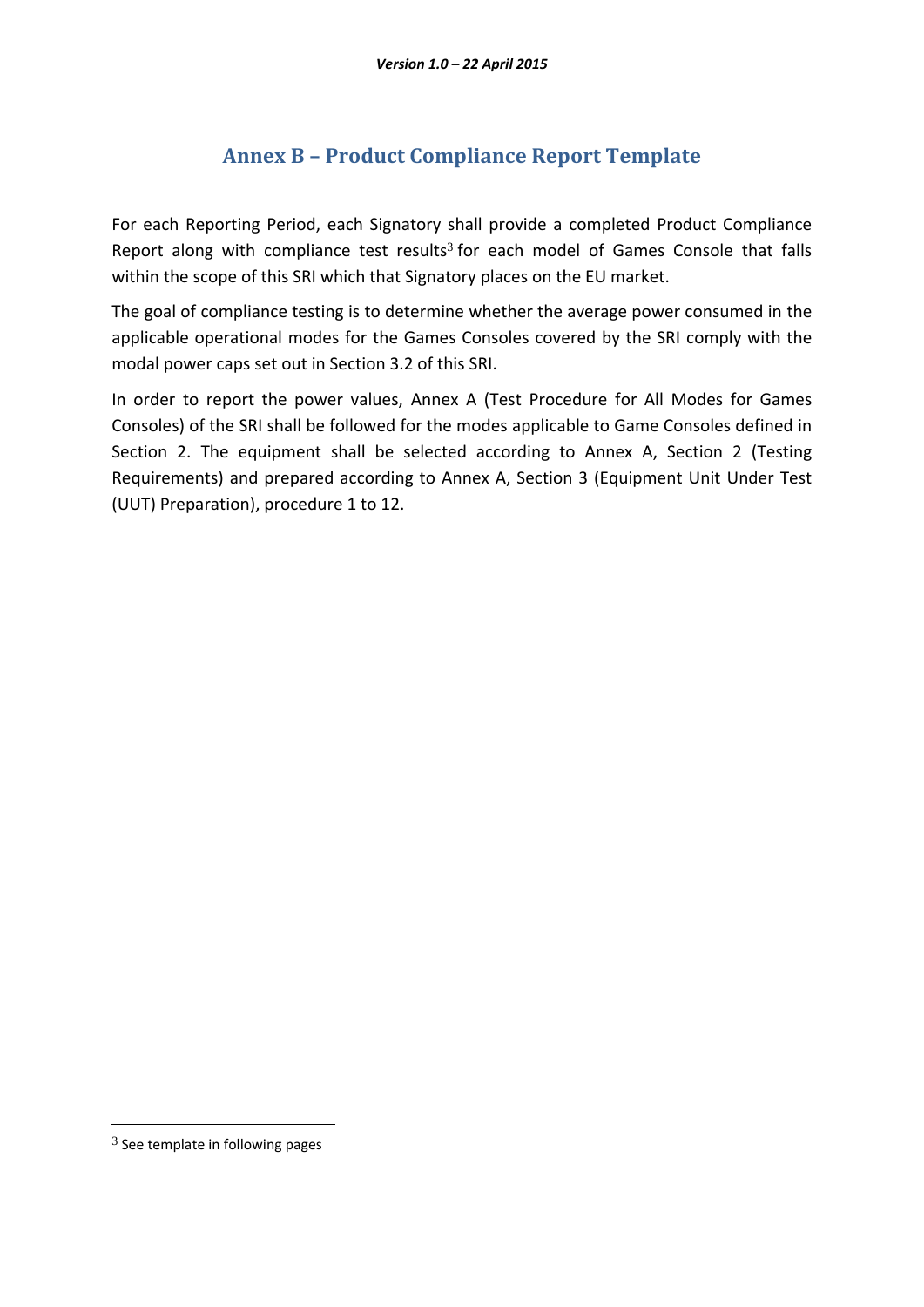#### PRODUCT COMPLIANCE REPORT: HIGH DEFINITION GAMES CONSOLES

Signatory:

| Model name(s)   |  |
|-----------------|--|
| Model Number(s) |  |

Date submitted:

Top 3 game titles tested from preceding year:

- 1. [Game 1]
- 2. [Game 2]
- 3. [Game 3]

Media titles tested:

| DVD:          | [Title] / [Not applicable] |
|---------------|----------------------------|
| Blu-ray:      | [Title] / [Not applicable] |
| Streaming HD: | [Title] / [Not applicable] |

#### **SRI Requirements:**

| Title               | Procedure | Power Caps              | Measured power  | Test result           | Comments |
|---------------------|-----------|-------------------------|-----------------|-----------------------|----------|
|                     | Nr.       |                         | consumption (W) |                       |          |
| Navigation Mode     | $13 - 15$ | Tier 1: 90W             |                 | $\square$ Pass        |          |
| <b>Testing</b>      |           | Tier 3: 70W             |                 | $\Box$ Fail           |          |
|                     |           |                         |                 | $\Box$ Not applicable |          |
| Media Playback      | $16-19$   | Tier 1: 90W             |                 | $\Box$ Pass           |          |
| <b>DVD</b>          |           | Tier 3: 70W             |                 | $\Box$ Fail           |          |
|                     |           |                         |                 | □Not applicable       |          |
| Media Playback      | $20 - 23$ | Tier 1: 90W             |                 | $\Box$ Pass           |          |
| <b>Blu-ray Disc</b> |           | Tier 3: 70W             |                 | $\Box$ Fail           |          |
|                     |           |                         |                 | $\Box$ Not applicable |          |
| <b>Streaming HD</b> | 24-27     | Tier 1: 90W             |                 | $\square$ Pass        |          |
| (name own           |           | Tier 3: 70W             |                 | $\Box$ Fail           |          |
| player in           |           |                         |                 | $\Box$ Not applicable |          |
| comments)           |           |                         |                 |                       |          |
| Off/Standby/Net     | 28-31     | <b>Power limits for</b> |                 | $\square$ Pass        |          |
| worked Standby      |           | <b>Standby and</b>      |                 | $\sqcap$ Fail         |          |
| after pressing the  |           | <b>Networked</b>        |                 | □Not applicable       |          |
| off button          |           | standby as defined      |                 |                       |          |
|                     |           | in: COMMISSION          |                 |                       |          |
|                     |           | Regulation (EU)         |                 |                       |          |
|                     |           | No.1275/2008            |                 |                       |          |
|                     |           | (Annex II) and          |                 |                       |          |
|                     |           | <b>COMMISSION</b>       |                 |                       |          |
|                     |           |                         |                 |                       |          |
|                     |           | <b>REGULATION (EU)</b>  |                 |                       |          |
|                     |           | No 801/2013             |                 |                       |          |
|                     |           |                         |                 |                       |          |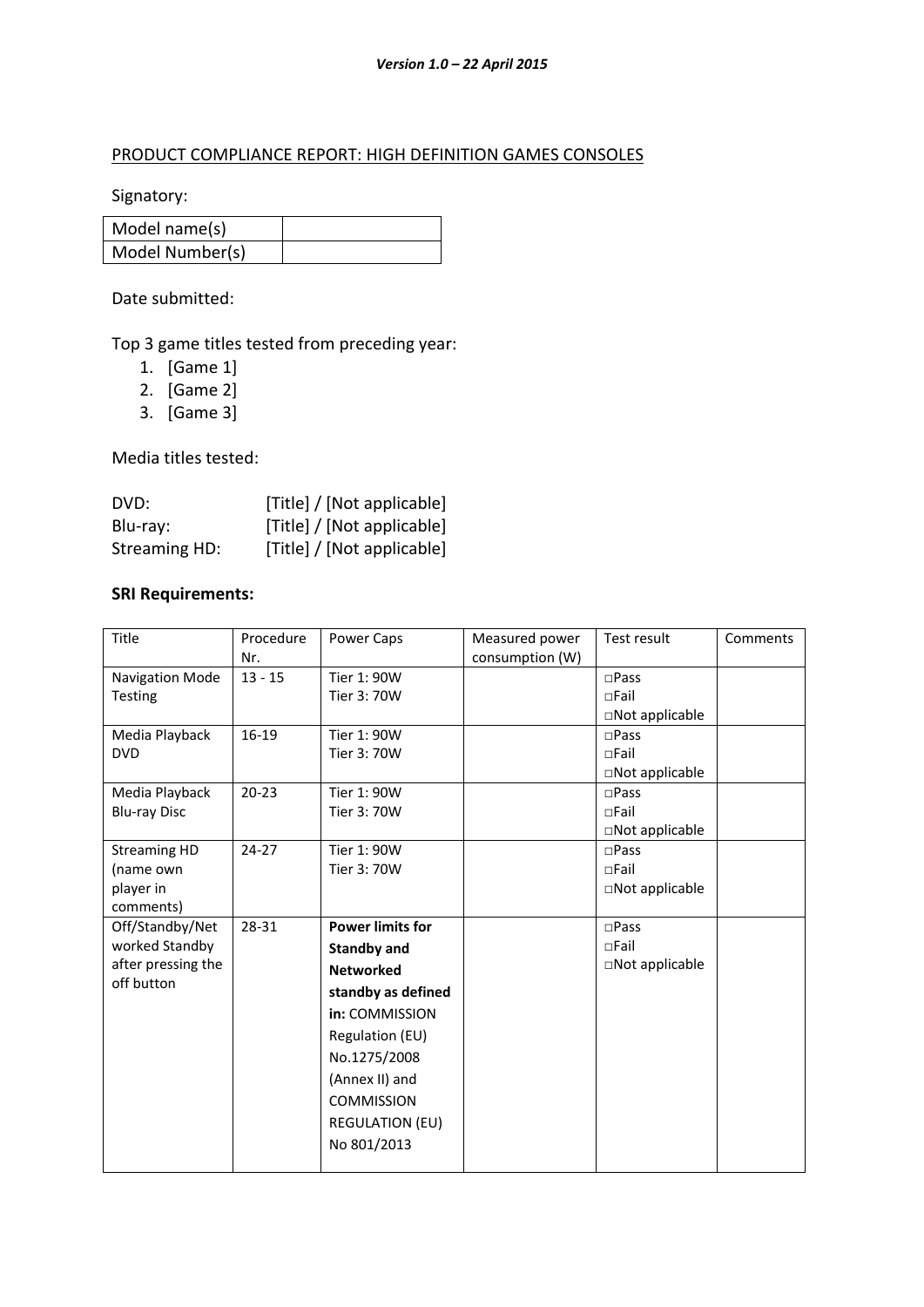| Off/Standby/Net<br>worked Standby<br>when switched<br>off from<br>controller | 32-35 | <b>Power limits for</b><br><b>Standby and</b><br><b>Networked</b><br>standby as defined<br>in: COMMISSION<br>Regulation (EU)<br>No.1275/2008<br>(Annex II) and<br><b>COMMISSION</b><br><b>REGULATION (EU)</b><br>No 801/2013 |     | $\square$ Pass<br>$\Box$ Fail<br>□Not applicable |  |
|------------------------------------------------------------------------------|-------|------------------------------------------------------------------------------------------------------------------------------------------------------------------------------------------------------------------------------|-----|--------------------------------------------------|--|
| Navigation Mode<br>APD                                                       | 36-40 | <b>APD to trigger</b><br>within 60 minutes<br>to the power limits<br>for Standby                                                                                                                                             | N/A | $\square$ Pass<br>$\Box$ Fail<br>□Not applicable |  |
| <b>Active Gaming</b><br><b>APD</b>                                           | 41-48 | <b>APD to trigger</b><br>within 60 minutes<br>to the power limits<br>for Standby                                                                                                                                             | N/A | $\square$ Pass<br>$\Box$ Fail<br>□Not applicable |  |
| Disk-Based Media<br>Playback APD                                             | 49-56 | APD to trigger<br>within 4 hours to<br>the power limits<br>for Standby                                                                                                                                                       | N/A | $\square$ Pass<br>$\Box$ Fail<br>□Not applicable |  |
| Media Streaming<br>Playback APD<br>(name own<br>player in<br>comments)       | 57-64 | APD to trigger<br>within 4 hours to<br>the power limits<br>for Standby                                                                                                                                                       | N/A | $\square$ Pass<br>$\Box$ Fail<br>□Not applicable |  |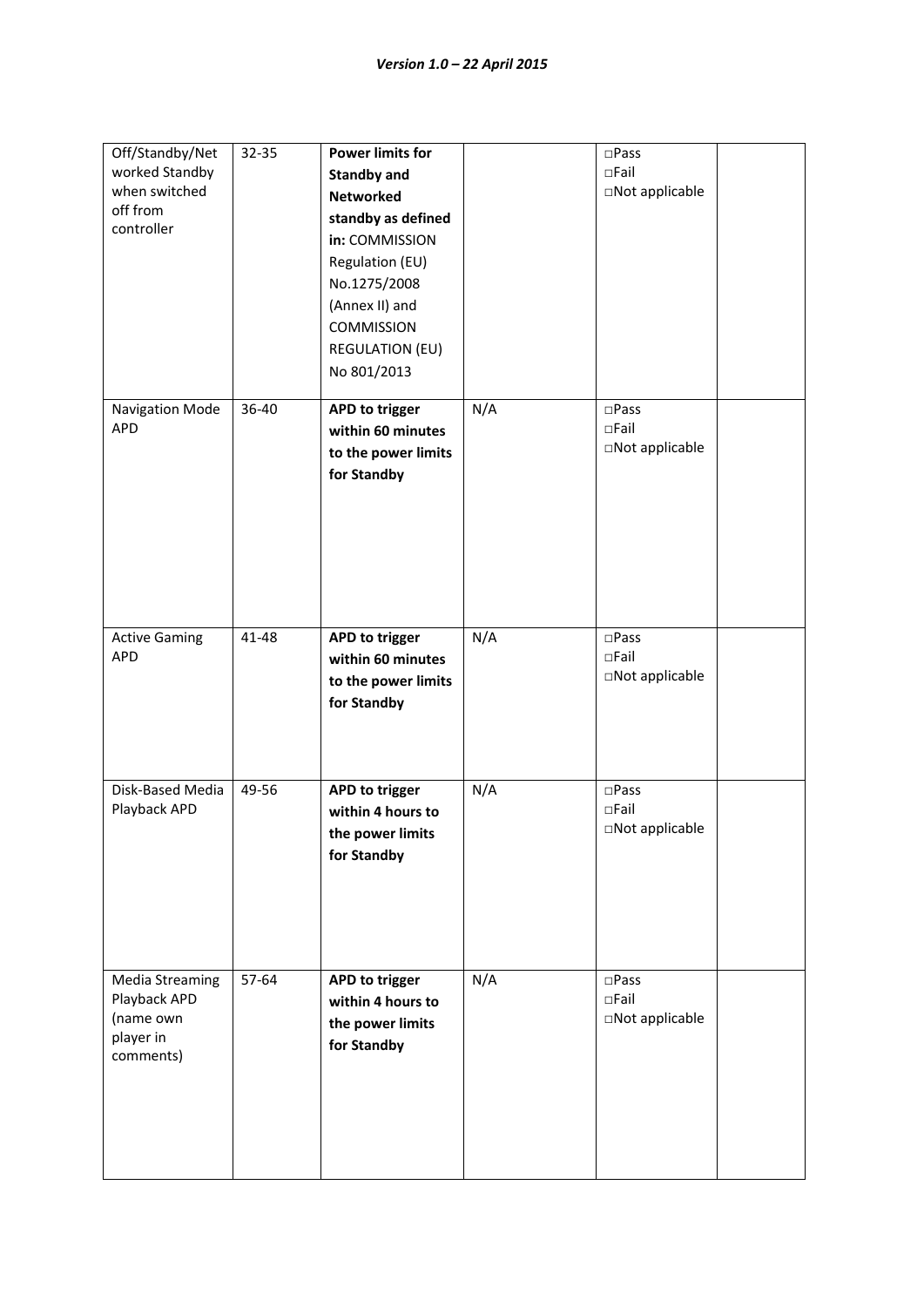#### **Unit sales**

Sales information provided from independent third party source:

• [Provide reference]

If more than one model of each console is sold within any month, and public data on the proportion of sales between models is not available, the sales per model must be estimated based on an assumed equal split of sales per day between each model. 4

| <b>Month</b> | <b>Reported sales</b> |
|--------------|-----------------------|
| January      |                       |
| February     |                       |
| March        |                       |
| April        |                       |
| May          |                       |
| June         |                       |
| July         |                       |
| August       |                       |
| September    |                       |
| October      |                       |
| November     |                       |
| December     |                       |

#### **Non-energy commitments**

-

- Model A estimated sales =  $(14 * 100 / 2) + (17 * 100 / 3) = 700 + 567 = 1,267$  units
- Model B estimated sales =  $(14 * 100 / 2) + (17 * 100 / 3) = 700 + 567 = 1,267$  units
- Model C estimated sales =  $(17 * 100 / 3) = 567$  units

<sup>4</sup> As an example: if hypothetical models 'A' and 'B' were both on sale throughout July in a given year, and model 'C' launched on 15th July, and 3,100 consoles were sold in July in total (an average of 100 units per day):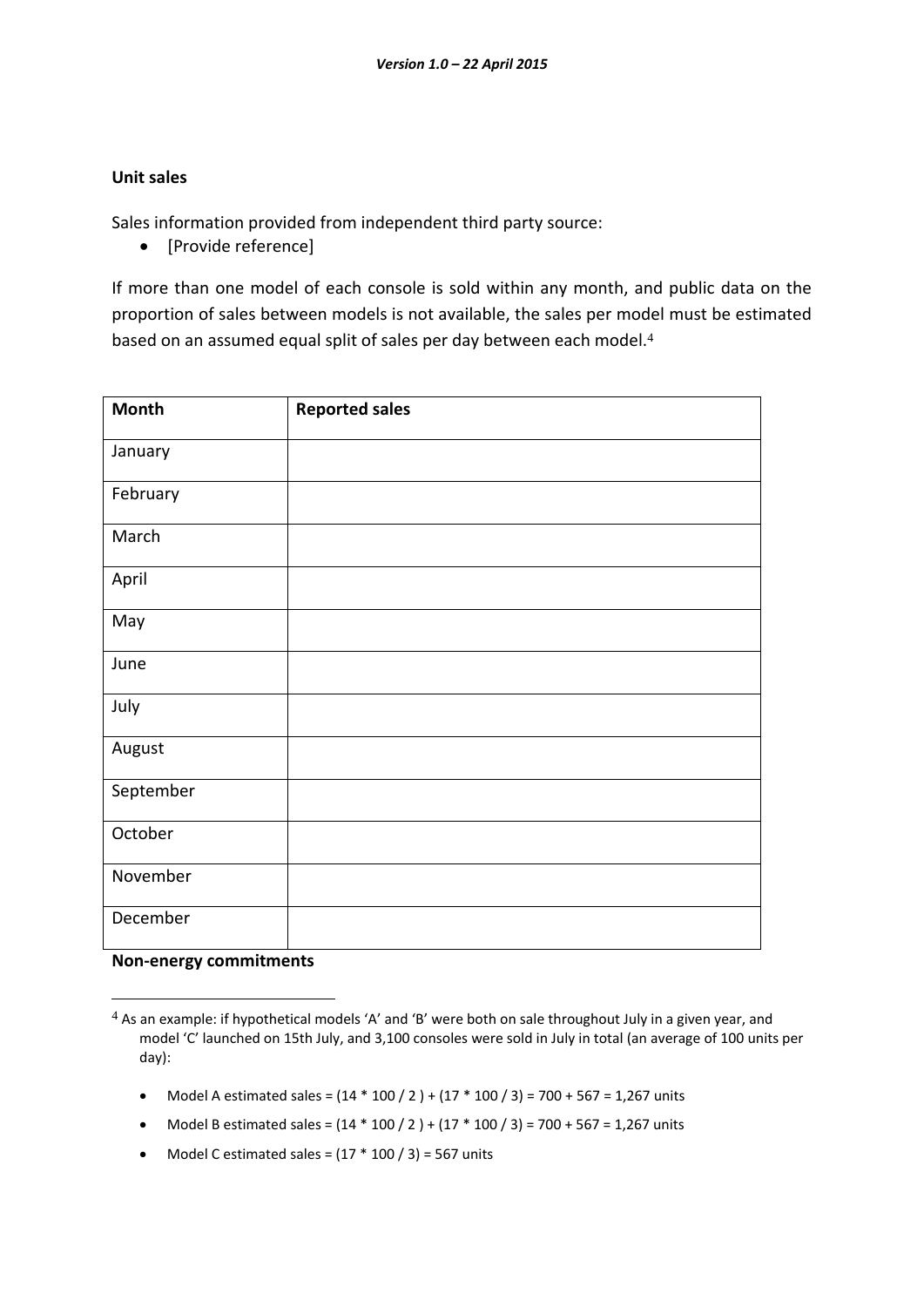This console complies with the following resource efficiency and recycling requirements:

- A refurbishment or out of warrantee repair service for each games console is available, and supported by the following requirements:
	- o Technical documentation is available to authorised repair centres to enable repair or refurbishment
	- o Spare parts are available to authorised repair or refurbishment centres
	- o To improve both recycling and reuse at end-of-life, maintenance and refurbishment is possible by non-destructive disassembly
- To improve recycling at end-of-life, console plastics parts >25g are marked indicating their material composition (using ISO conforming marks), with the following exceptions:
	- $\circ$  The part has <1cm<sup>2</sup> level surface available for marking
	- o The performance or function of a part is compromised e.g. buttons with tactile surface, plastic lenses, or display screens.
	- o External transparent parts
	- o Marking is not technically possible due to the specific production method of the plastics used in the part e.g. extrusion moulding.

[DELETE IF APPROPRIATE] <This console does not meet the following requirements:>

o <LIST>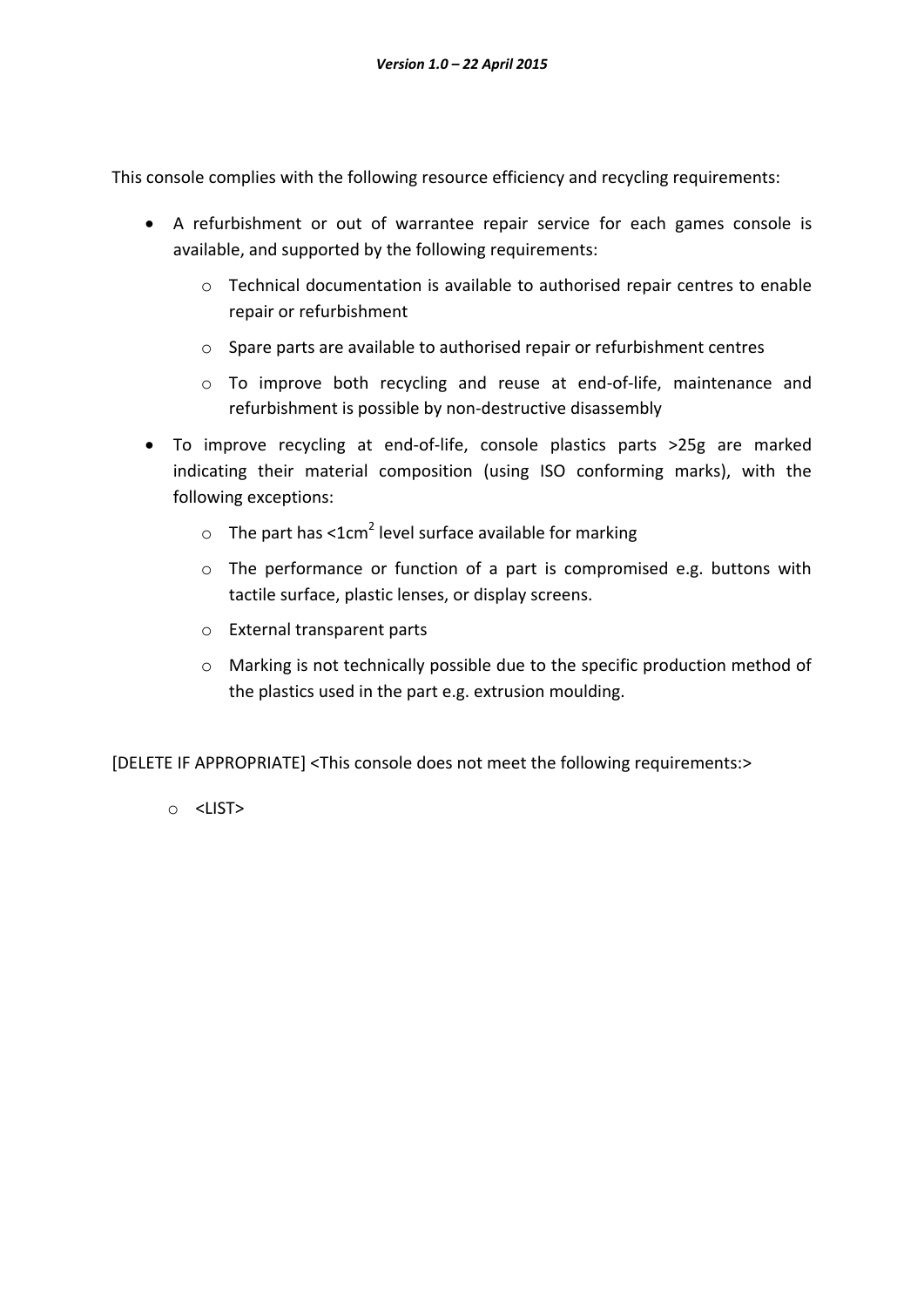## **Further information:**

The following information is included in the instructions for use (with instructions either provided with the console itself, onscreen or hardcopy, or online):

| Information on the energy-saving potential                                         | Automatic power-down could help save                   |
|------------------------------------------------------------------------------------|--------------------------------------------------------|
| of power management:                                                               | energy by reducing the amount of time the              |
|                                                                                    | Games Console remains on, but not in use.              |
| Default low power mode when the Games                                              | $\Box$ Standby                                         |
| Console is powered-down:                                                           | Networked standby                                      |
|                                                                                    |                                                        |
| Default auto power-down time settings:                                             | The Games Console will power down after                |
|                                                                                    | the following periods of inactivity:                   |
|                                                                                    | Media playback:<br>[ ] minutes                         |
|                                                                                    | Other modes:<br>] minutes                              |
|                                                                                    |                                                        |
| Information on how to change time settings                                         | <insert here="" information=""></insert>               |
| for auto power-down:                                                               |                                                        |
| Reference to further information on other                                          | <insert here="" information=""></insert>               |
| available low power modes (where                                                   |                                                        |
| applicable):                                                                       |                                                        |
|                                                                                    |                                                        |
| Console power consumption in active modes                                          | Navigation:<br>1 W                                     |
| (based on a test sample):                                                          | DVD playback:<br>  W1                                  |
|                                                                                    | Blu-ray playback:<br>] W2                              |
|                                                                                    | 1080p streaming:<br>3 W J                              |
|                                                                                    | Active gameplay:<br>$\begin{bmatrix} \end{bmatrix}$ W4 |
|                                                                                    | Notes: Dated tested XX/XX/XX                           |
|                                                                                    | Media tested: [<br>1.                                  |
|                                                                                    | Media tested: [ <b><i>________</i></b><br>2.           |
|                                                                                    | Media tested: [ ], using<br>3.                         |
|                                                                                    | ] media player.                                        |
|                                                                                    | Average of three proprietary games:<br>4.              |
|                                                                                    |                                                        |
|                                                                                    |                                                        |
|                                                                                    |                                                        |
| End-of-life processing, refurbishment, and<br>out-of-warrantee services available: | <insert here="" information=""></insert>               |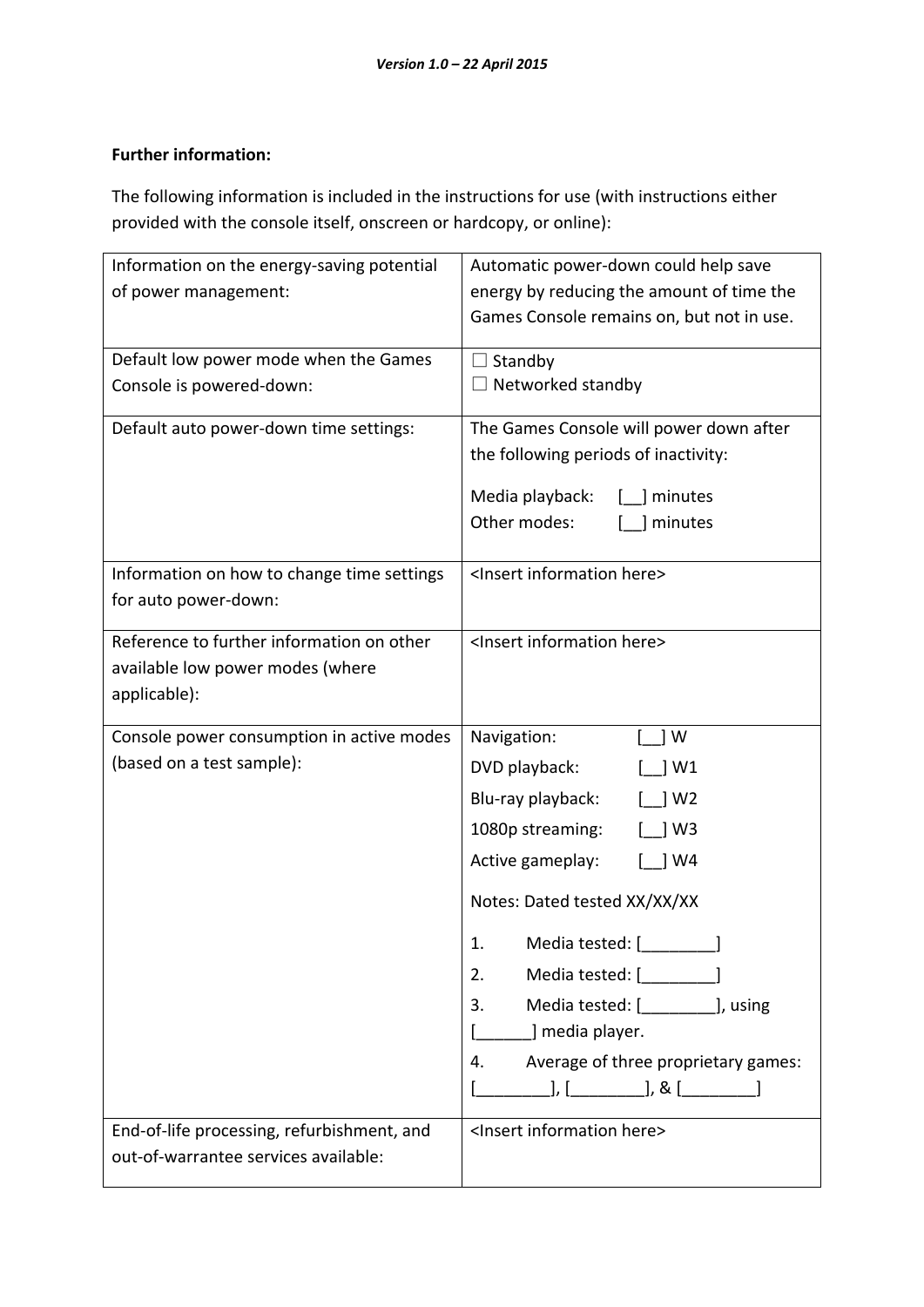#### PRODUCT COMPLIANCE REPORT: ULTRA HIGH DEFINITION GAMES CONSOLES

Signatory:

| Model name(s)   |  |
|-----------------|--|
| Model Number(s) |  |

Date submitted:

Top 3 game titles tested from preceding year:

- 1. [Game 1]
- 2. [Game 2]
- 3. [Game 3]

Media titles tested:

| DVD:                 | [Title] / [Not applicable] |
|----------------------|----------------------------|
| Blu-ray:             | [Title] / [Not applicable] |
| <b>Streaming HD:</b> | [Title] / [Not applicable] |

#### **SRI Requirements:**

| Title               | Procedure | Power Caps              | Measured power  | Test result           | Comment |
|---------------------|-----------|-------------------------|-----------------|-----------------------|---------|
|                     | Nr.       |                         | consumption (W) |                       |         |
| Navigation Mode     | $13 - 15$ | Tier 1: 90W             |                 | $\Box$ Pass           |         |
| <b>Testing</b>      |           | Tier 3: 70W             |                 | $\Box$ Fail           |         |
|                     |           |                         |                 | □Not applicable       |         |
| Media Playback      | 16-19     | Tier 2: 90W             |                 | $\square$ Pass        |         |
| <b>DVD</b>          |           | Tier 4: 70W             |                 | $\Box$ Fail           |         |
|                     |           |                         |                 | □Not applicable       |         |
| Media Playback      | $20 - 23$ | Tier 2: 90W             |                 | $\square$ Pass        |         |
| <b>Blu-ray Disc</b> |           | Tier 4: 70W             |                 | $\sqcap$ Fail         |         |
|                     |           |                         |                 | □Not applicable       |         |
| <b>Streaming HD</b> | 24-27     | Tier 2: 90W             |                 | $\square$ Pass        |         |
| (name own player    |           | Tier 4: 70W             |                 | $\sqcap$ Fail         |         |
| in comments)        |           |                         |                 | □Not applicable       |         |
| Off/Standby/Netwo   | 28-31     | <b>Power limits for</b> |                 | $\square$ Pass        |         |
| rked Standby after  |           | <b>Standby and</b>      |                 | $\Box$ Fail           |         |
| pressing the off    |           | <b>Networked</b>        |                 | $\Box$ Not applicable |         |
| button              |           | standby as              |                 |                       |         |
|                     |           | defined in:             |                 |                       |         |
|                     |           | <b>COMMISSION</b>       |                 |                       |         |
|                     |           | Regulation (EU)         |                 |                       |         |
|                     |           | No.1275/2008            |                 |                       |         |
|                     |           | (Annex II) and          |                 | $\square$ Pass        |         |
|                     |           | <b>COMMISSION</b>       |                 | $\sqcap$ Fail         |         |
|                     |           | <b>REGULATION</b>       |                 | $\Box$ Not applicable |         |
|                     |           | (EU) No                 |                 |                       |         |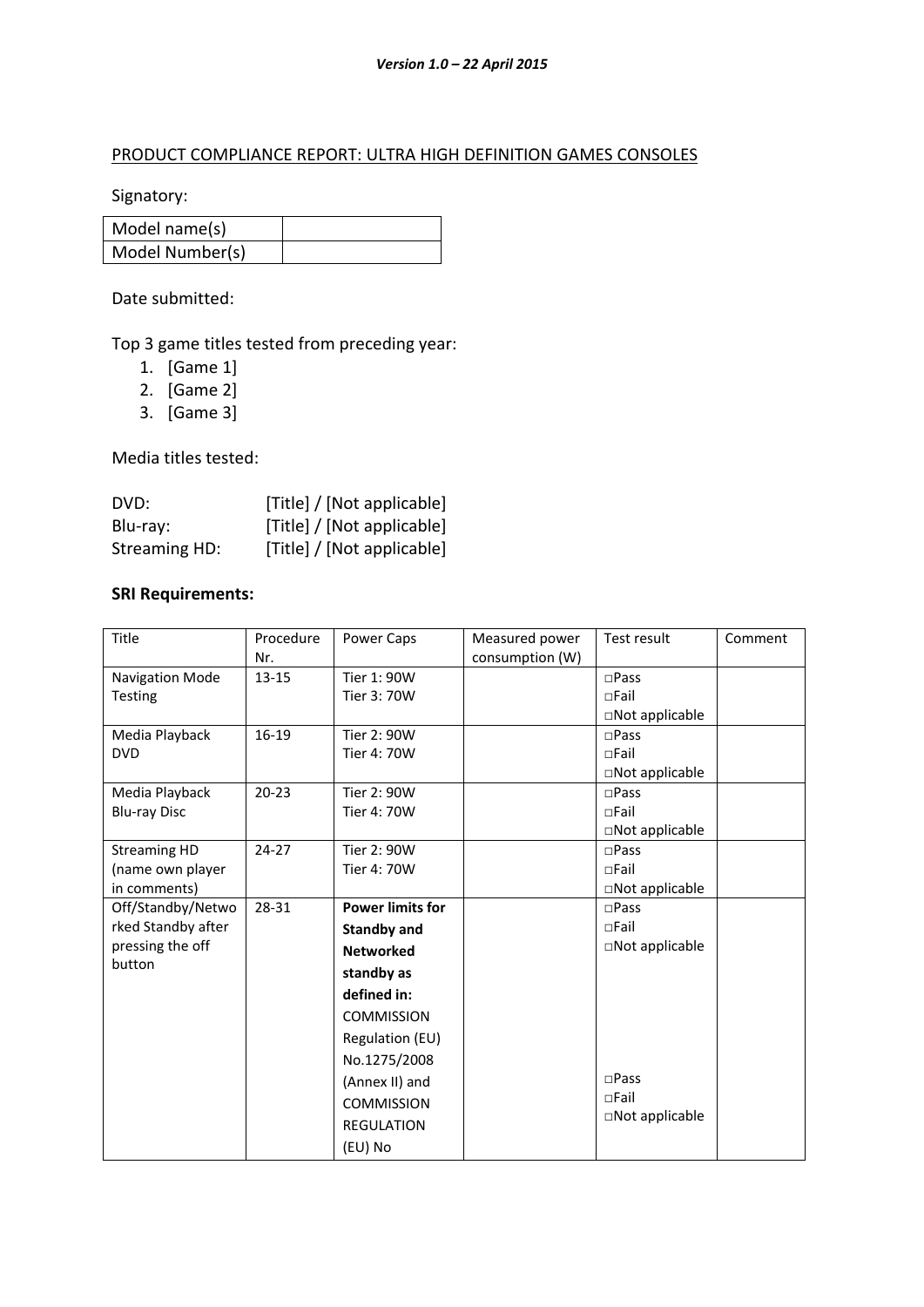|                                                                           |       | 801/2013                                                                                                                                                                                                                                  |     |                                                     |  |
|---------------------------------------------------------------------------|-------|-------------------------------------------------------------------------------------------------------------------------------------------------------------------------------------------------------------------------------------------|-----|-----------------------------------------------------|--|
| Off/Standby/Netwo<br>rked Standby when<br>switched off from<br>controller | 32-35 | <b>Power limits for</b><br><b>Standby and</b><br><b>Networked</b><br>standby as<br>defined in:<br><b>COMMISSION</b><br>Regulation (EU)<br>No.1275/2008<br>(Annex II) and<br><b>COMMISSION</b><br><b>REGULATION</b><br>(EU) No<br>801/2013 |     | $\square$ Pass<br>$\square$ Fail<br>□Not applicable |  |
| Navigation Mode<br><b>APD</b>                                             | 36-40 | APD to trigger<br>within 60<br>minutes to the<br>power limits for<br><b>Standby</b>                                                                                                                                                       | N/A | $\square$ Pass<br>$\Box$ Fail<br>□Not applicable    |  |
| <b>Active Gaming APD</b>                                                  | 41-48 | APD to trigger<br>within 60<br>minutes to the<br>power limits for<br><b>Standby</b>                                                                                                                                                       | N/A | $\square$ Pass<br>$\Box$ Fail<br>□Not applicable    |  |
| Disk-Based Media<br>Playback APD                                          | 49-56 | APD to trigger<br>within 4 hours to<br>the power limits<br>for Standby and<br><b>Networked</b><br><b>Standby</b>                                                                                                                          | N/A | $\square$ Pass<br>$\square$ Fail<br>□Not applicable |  |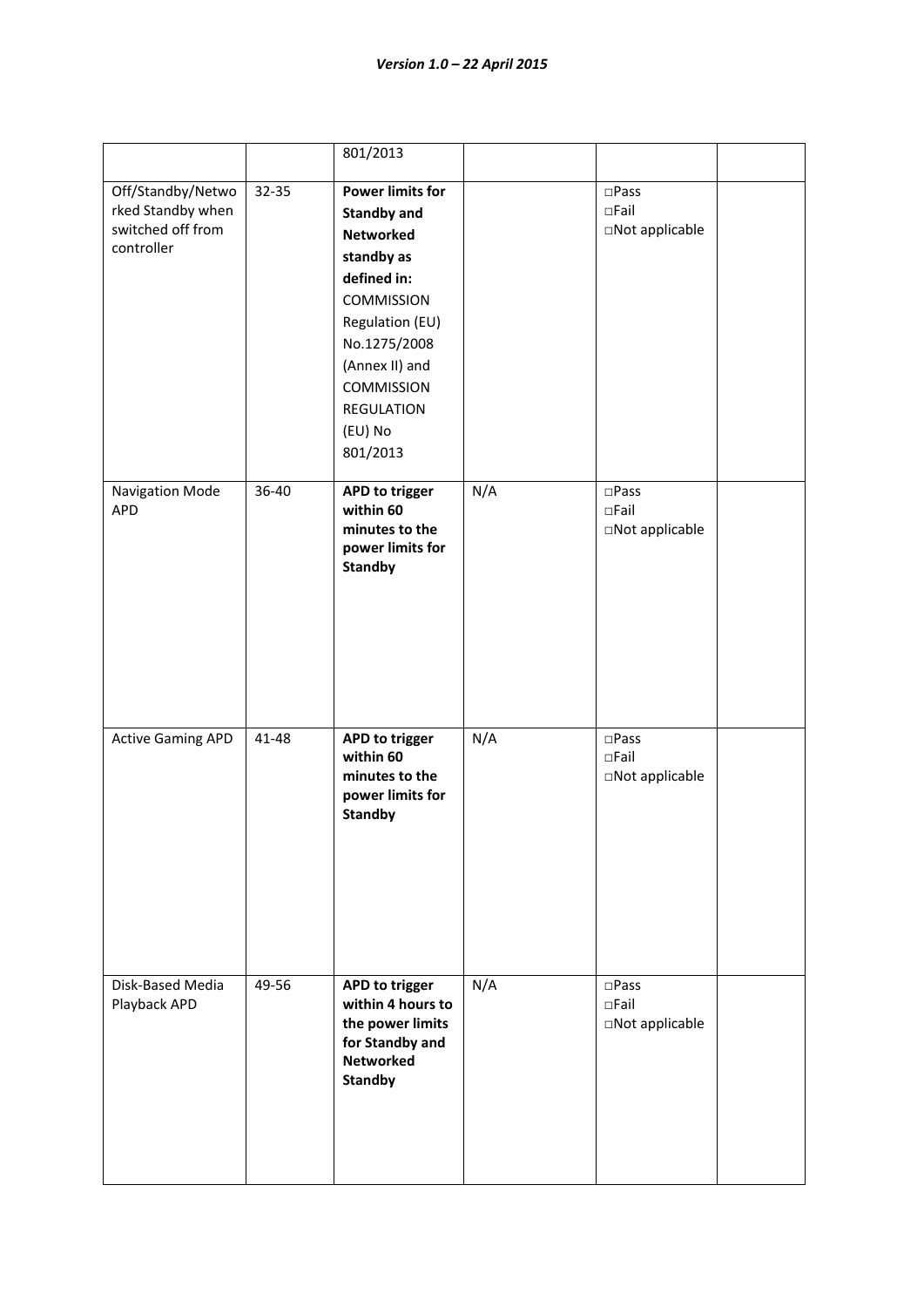| <b>Media Streaming</b><br>Playback APD<br>(name own player<br>in comments) | 57-64 | <b>APD to trigger</b><br>within 4 hours to<br>the power limits<br>for Standby and | N/A | $\square$ Pass<br>$\Box$ Fail<br>$\Box$ Not applicable |  |
|----------------------------------------------------------------------------|-------|-----------------------------------------------------------------------------------|-----|--------------------------------------------------------|--|
|                                                                            |       | <b>Networked</b><br><b>Standby</b>                                                |     |                                                        |  |
|                                                                            |       |                                                                                   |     |                                                        |  |
|                                                                            |       |                                                                                   |     |                                                        |  |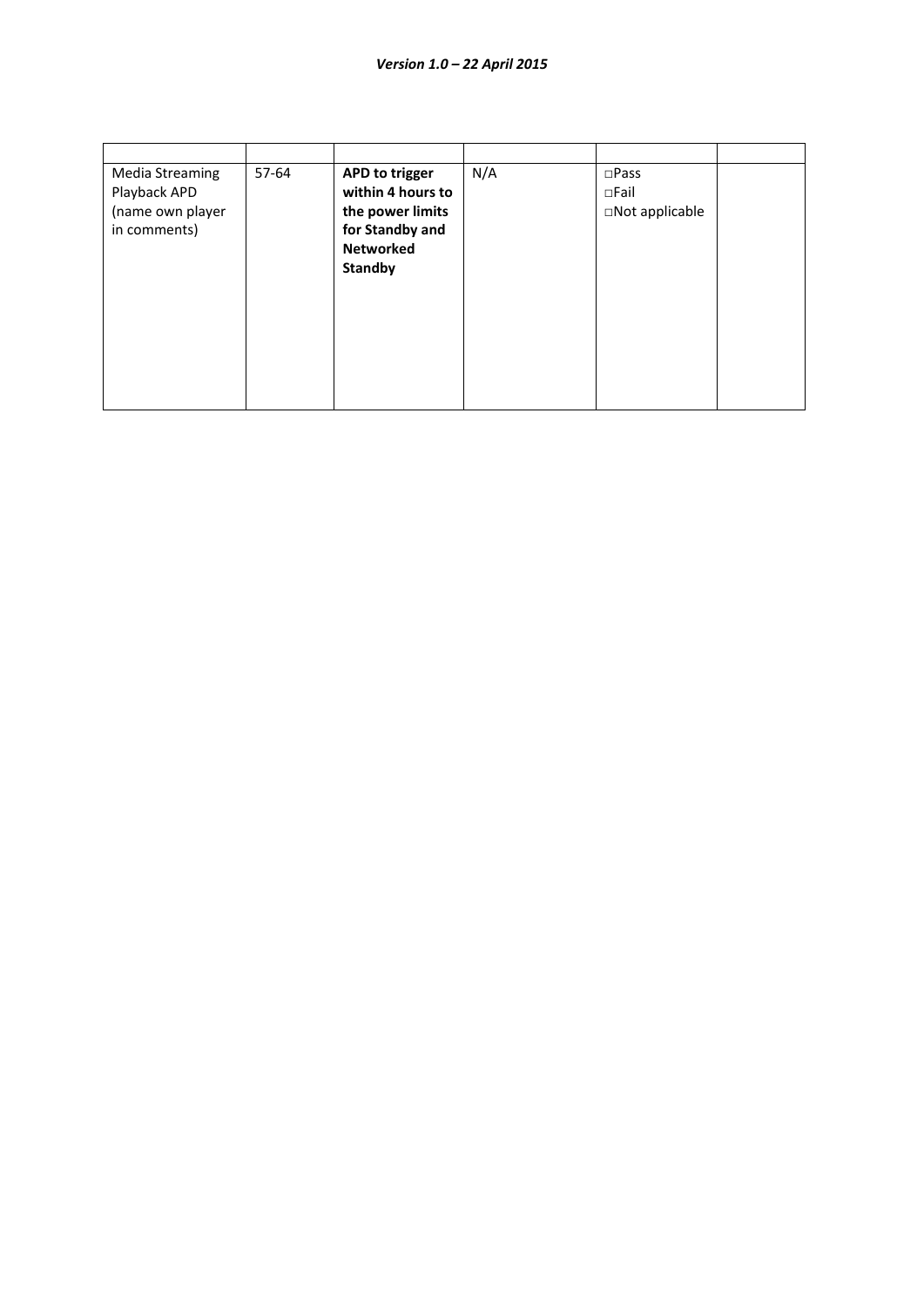#### **Unit sales**

-

Sales information provided from independent third party source:

[Provide reference]

If more than one model of each console is sold within any month, and public data on the proportion of sales between models is not available, the sales per model must be estimated based on an assumed equal split of sales per day between each model. 5

| <b>Month</b> | <b>Reported sales</b> |
|--------------|-----------------------|
| January      |                       |
| February     |                       |
| March        |                       |
| April        |                       |
| May          |                       |
| June         |                       |
| July         |                       |
| August       |                       |
| September    |                       |
| October      |                       |
| November     |                       |
| December     |                       |

- Model A estimated sales =  $(14 * 100 / 2) + (17 * 100 / 3) = 700 + 567 = 1,267$  units
- Model B estimated sales =  $(14 * 100 / 2) + (17 * 100 / 3) = 700 + 567 = 1,267$  units
- Model C estimated sales =  $(17 * 100 / 3) = 567$  units

<sup>5</sup> As an example: if hypothetical models 'A' and 'B' were both on sale throughout July in a given year, and model 'C' launched on 15th July, and 3,100 consoles were sold in July in total (an average of 100 units per day):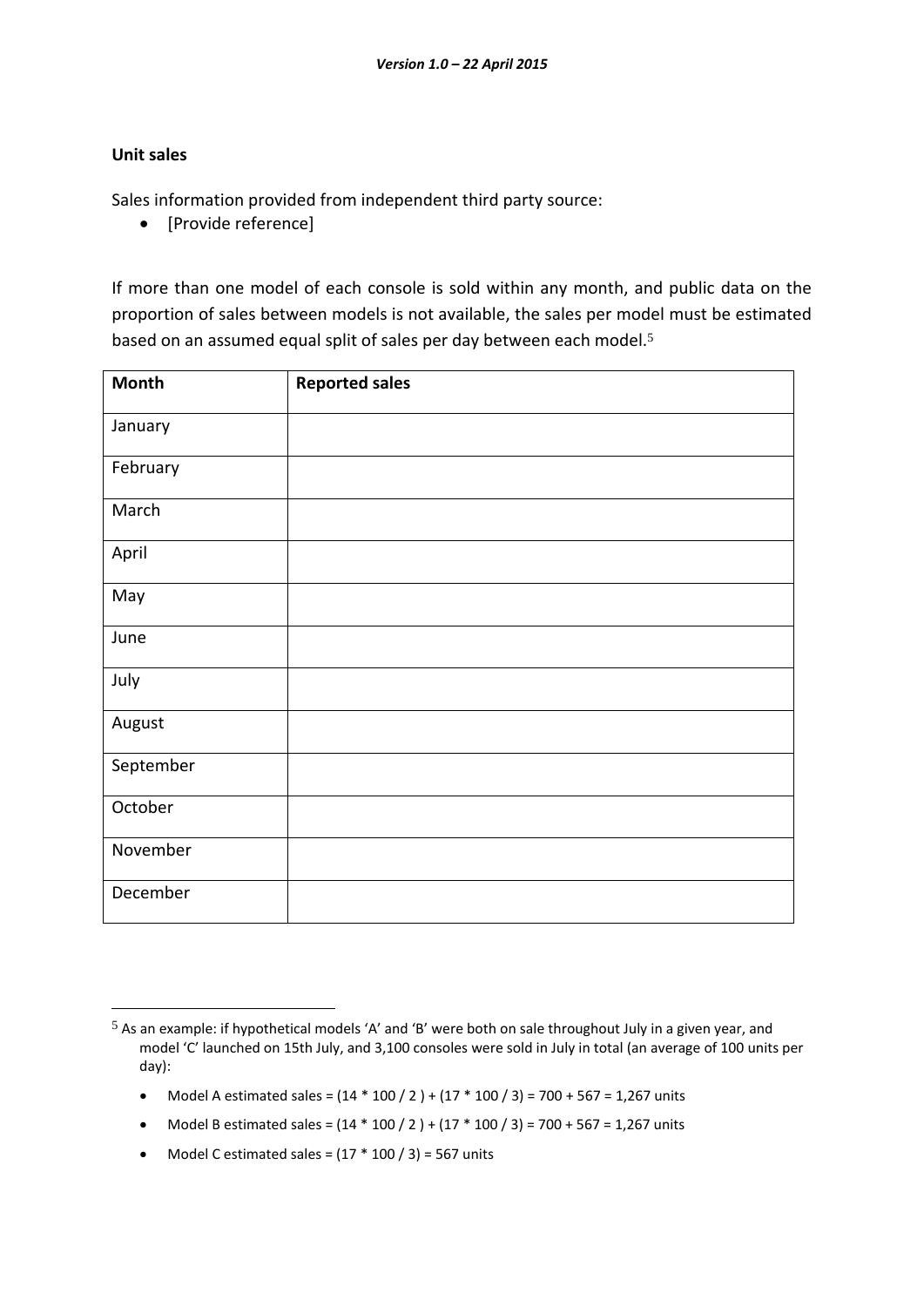#### **Non-energy commitments**

This console complies with the following resource efficiency and recycling requirements:

- A refurbishment or out of warrantee repair service for each games console is available, and supported by the following requirements:
	- o Technical documentation is available to authorised repair centres to enable repair or refurbishment
	- o Spare parts are available to authorised repair or refurbishment centres
	- o To improve both recycling and reuse at end-of-life, maintenance and refurbishment is possible by non-destructive disassembly
- To improve recycling at end-of-life, console plastics parts >25g are marked indicating their material composition (using ISO conforming marks), with the following exceptions:
	- $\circ$  The part has <1cm<sup>2</sup> level surface available for marking
	- o The performance or function of a part is compromised e.g. buttons with tactile surface, plastic lenses, or display screens.
	- o External transparent parts
	- o Marking is not technically possible due to the specific production method of the plastics used in the part e.g. extrusion moulding.

[DELETE IF APPROPRIATE] <This console does not meet the following requirements:>

o <LIST>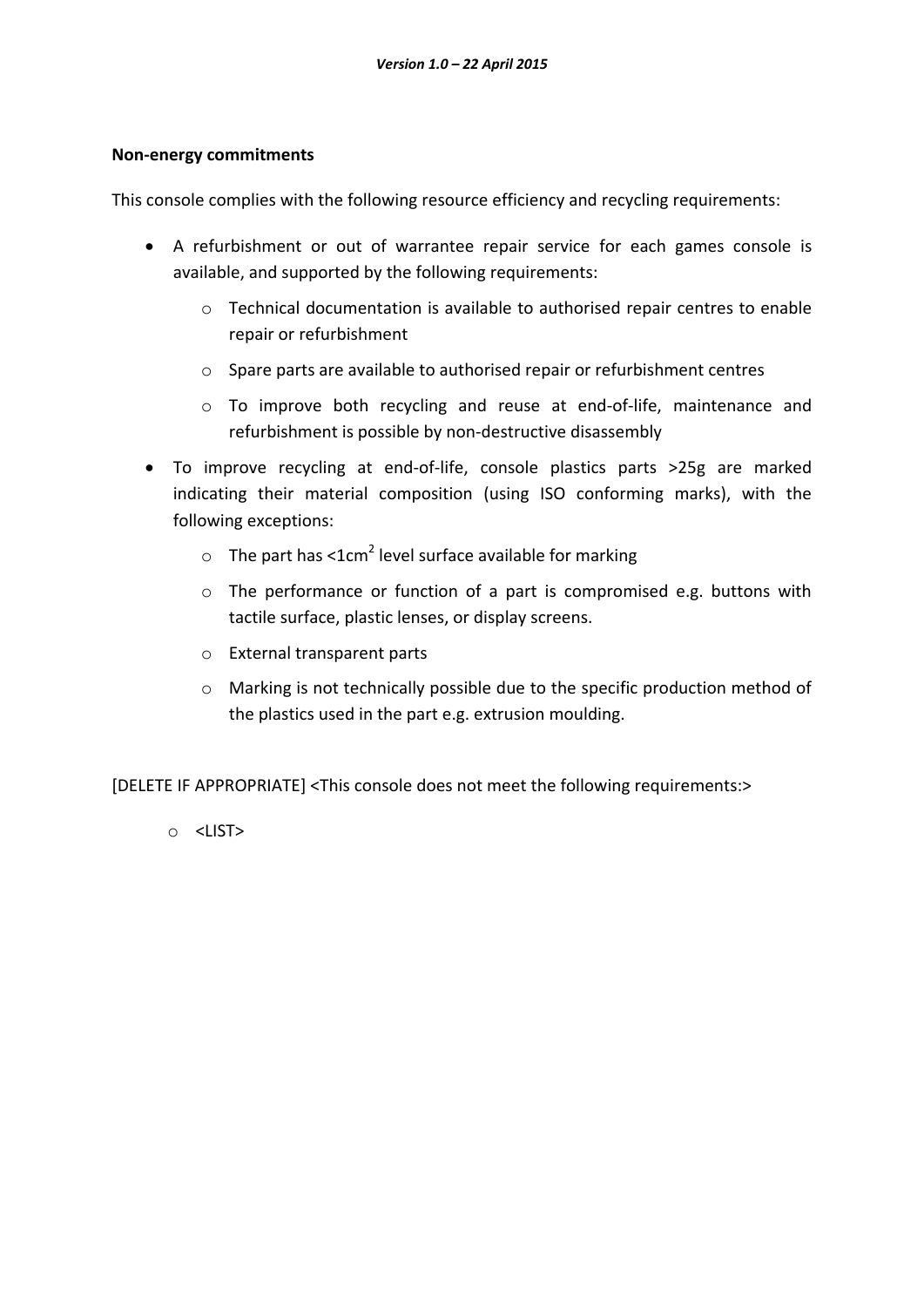## **Further information:**

The following information is included in the instructions for use (with instructions either provided with the console itself, onscreen or hardcopy, or online):

| Information on the energy-saving potential<br>of power management:            | Automatic power-down could help save<br>energy by reducing the amount of time the |
|-------------------------------------------------------------------------------|-----------------------------------------------------------------------------------|
|                                                                               | Games Console remains on, but not in use.                                         |
| Default low power mode when the Games                                         | $\square$ Standby                                                                 |
| Console is powered-down:                                                      | $\square$ Networked standby                                                       |
| Default auto power-down time settings:                                        | The Games Console will power down after                                           |
|                                                                               | the following periods of inactivity:                                              |
|                                                                               | Media playback:<br>minutes                                                        |
|                                                                               | Other modes:<br>minutes                                                           |
| Information on how to change time settings<br>for auto power-down:            | <insert here="" information=""></insert>                                          |
| Reference to further information on other<br>available low power modes (where | <insert here="" information=""></insert>                                          |
| applicable):                                                                  |                                                                                   |
| Console power consumption in active modes                                     | Navigation:<br>1 W                                                                |
| (based on a test sample)                                                      | DVD playback:<br>] W1                                                             |
|                                                                               | Blu-ray playback:<br>  W2                                                         |
|                                                                               | 1080p streaming:<br>$\mid$ W3                                                     |
|                                                                               | Active gameplay:<br>$[$ ] W4                                                      |
|                                                                               | Notes: Date tested XX/XX/XX                                                       |
|                                                                               | Media tested: I<br>1.                                                             |
|                                                                               | Media tested: [ <i>______</i><br>2.                                               |
|                                                                               | Media tested: [ ], using<br>3.                                                    |
|                                                                               | _] media player.                                                                  |
|                                                                               | Average of three proprietary games:<br>4.                                         |
|                                                                               | _], [__________], & [_________]                                                   |
| End-of-life processing, refurbishment, and                                    | <insert here="" information=""></insert>                                          |
| out-of-warrantee services available:                                          |                                                                                   |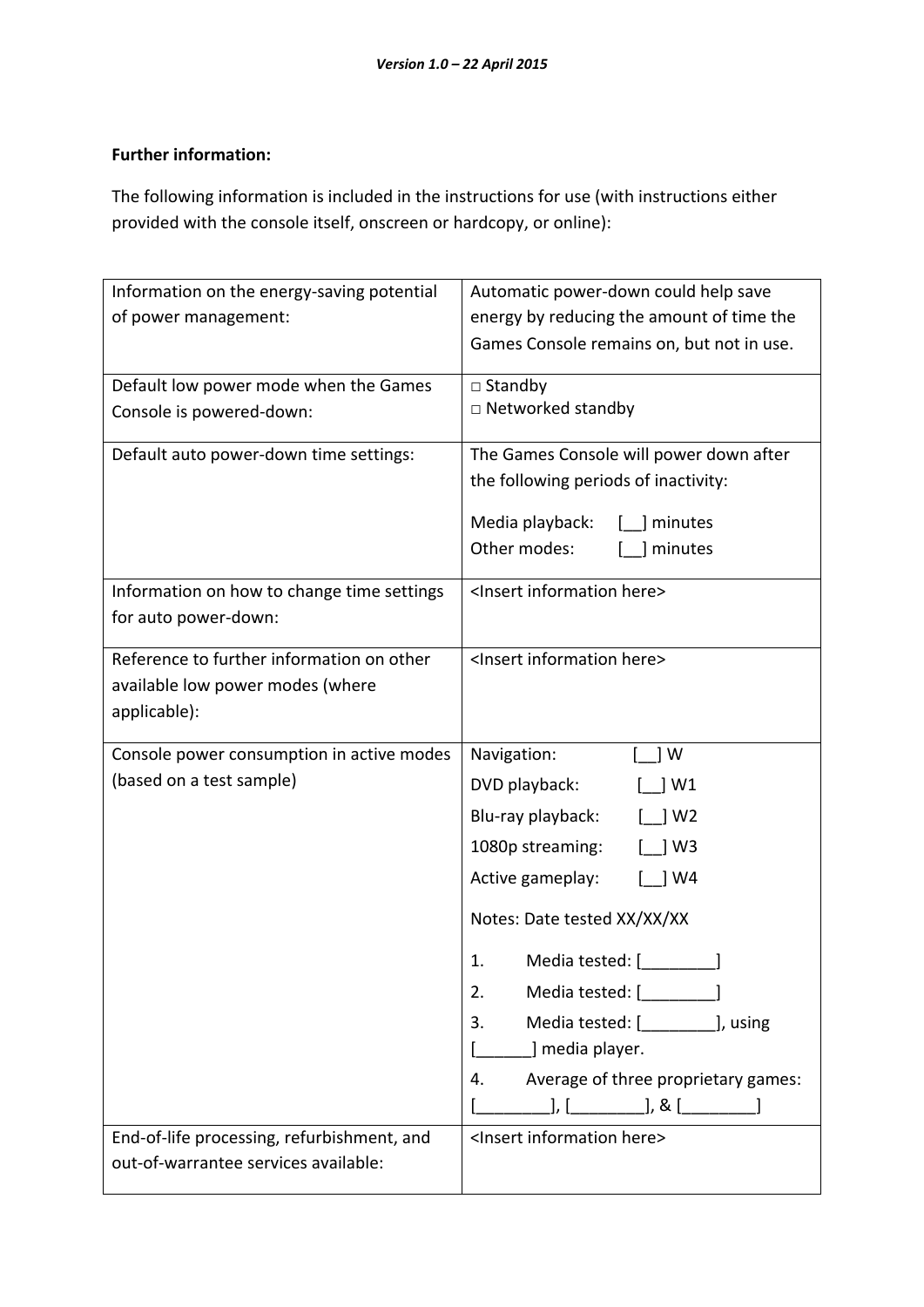# **Annex C - Method of Data Collection and Processing by Independent Inspector**

#### **Product reporting template**

The data to be reported must conform with the Product Compliance Reports for High Definition and Ultra High Definition Games Consoles in Annex B.

## **Data collection and processing**

The deadline for reporting by the Signatories to the Independent Inspector is 28 February (see Section 5.3) following each Reporting Period. The Report shall be submitted electronically via email by the Signatories to the Independent Inspector.

Following the data collection and initial processing, the Independent Inspector may request additional information from any Signatory. Justifications for requiring further information may include:

- The Reporting form contains missing information;
- Submitted information requires clarification.

Signatories shall use reasonable endeavours to answer any questions from the Independent Inspector within one week of receiving the request. Such a request should be made in writing, via letter or email.

## **The Annual Compliance Report**

The Annual Compliance Report shall reflect solely the information sent by the Signatories. The precise format of the Annual Compliance Report shall be determined by the Signatories of the SRI in consultation with the Independent Inspector and shall be the same for all Signatories.

The final Annual Compliance Report shall be published no later than 31 May (Section 5.3) of the year following the Reporting Period.

## **Audits**

The Independent Inspector may carry out an audit of a Signatory by request of the Commission if any results of its Annual Compliance Report are questioned by the European Commission in order to verify such results, or if any Signatory reports that any of their products do not comply with the requirements of this SRI. After receiving such request, the Independent Inspector should decide on the verification activities to be undertaken. This situation may occur, for example, if a Member State who, at its own cost and upon carrying out its own compliance testing (following the procedure set forth in Annexes A) of a Games Console unit, concludes that a particular model consumes more power than specified in the Independent Inspector's Annual Compliance Report. Evidence of the results and test procedure used are required to ensure that the differences are not attributable to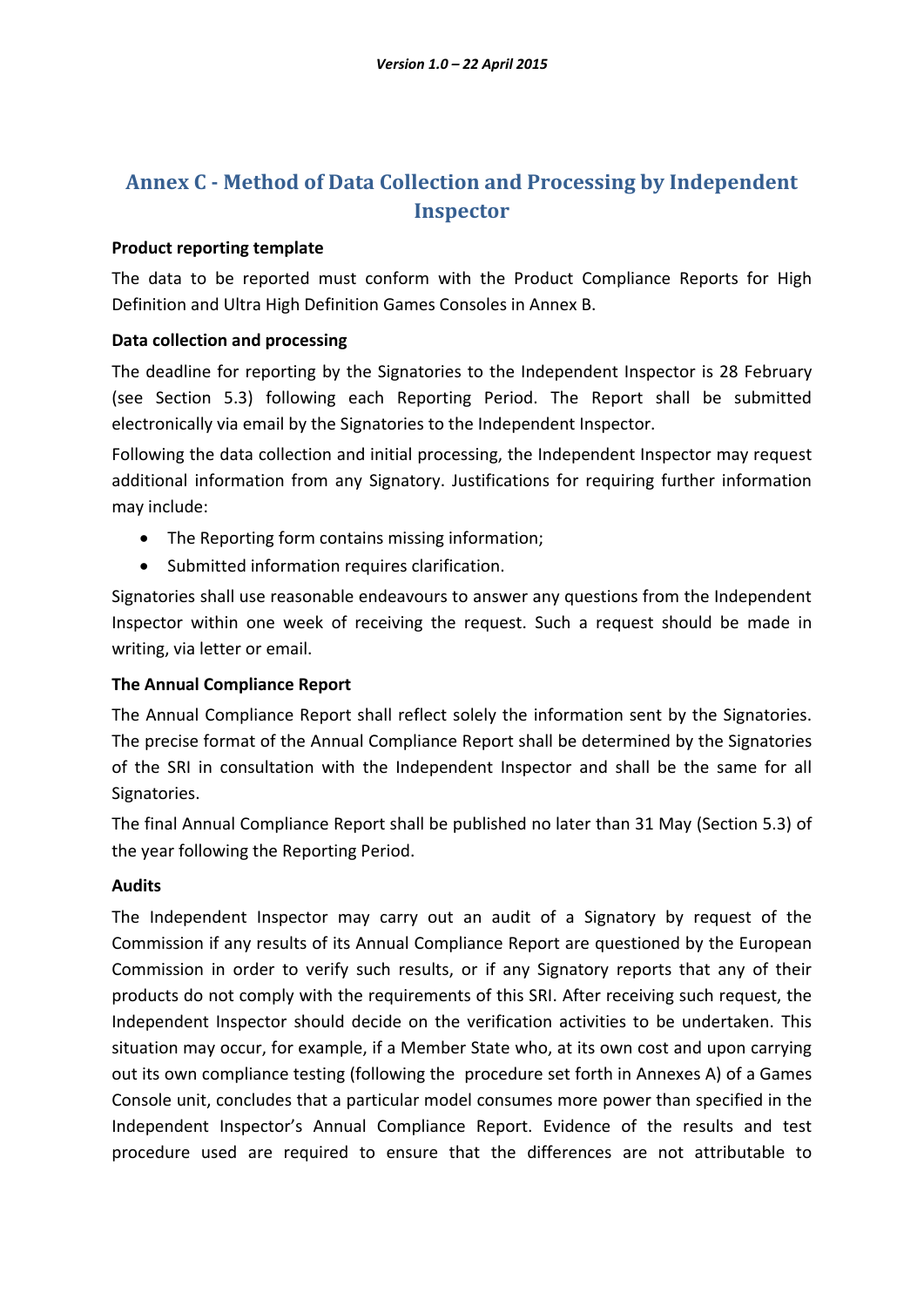discrepancies in testing methodology. Test results which are inconsistent with the test procedure set forth in Annex A shall not be accepted.

The European Commission should notify the Independent Inspector as well as the relevant Signatory. If the discrepancy cannot be resolved by discussions between these parties and within two months of the original notice from the Commission to the Signatory, the Independent Inspector may decide to conduct an audit of the Signatory's Games Console<sup>6</sup> in question. This audit will consist of performing compliance measurements following the test procedure in Annex A. Testing can be carried out at the Signatory's site by the Independent Inspector, or at an independent 3rd party testing facility. In either case the Independent Inspector should randomly select the required samples of products from the Signatory being audited. The Signatory may be present at such audit. The cost of the audit shall be borne by the manufacturer of the product in question.

Independent Inspector must send a draft inspection report to the Signatory in question within 30 days of the audit, after which the Signatory has two weeks to comment. Independent Inspector must then modify the report accordingly and within two weeks, and submit to the Steering Committee.

-

<sup>6</sup> Using the relevant make and model.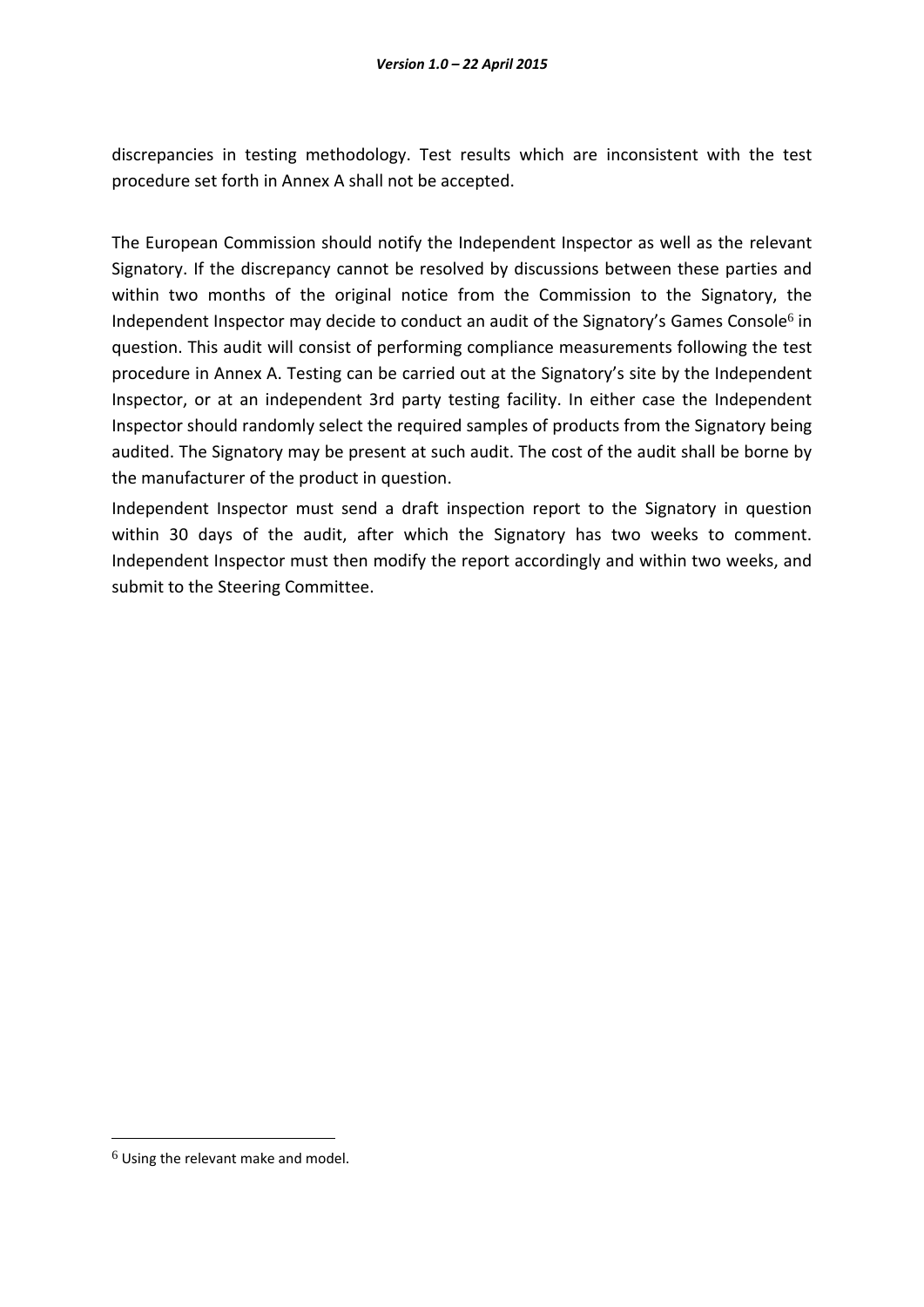# **Annex D – Membership Form**

# **Industry Self-Regulatory Initiative to further improve the energy efficiency of Games Consoles**

Name of Signatory (Company Name): **with all accompany of Signatory** (Company Name):

signs this Self-Regulatory Initiative and commits itself to the overall objective of improving the energy efficiency of Games Consoles as set out herein.

For each Reporting Period, the Signatory agrees to provide information on the power consumption of each model of Games Console within scope and in accordance with the requirements of the Self-Regulatory Initiative.

#### **For the Signatory:**

| Date:                               |  |
|-------------------------------------|--|
| Name of Authorised Representative:  |  |
| Title of Authorised Representative: |  |
| <b>Address of Signatory:</b>        |  |
|                                     |  |
|                                     |  |
|                                     |  |
| Email:                              |  |
| Signature:                          |  |
|                                     |  |

Please send a duly signed and completed Membership Form to:

The Self-Regulatory Initiative Steering Committee (once established) [Address for the Legal Entity or Administrative body hired by the Steering Committee] Belgium

And/or return electronically to: [Email address for the Administrative body/responsible] A copy of this signed form will be forwarded to the European Commission without delay.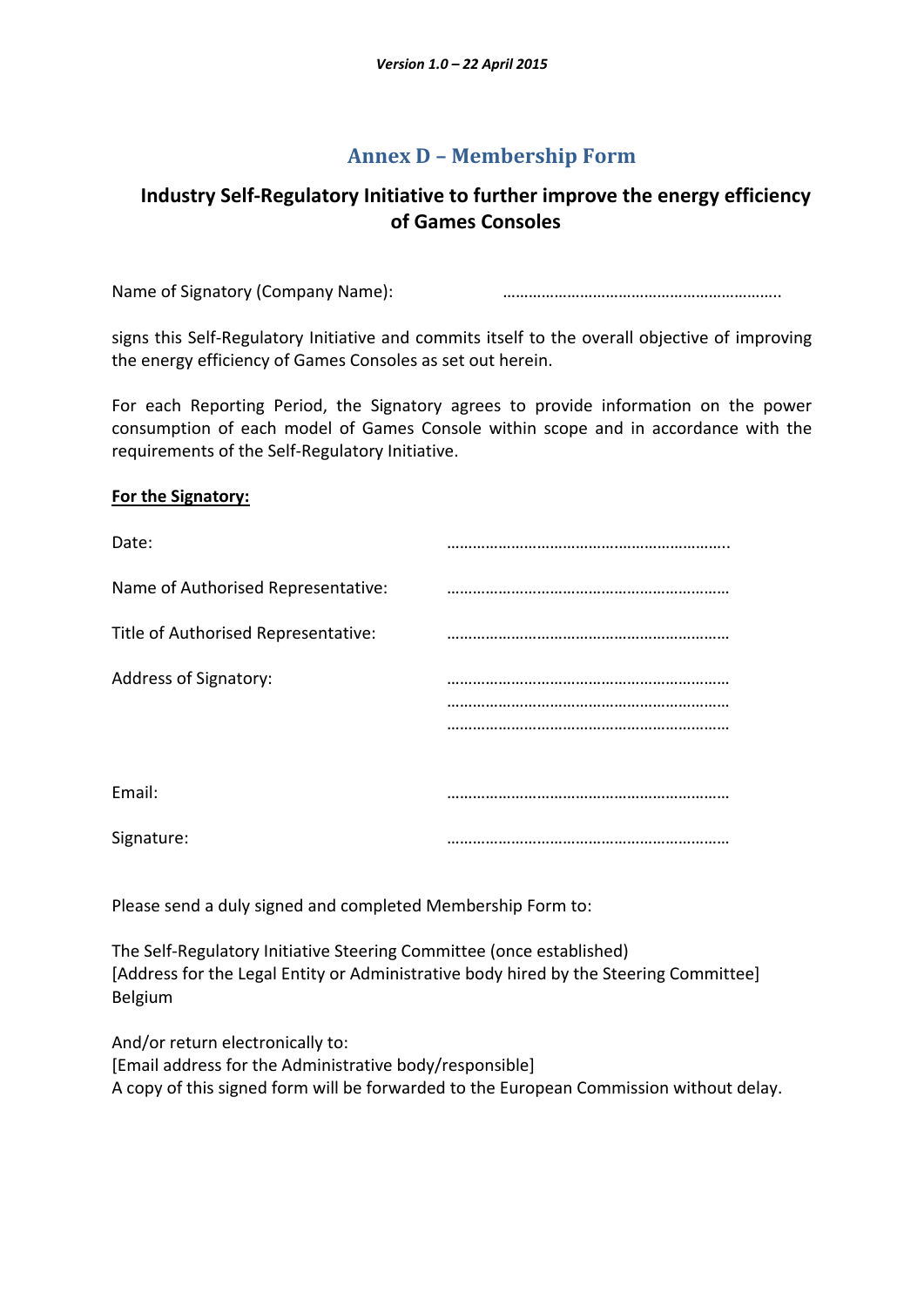# **Annex E - Compliance with the Self-Regulation Criteria (Annex VIII)**

## **1. Openness of participation**

This SRI has been concluded by the 3 major manufacturers of Games Consoles currently active on the global market. Any manufacturer of Games Consoles falling within the scope of this agreement may join the SRI as a Signatory, subject to approval by the Steering Committee and to full compliance with the provisions herein.

#### **2. Added value**

The annex to this proposal demonstrates the value added achieved by this SRI over the business as usual case. Industry estimates, based on publically available data, suggest that over 1 TWh/yr will be saved by 2020 due to compliance with this agreement.

#### **3. Representativeness**

In aggregate, the Signatories to this SRI form more than 70% of the market for Games Consoles in the EU.

#### **4. Quantified and staged objectives**

The SRI is structured around quantified power cap limits for key operational modes in 2 staged tiers, as well as detailed APD requirements to be implemented from the date of adoption of the agreement. The SRI also includes a full test methodology in Annex A to measure the levels of energy performance achieved.

## **5. Involvement of civil society**

Throughout the development process of this SRI, the Signatories met with Member States representatives, NGOs and other interested industry associations to gather input which was taken on board in the SRI process. To publicize and disseminate information about this SRI, a dedicated website will be established. A current version of the SRI, information relating to its Steering Committee discussions, manufacturer compliance reports covering each product within scope as well as the Annual Compliance Report of the Independent Inspector can be accessed via this website. During the operation of the SRI, stakeholders, including Member State representatives, industry, environmental NGOs and consumers' associations may send comments about the implementation of the SRI through the website via a dedicated email contact address to the SRI or to the individual Signatories of the SRI.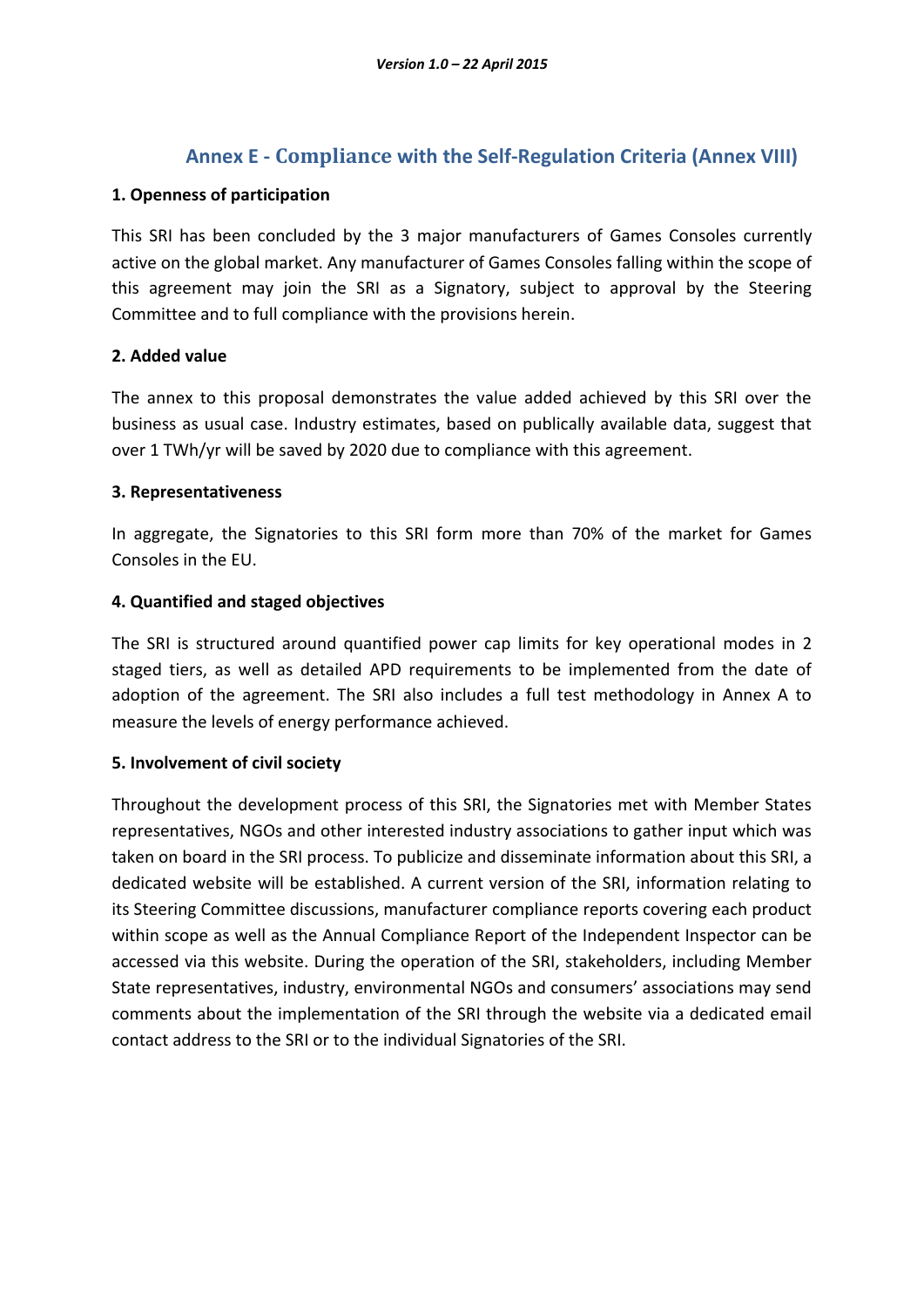#### **6. Monitoring and reporting**

A detailed monitoring and reporting system and governance structure that defines the responsibilities of the Signatories, the Administrator and the Independent Inspector are outlined in Chapter 5 of the SRI. The Commission is invited to participate in meetings of the Steering Committee as an observer and to monitor the achievement of the objectives. Compliance can be assessed by any interested party from the Independent Inspector's Annual Compliance Report and Product Compliance Reports published on the SRI website.

#### **7. Cost-effectiveness of administering a Self-Regulatory Initiative**

This SRI represents the most efficient and cost-effective way of achieving its stated objectives. Since the cost of administering this SRI is fully assumed and shared by all Signatories, there is a built-in incentive for each Signatory to keep the administrative costs low and thereby avoid that they become burdensome.

#### **8. Sustainability**

This SRI responds to the policy objectives of EU Directive 2009/125/EC by establishing an integrated approach that sets limits on Games Console energy consumption to deliver significant, long-term energy and cost savings that, in turn, serves the aims of environmental protection and the interests of consumers. It is also a balanced approach that takes into account the need to allow for continued development and innovation in the games consoles industry.

#### **9. Incentive compatibility**

This SRI complements other factors which also favour energy efficient Games Console design such as market demand, user experience, technological development and other parallel energy efficiency debates around the world.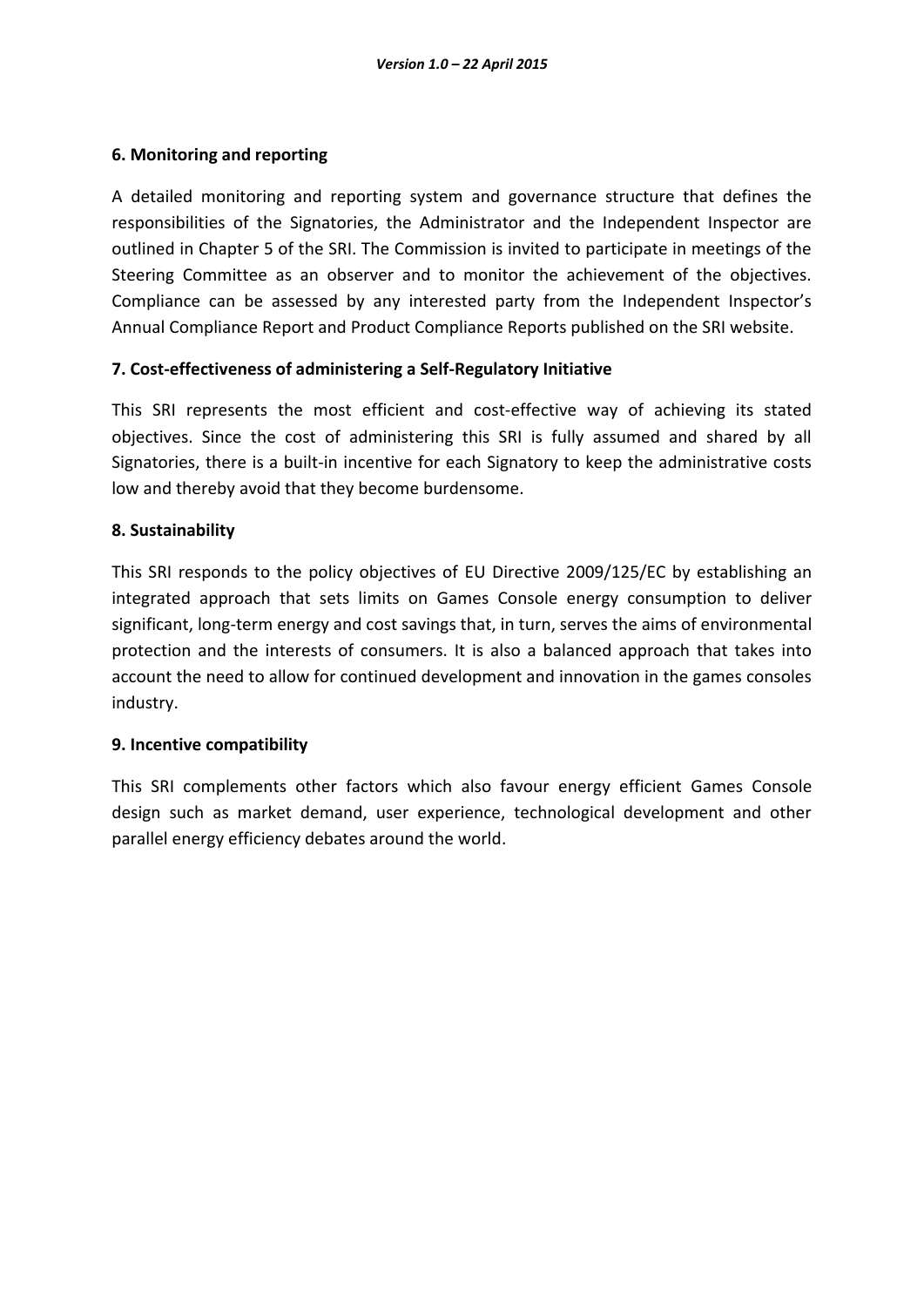# **Annex F – Estimated electricity savings**

Within the European Union it is estimated that the SRI for Games Consoles will result in electricity savings of 1.1 TWh in 2020 for Ultra High Definition capable Xbox One and PlayStation<sup>®</sup>4 Games Consoles. This is equal to the electricity savings expected through compliance with Regulation 801/2013 for standby and networked standby modes. Energy savings are achieved by adopting specific rules for power management of consoles, and also power caps for some modes that lead to the adoption of best available technologies (for example, system on a chip, power scaling, efficient power supplies, and die-shrink). These technologies result in a reduction of power consumption of consoles across *all* modes, estimated at 20% reduction in energy use compared to business as usual throughout the lifetime of Ultra High Definition Consoles.

Further electricity savings are expected from additional efficiency improvements made by Games Console manufacturers. These additional improvements are not included in the SRI as they cannot be harmonised across all Games Consoles due to the variability in hardware specifications and performance, and the functions and features available on each device. The additional efficiency improvements include Suspend to RAM and early compliance with the networked standby requirements set out in Regulation 801/2013.

The estimated electricity savings expected for Ultra HD capable consoles are summarised in the table below.

|              | <b>Games Consoles (TWh)</b> |     |            |
|--------------|-----------------------------|-----|------------|
| Year         | Regulation 801/2013         | SRI | Additional |
| 2013         | 0.1                         | 0.1 | 0.1        |
| 2014         | 0.1                         | 0.3 | 0.4        |
| 2015         | 0.3                         | 0.5 | 0.5        |
| 2016         | 0.6                         | 0.8 | 0.6        |
| 2017         | 0.8                         | 0.9 | 0.6        |
| 2018         | 1.0                         | 1.0 | 0.5        |
| 2019         | 1.1                         | 1.2 | 0.3        |
| 2020         | 1.1                         | 1.1 | 0.2        |
| <b>TOTAL</b> | 5.0                         | 6.0 | 3.4        |

**Estimated EU electricity saving for Ultra High Definition**

The basis of these savings and the effectiveness of efficiency requirements are derived from a number of detailed studies. For a comprehensive analysis of the available literature relevant to this proposal (covering 270 publications), please refer to Webb (2014):

o EU Commission. 2014. Lot 3 Sound and Imaging Equipment Impact Assessment for Games Consoles.